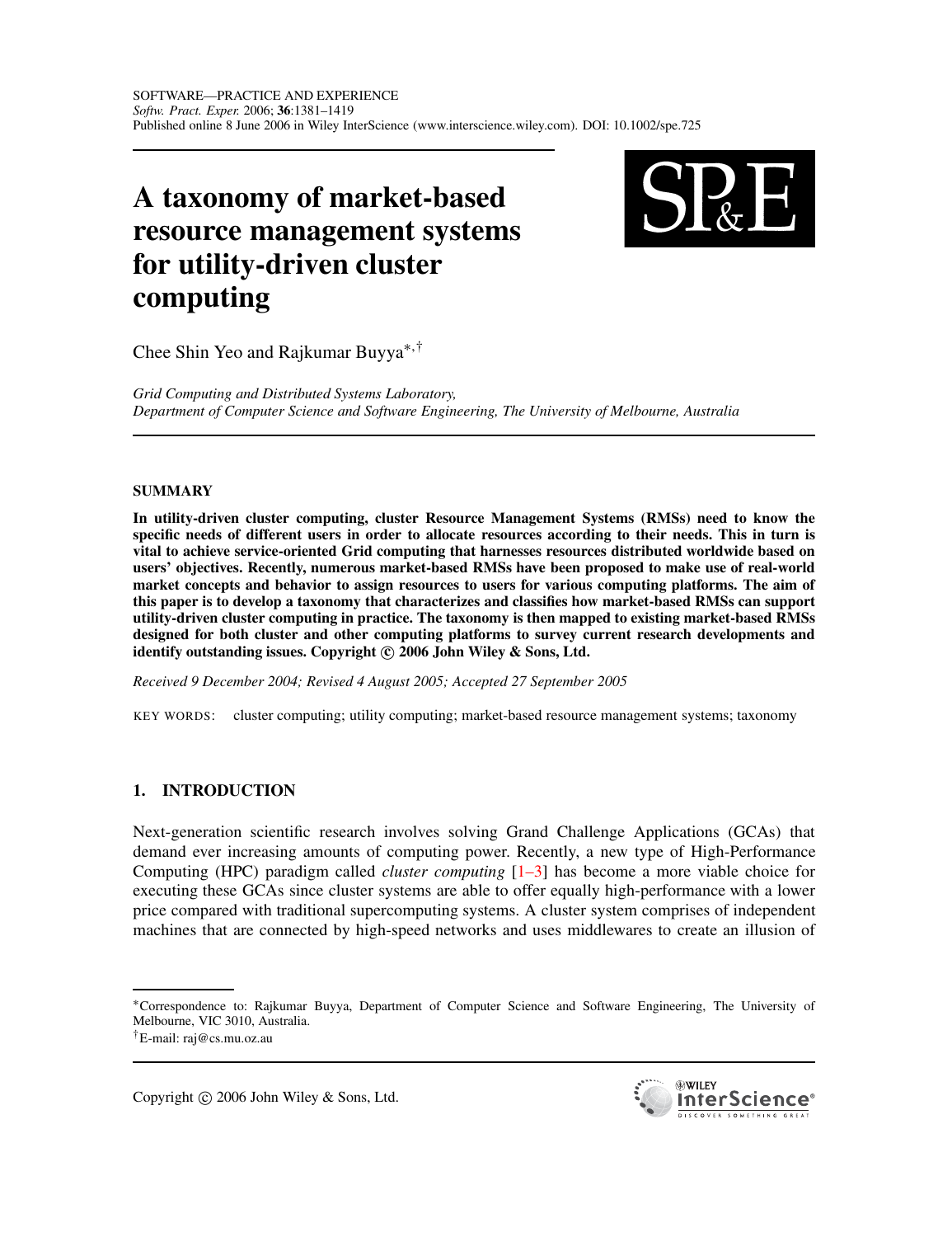a single system [\[4](#page-35-10)] and hide the complexities of the underlying cluster architecture from the users. For example, the *cluster Resource Management System (RMS)* provides a uniform interface for userlevel sequential and parallel applications to be executed on the cluster system and thus hides the existence of multiple cluster nodes from users.

The cluster RMS supports four main functionalities: resource management; job queuing; job scheduling; and job execution. It manages and maintains status information of the resources such as processors and disk storage in the cluster system. Jobs submitted into the cluster system are initially placed into queues until there are available resources to execute the jobs. The cluster RMS then invokes a scheduler to determine how resources are assigned to jobs. After that, the cluster RMS dispatches the jobs to the assigned nodes and manages the job execution processes before returning the results to the users upon job completion.

In cluster computing, the *producer* is the owner of the cluster system that provides resources to accomplish users' service requests. Examples of resources that can be utilized in a cluster system are processor power, memory storage and data storage. The *consumer* is the user of the resources provided by the cluster system and can be either a physical human user or a software agent that represents a human user and acts on his behalf. A cluster system has multiple consumers submitting job requests that need to be executed.

In *utility-driven cluster computing*, consumers have different requirements and needs for various jobs and thus can assign value or utility to their job requests. During job submission to the cluster RMS, consumers can specify their requirements and preferences for each respective job using Quality of Service (QoS) parameters. The cluster RMS then considers these QoS parameters when making resource allocation decisions. This provides a user-centric approach with better user personalization since consumers can potentially affect the resource allocation outcomes, based on their assigned utility. Thus, the objective of the cluster RMS is to maximize overall consumers' utility satisfaction. For example, the cluster RMS can achieve this objective from either the job perspective, where it maximizes the number of jobs whose QoS is satisfied or the consumer perspective, where it maximizes the aggregate utility perceived by individual consumers.

Existing cluster RMSs such as Condor [\[5](#page-35-1)], LoadLeveler [\[6\]](#page-35-9), Load Sharing Facility (LSF) [\[7\]](#page-35-6), Portable Batch System (PBS) [[8\]](#page-35-11) and Sun Grid Engine (SGE) [\[9\]](#page-35-8) are not viable to support utility-driven cluster computing since they still adopt system-centric resource allocation approaches that focus on optimizing overall cluster performance. For example, these cluster RMSs aim to maximize processor throughput and utilization for the cluster and minimize the average waiting time and response time for the jobs. These system-centric approaches assume that all job requests are of equal user importance and thus neglect actual levels of service required by different users. They do not employ utility models for allocation and management of resources that would otherwise consider and thus achieve the desired utility for cluster users and owners. Therefore, these existing cluster RMSs need to be extended to support utility-driven cluster computing.

The advent of Grid computing [[10\]](#page-35-3) further reinforces the necessity for utility-driven cluster computing. In service-oriented Grid computing [\[11](#page-35-7)], users can specify various levels of service required for processing their jobs on a Grid. Grid schedulers such as Grid brokers [\[12](#page-35-4)[,13\]](#page-35-2) and Grid workflow engines [[14\]](#page-35-5) then make use of this user-specific information to discover available Grid resources and determine the most suitable Grid resource to submit the jobs to. Currently, cluster systems dominate the majority of Grid Resources whereby Grid schedulers submit and monitor their jobs being executed on the cluster systems through interaction with their cluster RMS.

Copyright  $\odot$  2006 John Wiley & Sons, Ltd.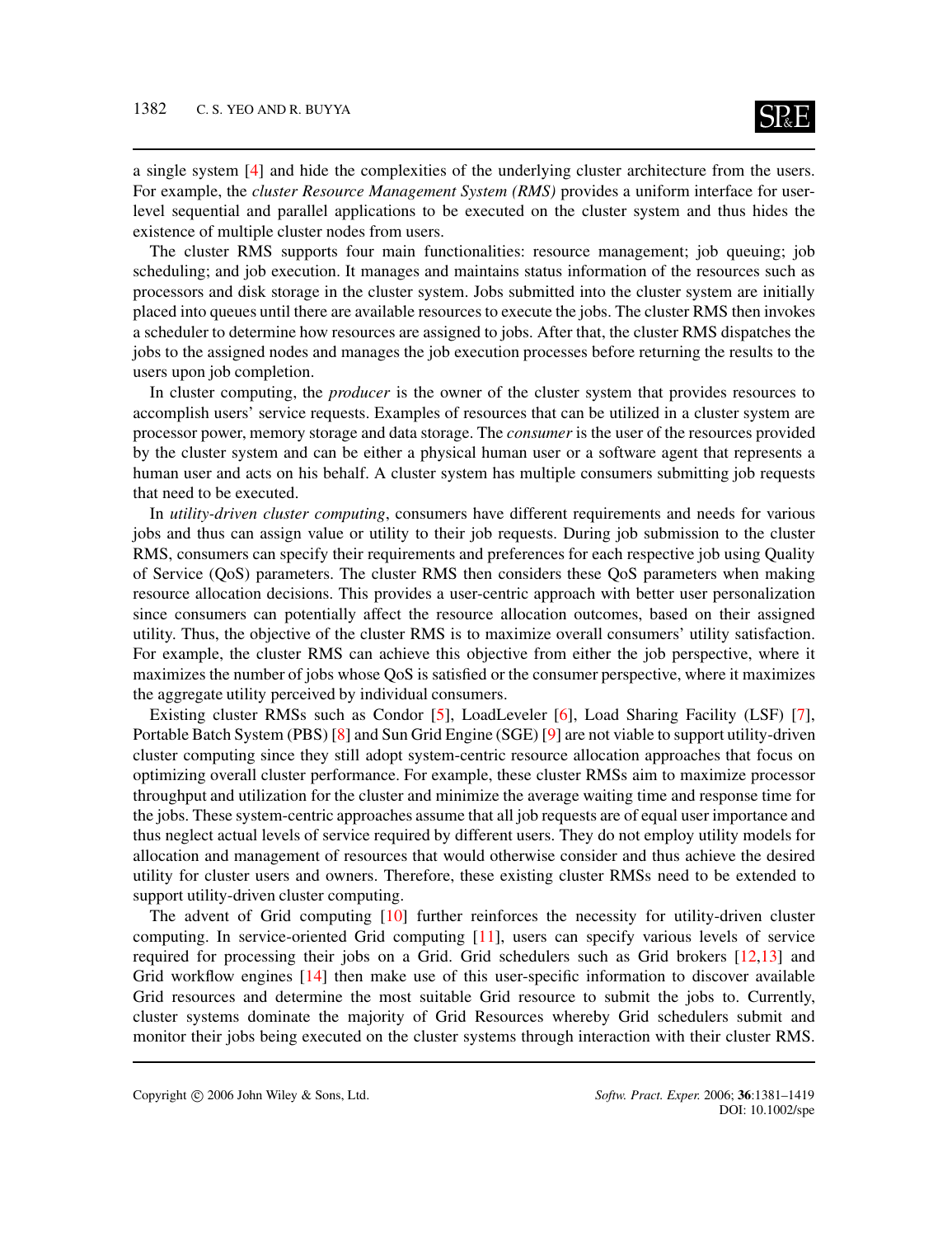<span id="page-2-0"></span>

Figure 1. Categorization of market-based RMSs.

Examples of large-scale Grid systems that are composed of cluster systems includes the TeraGrid [\[15\]](#page-35-22) in the United States, LHC Computing Grid [[16\]](#page-35-15) in Europe, NAREGI [\[17](#page-35-23)] in Japan, and APAC Grid [\[18\]](#page-35-20) in Australia.

In addition, commercial vendors are progressing aggressively towards providing a service market through Grid computing. For instance, IBM's E-Business On Demand [\[19](#page-35-21)], HP's Adaptive Enterprise [\[20\]](#page-35-12) and Sun Microsystem's pay-as-you-go [\[21](#page-35-14)] are using Grid technologies to provide dynamic service delivery where users only pay for what they use and thus save from investing heavily on computing facilities. Vendors and respective users have to agree on Service Level Agreements (SLAs) that serve as contracts outlining the expected level of service performance such that vendors are liable to compensate users for any service under-performance. Cluster RMSs thus need to support SLA-based resource allocations that not only balance competing user needs but also enhance the profitability of the cluster owner while delivering the expected level of service performance. This reinforces the significance of using market-based mechanisms to enable utility-driven cluster computing. Market concepts and mechanisms incorporated at the cluster computing level can enforce SLAs to deliver utility and facilitate easy extensions to support Grid economy [\[22](#page-35-17)] for service-oriented Grids.

*Market-based RMSs* have been utilized in many different computing platforms: clusters [[23–25](#page-35-16)]; distributed databases [\[26](#page-35-18)[,27\]](#page-35-19); Grids [[28–30\]](#page-35-13); parallel and distributed systems [\[31–33\]](#page-36-2); peer-topeer [\[34](#page-36-1)]; and World Wide Web [[35–37](#page-36-0)] (see Figure [1\)](#page-2-0). They have a greater emphasis on user QoS requirements as opposed to traditional RMSs that focus on maximizing system usage. Market concepts can be used to prioritize competing jobs and assign resources to jobs according to users' valuations for QoS requirements and cluster resources.

Market-based cluster RMSs need to support three requirements in order to enable utility-driven cluster computing [\[23](#page-35-16)]: (i) provide a means for users to specify their QoS needs and valuations; (ii) utilize policies to translate the valuations into resource allocations; and (iii) support mechanisms to enforce the resource allocations in order to achieve each individual user's perceived value or utility. The first requirement allows the market-based cluster RMS to be aware of user-centric service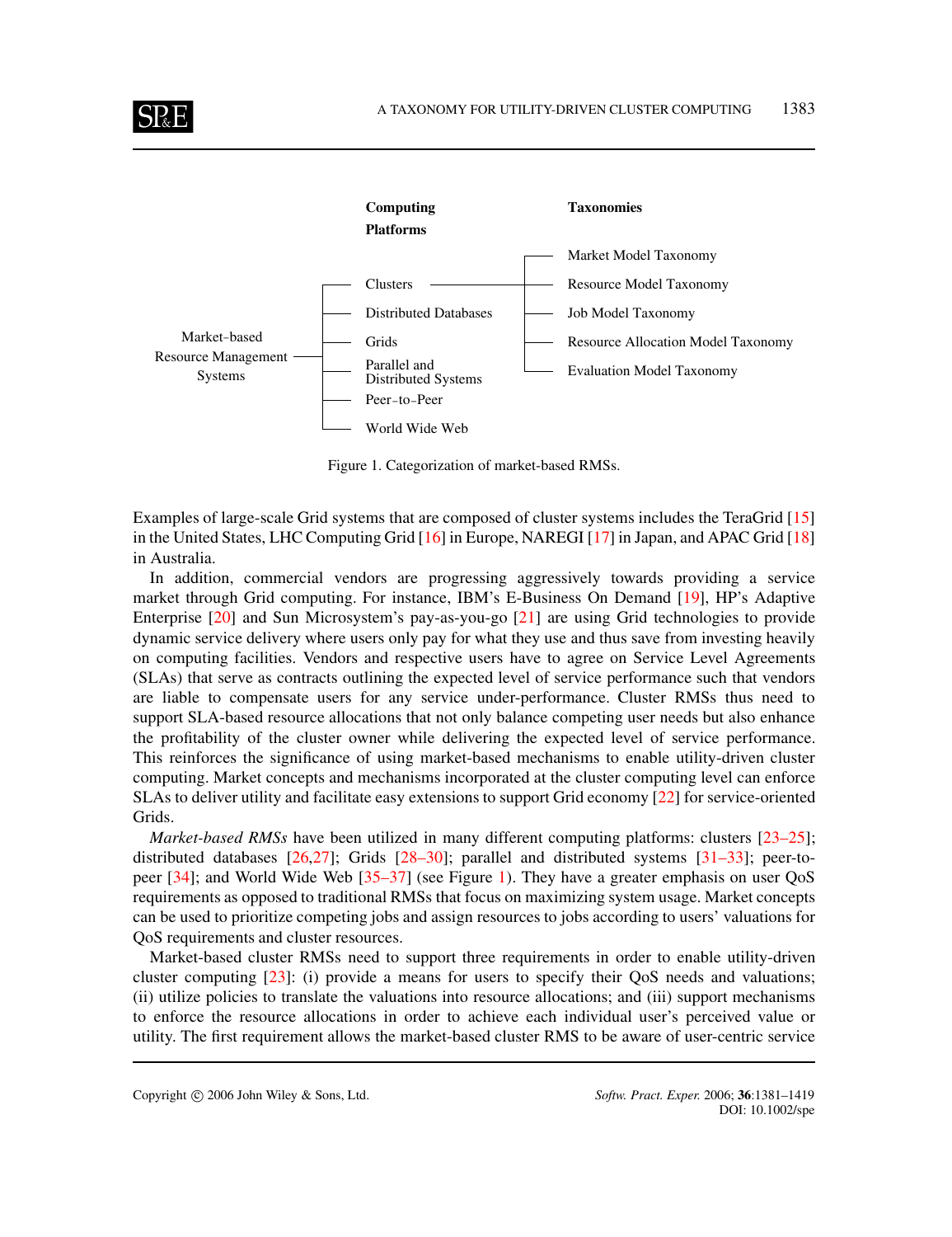requirements so that competing service requests can be prioritized more accurately. The second requirement then determines how the cluster RMS can allocate resources appropriately and effectively to different requests by considering the solicited service requirements. The third requirement finally needs the underlying cluster operating system mechanisms to recognize and enforce the assigned resource allocations.

In this paper, we first present an abstract model to conceptualize the essential functions of a marketbased cluster RMS to support utility-driven cluster computing in practice. We then develop a taxonomy consisting of five sub-taxonomies, namely the *Market Model*, the *Resource Model*, the *Job Model*, the *Resource Allocation Model* and the *Evaluation Model* (see Figure [1](#page-2-0)). The taxonomy is applied in a survey to gain a better understanding of current research progress in developing effective market-based cluster RMSs.

The taxonomy not only helps to reveal key design factors and issues that are still outstanding and crucial but also provide insights for extending and reusing components of existing market-based RMSs. Therefore, the taxonomy can lead towards more practical and enhanced market-based cluster RMSs being designed and implemented in future.

The market-based RMSs selected for the survey are primarily research work as they reflect the latest technological advances. The design concepts and architectures of these research-based RMSs are also well-documented in publications to facilitate comprehensive comparisons, unlike commercially released products by vendors.

## **2. RELATED WORK**

There are several proposed taxonomies for scheduling in distributed and heterogeneous computing. However, none of these taxonomies focus on market-based cluster computing environments. The taxonomy in [\[38](#page-36-7)] classifies scheduling strategies for general-purpose distributed systems. In [\[39](#page-36-4)], two taxonomies for state estimation and decision making are proposed to characterize dynamic scheduling for distributed systems. The  $EM<sup>3</sup>$  taxonomy in [[40\]](#page-36-3) utilizes the number of different execution modes and machine models to identify and classify heterogeneous systems. In [\[41](#page-36-5)], a modified version of the scheduling taxonomy in [[40\]](#page-36-3) is proposed to describe the resource allocation of heterogeneous systems. The taxonomy in [\[42](#page-36-8)] considers three characteristics of heterogeneous systems: application model; platform model; and mapping strategy to define resource matching and scheduling. A taxonomy on Grid RMS [\[43\]](#page-36-6) includes a scheduling sub-taxonomy that examines four scheduling characteristics: scheduler organization; state estimation; rescheduling; and scheduling policy. However, our taxonomy focuses on market-based cluster RMSs for utility-driven cluster computing where cluster systems have a number of significant differences compared with Grid systems. One key difference is that a cluster system is distributed within a single administrative domain, whereas a Grid system is distributed across multiple administrative domains.

## **3. ABSTRACT MODEL FOR MARKET-BASED CLUSTER RESOURCE MANAGEMENT SYSTEM**

Figure [2](#page-4-0) outlines an abstract model for the market-based cluster RMS. The purpose of the abstract model is to identify generic components that are fundamental and essential in a practical market-based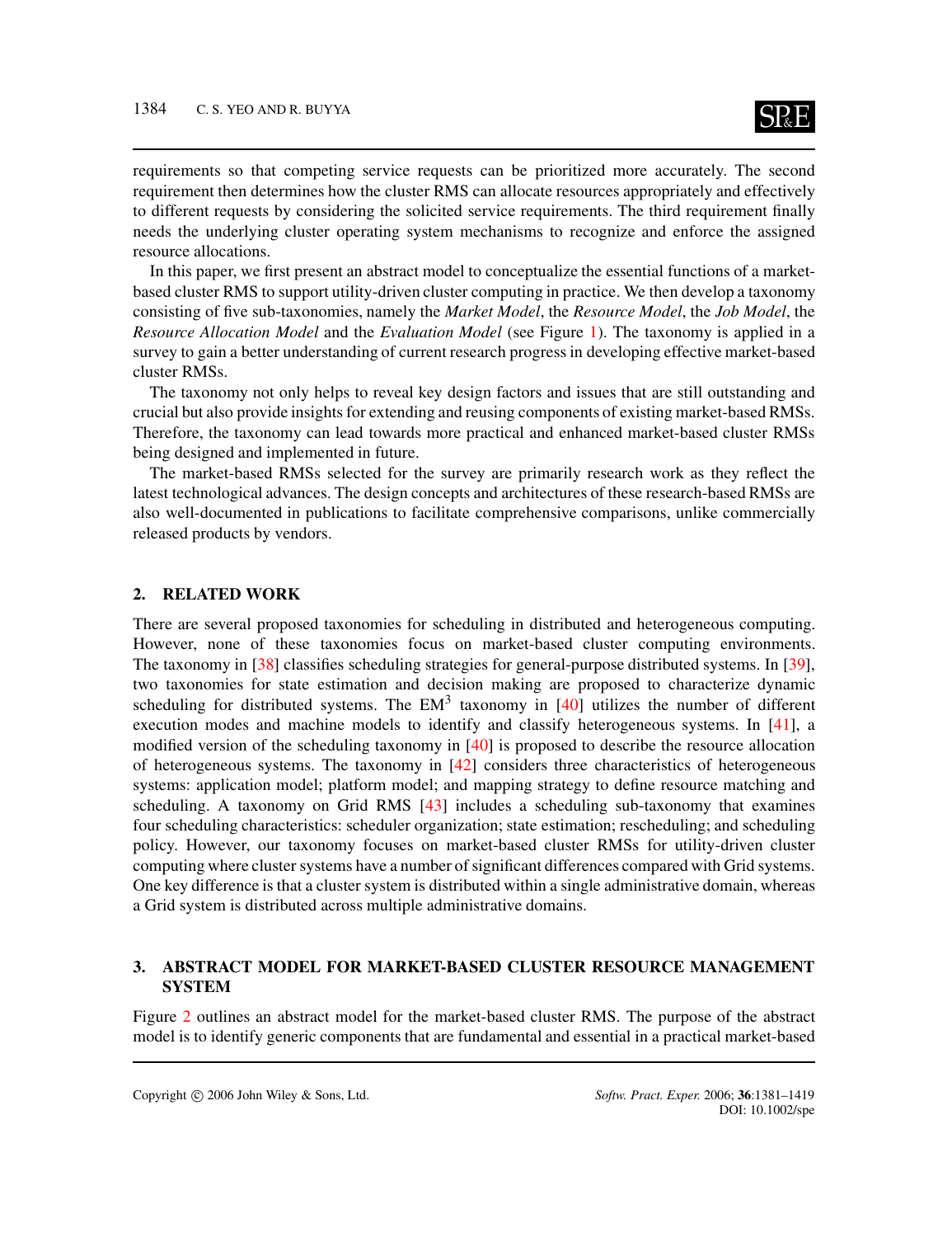<span id="page-4-0"></span>

Figure 2. The abstract model for market-based cluster RMSs.

cluster RMS and portray the interactions between these components. Thus, the abstract model can be used to study how existing cluster RMS architectures can be leveraged and extended to incorporate market-based mechanisms to support utility-driven cluster computing in practice.

The market-based cluster RMS consists of two primary entities: a cluster manager; and a cluster node. For implementations within cluster systems, the machine that operates as the cluster manager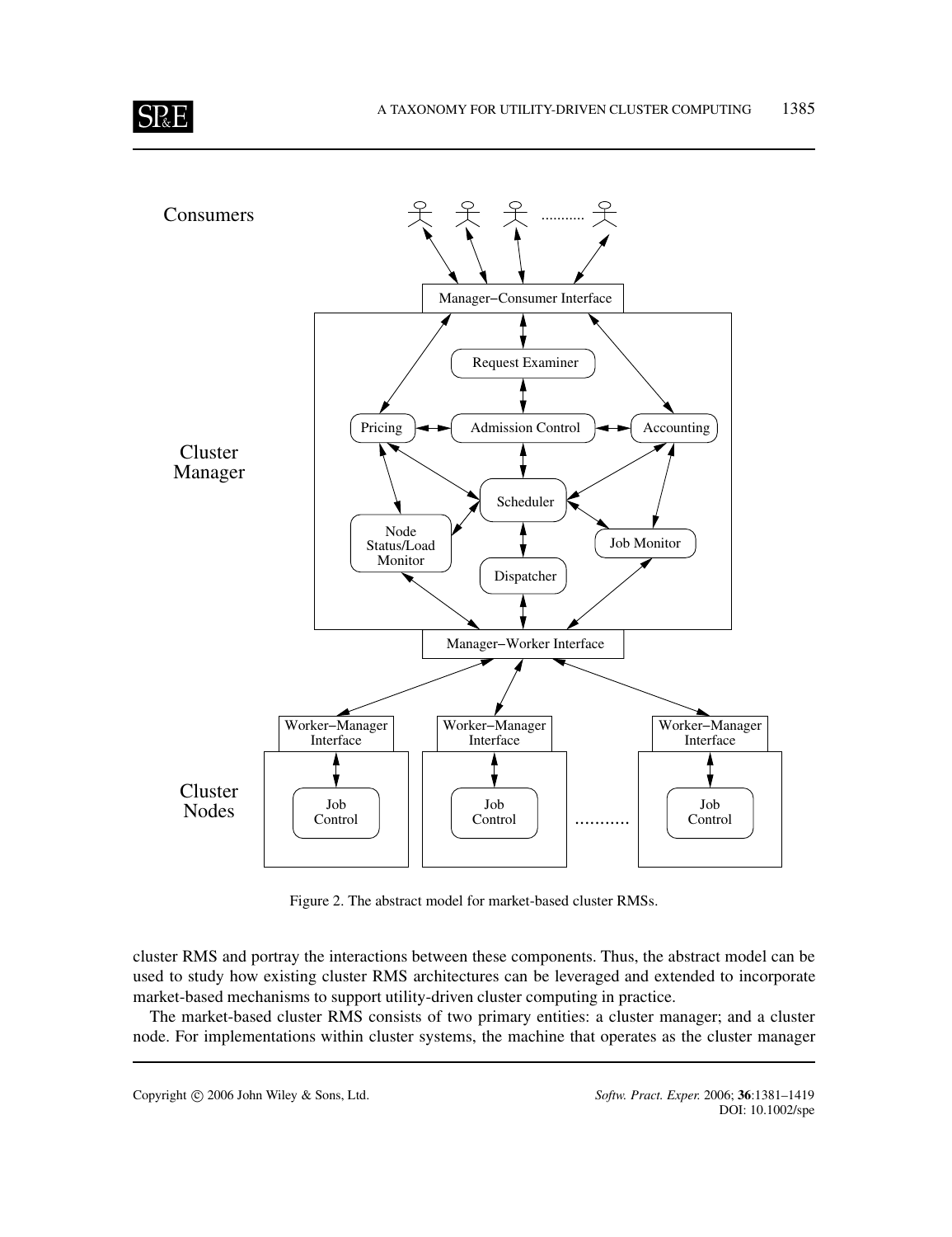can be known as the manager, server or master node and the machine that operates as the cluster node can be known as the worker or execution node. The actual number of cluster manager and cluster nodes depends on the implemented management control. For instance, a simple and common configuration for cluster systems is to support centralized management control where a single cluster manager collates multiple cluster nodes into a pool of resources as shown in Figure [2.](#page-4-0)

The cluster manager serves as the front-end for users and provides the scheduling engine responsible for allocating cluster resources to user applications. Thus, it supports two interfaces: the manager– consumer interface to accept requests from consumers; and the manager–worker interface to execute requests on selected cluster nodes. The consumers can be actual user applications, service brokers that act on the behalf of user applications or other cluster RMSs such as those operating in multi-clustering or Grid federation environments where requests that cannot be fulfilled locally are forwarded to other cooperative clusters.

When a service request is first submitted, the request examiner interprets the submitted request for QoS requirements such as deadline and budget. The admission control then determines whether to accept or reject the request in order to ensure that the cluster system is not overloaded whereby many requests cannot be fulfilled successfully. The scheduler selects suitable worker nodes to satisfy the request and the dispatcher starts the execution on the selected worker nodes. The node status/load monitor keeps track of the availability of the nodes and their workload, while the job monitor maintains the execution progress of requests.

It is vital for a market-based cluster RMS to support pricing and accounting mechanisms. The pricing mechanism decides how requests are charged. For instance, requests can be charged based on submission time (peak/off-peak), pricing rates (fixed/changing) or availability of resources (supply/demand). Pricing serves as a basis for managing the supply and demand of cluster resources and facilitates in prioritizing resource allocations effectively. The accounting mechanism maintains the actual usage of resources by requests so that the final cost can be computed and charged to the consumers. In addition, the maintained historical usage information can be utilized by the scheduler to improve resource allocation decisions.

The cluster nodes provide the resources for the cluster system to execute service requests via the worker–manager interface. The job control ensures that requests are fulfilled by monitoring execution progress and enforcing resource assignment for executing requests.

### **4. TAXONOMY**

The taxonomy emphasizes on the practical aspects of market-based cluster RMSs that are vital to achieve utility-driven cluster computing in practice. It identifies key design factors and issues based on five major perspectives, namely the *Market Model*, the *Resource Model*, the *Job Model*, the *Resource Allocation Model* and the *Evaluation Model*.

#### **4.1. Market Model taxonomy**

The *Market Model* taxonomy examines how market concepts present in real-world human economies are incorporated into market-based cluster RMSs. This allows developers to understand what marketrelated attributes need to be considered, and in particular, to deliver utility. The Market Model taxonomy comprises four sub-taxonomies: the *economic model*, the *participant focus*, the *trading environment* and *QoS attributes* (see Figure [3](#page-6-0)).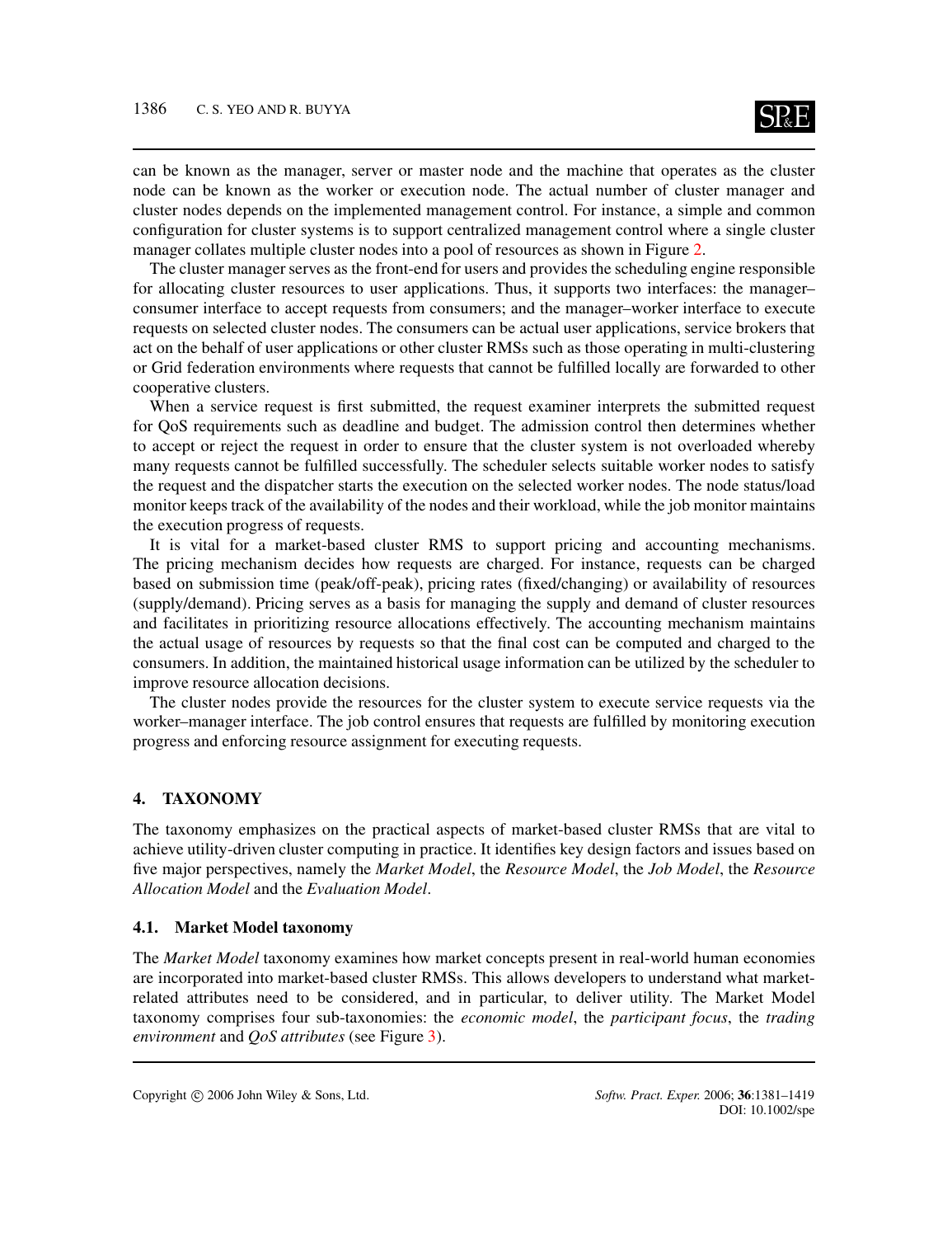<span id="page-6-0"></span>

Figure 3. The Market Model taxonomy.

# *4.1.1. Economic model*

The *economic model* derived from [\[44\]](#page-36-9) establishes how resources are allocated in a market-driven computing environment. Selection of a suitable economic model primarily depends on the market interaction required between the consumers and producers.

In a *commodity market*, producers specify prices and consumers pay for the amount of resources they consume. The pricing of resources can be determined using various parameters, such as usage time and usage quantity. There can be flat or variant pricing rates. A flat rate means that pricing is fixed for a certain time period, whereas, a variant rate means that pricing changes over time, often based on the current supply and demand at that point of time. A higher demand results in a higher variant rate.

*Posted price* operates similarly to the commodity market. However, special offers are advertised openly so that consumers are aware of discounted prices and can thus utilize the offers. *Bargaining* enables both producers and consumers to negotiate for a mutually agreeable price. Producers typically start with higher prices to maximize profits but consumers start with lower prices to minimize costs.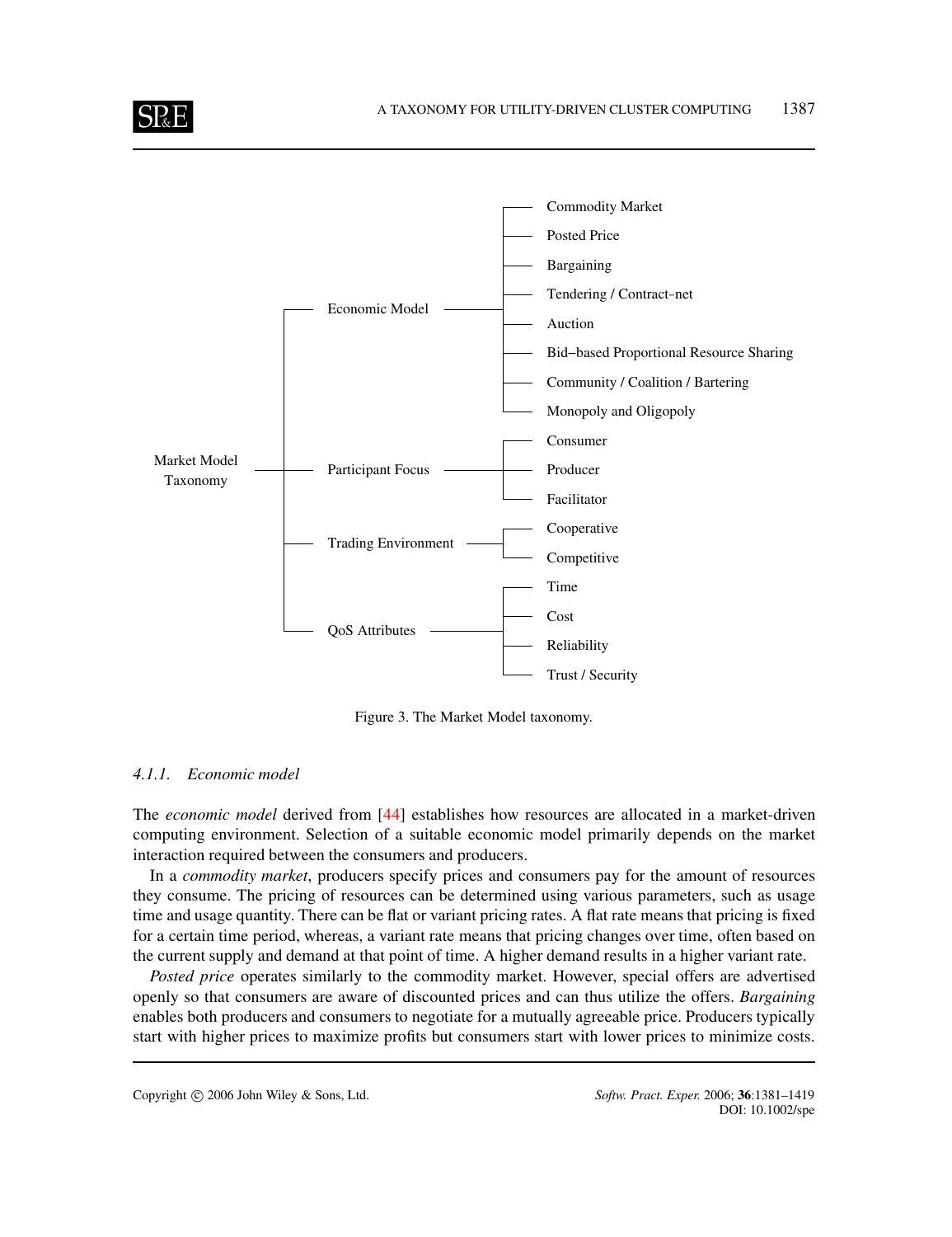Negotiation stops when the producer or consumer does not wish to negotiate further or a mutually agreeable price has been reached. Bargaining is often used when supply and demand prices cannot be easily defined.

In *tendering/contract-net*, the consumer first announces their requirements to invite bids from potential producers. Producers then evaluate the requirements and can respond with bids if they are interested and capable of the service or ignore the announcement if they are not interested or too busy. The consumer consolidates bids from potential producers, select the most suitable producer and sends a tender to the selected producer. The tender serves as a contract and specifies conditions that the producer has to accept and conform to. Penalties may be imposed on producers if the conditions are not met. The selected producer accepts the tender and delivers the required service. The consumer then notifies other producers of the unsuccessful outcome. Tendering/contract-net allows a consumer to locate the most suitable producer to meet its service request. However, it does not always guarantee locating the best producer each time since potential producers can choose not to respond or may be too busy.

*Auction* allows multiple consumers to negotiate with a single producer by submitting bids through an auctioneer. The auctioneer acts as the coordinator and sets the rules of the auction. Negotiation continues until a single clearing price is reached and accepted or rejected by the producer. Thus, auction regulates supply and demand based on the number of bidders, bidding price and offer price. There are basically five primary types of auctions, namely English, First-price, Vickrey, Dutch and Double [\[44](#page-36-9)].

*Bid-based proportional resource sharing* assigns resources proportionally, based on the bids given by the consumers. So, each consumer is allocated a proportion of the resources as compared with a typical auction model where only one consumer with the winning bid is entitled to the resource. This is ideal for managing a large shared resource where multiple consumers are equally entitled to the resource. *Community/coalition/bartering* supports a group of community producers/consumers who shares each others' resources to create a cooperative sharing environment. This model is typically adopted in computing environments where consumers are also producers and thus both contribute and use resources. Mechanisms are required to regulate that participants act fairly in both the roles of producers and consumers. *Monopoly/oligopoly* depicts a non-competitive market where only a single producer (monopoly) or a number of producers (oligopoly) determines the market price. Consumers are not able to negotiate or affect the stated price from the producers.

Most market-based cluster RMSs adopt an individual economic model directly. It is also possible to use hybrids or modified variants of the economic models in order to harness the strengths of different models and provide improved customizations based on user-specific application criteria. For example, the Stanford Peers Initiative [[34\]](#page-36-1) adopts a hybrid of auction and bartering economic models. Through an auction, the producer site selects the most beneficial consumer site with the lowest bid request for storage space, in exchange for its earlier request for storage space on the consumer site. This storage exchange between server and consumer sites creates a bartering system.

## *4.1.2. Participant focus*

The *participant focus* identifies the party for whom the market-based cluster RMS aims to achieve benefit or utility. Having a *consumer* participant focus implies that a market-based cluster RMS aims to meet the requirements specified by cluster users and possibly optimize their perceived utility. For instance, the consumer may want to spend a minimal budget for a particular job.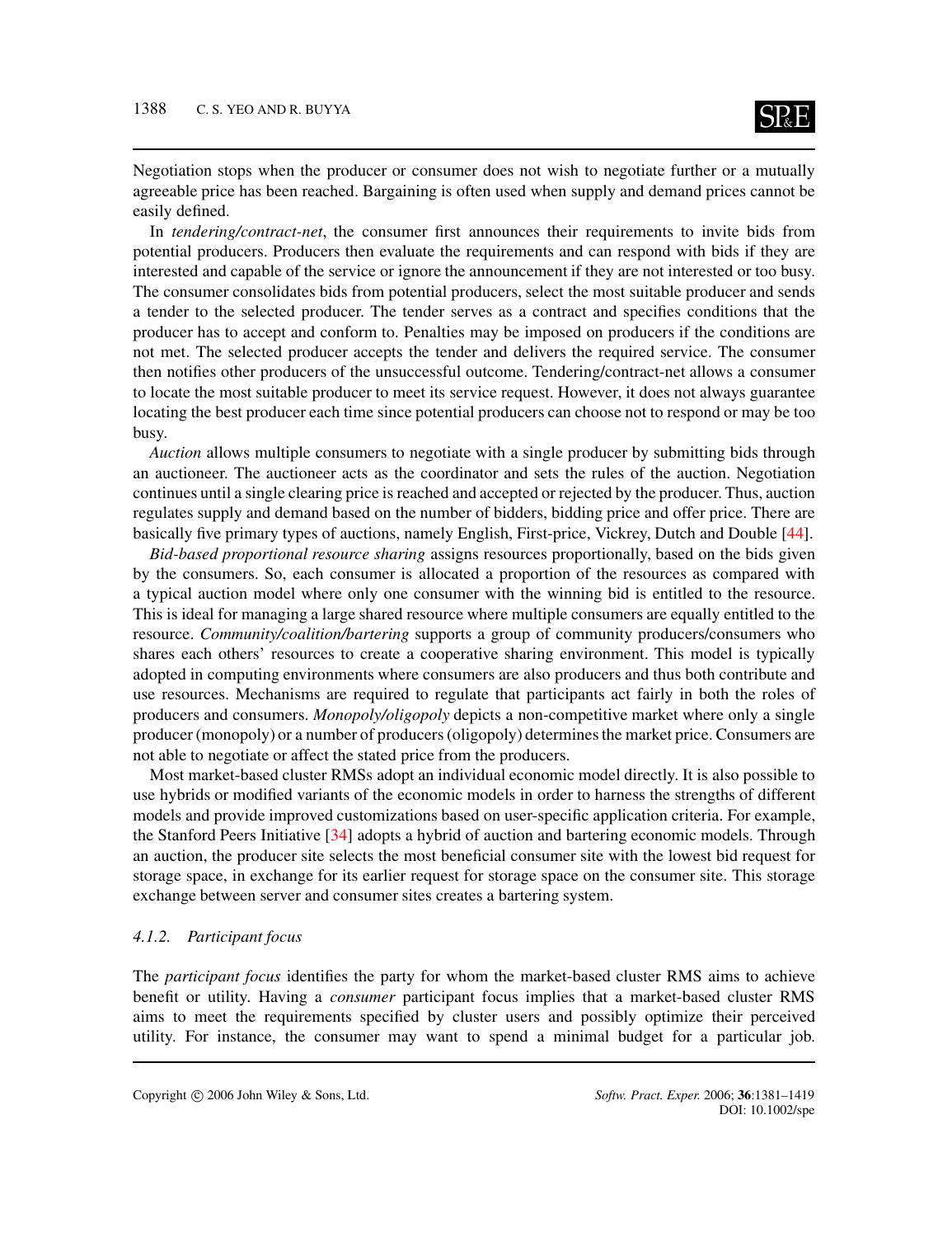Similarly, a *producer* participant focus results in resource owners fulfilling their desired utility. It is also possible to have a *facilitator* participant focus whereby the facilitator acts like an exchange and gains profit by coordinating and negotiating resource allocations between consumers and producers.

In utility-driven cluster computing, market-based cluster RMSs need to focus primarily on achieving utility for the consumers since their key purpose is to satisfy end-users' demand for service. For example, REXEC [\[23](#page-35-16)] maximizes utility for consumers by allocating processing time proportionally to jobs based on their bid values. However, producers and facilitators may have specific requirements that also need to be taken into consideration and not neglected totally. For instance, Cluster-On-Demand [[25\]](#page-35-24) has producer participant focus as each cluster manager maximizes its earnings by accessing the risk and reward of a new job before accepting it. It is also possible for market-based RMSs to have multiple participant focus. For example, the Stanford Peers Initiative [\[34\]](#page-36-1) has both producer and consumer participant focuses as a site contributes storage space to other sites (producer) but also requests storage space in return from these sites (consumer).

## *4.1.3. Trading environment*

The *trading environment* generalizes the motive of trading between the participants that are supported via the market-based cluster RMS. The needs and aims of various participants establish the trading relationships between them. In a *cooperative* trading environment, participants work together with one another to achieve a collective benefit for them, such as producers creating a resource sharing environment that speeds up the execution of jobs. On the other hand, in a *competitive* trading environment, each participant works towards its own individual benefit and does not take into account how they affect other participants, such as consumers contending with one another to secure available resources for their jobs.

A market-based cluster RMS can only support either a cooperative or competitive trading environment, but not both. For example, in Libra [[24\]](#page-35-25), consumers are awarded incentives to encourage submitting jobs with more relaxed deadlines so that jobs from other consumers can still be accepted. REXEC [\[23\]](#page-35-16) creates a competitive trading environment whereby consumers are allocated proportions of processing time based on their bid values; a higher bid value entitles the consumer to a larger proportion.

# *4.1.4. QoS attributes*

*QoS attributes* describe service requirements that consumers require the producer to provide in a service market. The *time* QoS attribute identifies the time required for various operations. Examples of time QoS attributes are job execution time, data transfer time and the deadline required by the consumer for the job to be completed. The *cost* QoS attribute depicts the cost involved for satisfying the job request of the consumer. A cost QoS attribute can be monetary, such as the budget that a consumer is willing to pay for the job to be completed or non-monetary, measured in units such as the data storage (in bytes) required for the job to be executed.

The *reliability* QoS attribute represents the level of service guarantee that is expected by the consumer. Jobs that require high reliability need the market-based cluster RMS to be highly faulttolerant whereby check-pointing and backup facilities, with fast recovery after service failure are incorporated. The *trust/security* QoS attribute determines the level of security needed for executing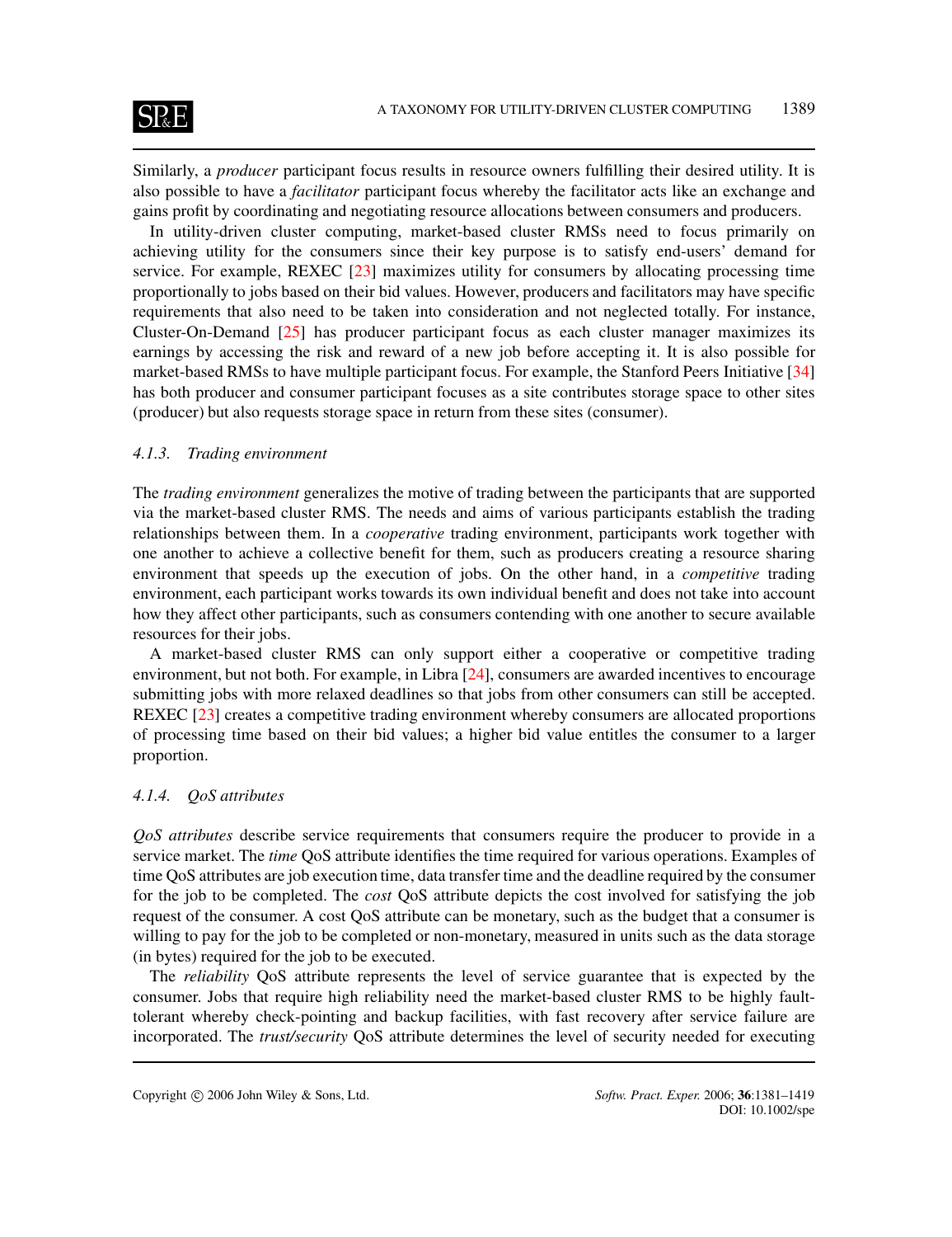<span id="page-9-0"></span>

Figure 4. The Resource Model taxonomy.

applications on resources. Jobs with highly sensitive and confidential information require a resource with high trust/security to process.

Market-based cluster RMSs need to support time, cost and reliability QoS attributes as they are critical in enabling a service market for utility-driven cluster computing. The trust/security QoS attribute is also critical if the user applications require secure access to resources. For example, Libra [[24\]](#page-35-25) guarantees that jobs accepted into the cluster finish within the users' specified deadline (time QoS attribute) and budget (cost QoS attribute). There is no market-based cluster RMS that currently supports either reliability or trust/security QoS attributes.

Satisfying QoS attributes is highly critical in a service market as consumers pay based on the different levels of service required. The market-based cluster RMS should be able to manage service demands without sacrificing existing service requests and resulting in service failures. Failure to meet QoS attributes not only requires the producer to compensate consumers but also has a bad reputation on the producer that affects future credibility. For example, in Cluster-On-Demand [\[25\]](#page-35-24) and LibraSLA [\[45\]](#page-36-10), penalties are incurred for failing to satisfy the jobs' needs.

## **4.2. Resource Model taxonomy**

The *Resource Model* taxonomy describes architectural characteristics of cluster systems. It is important to design market-based cluster RMSs that conform to the clusters' underlying system architectures and operating environments since there may be certain cluster system attributes that can be exploited. The Resource Model taxonomy comprises five sub-taxonomies: *management control*; *resource composition*; *scheduling support*; and *accounting mechanism* (see Figure [4\)](#page-9-0).

#### *4.2.1. Management control*

The *management control* depicts how the resources are managed and controled in the cluster systems. A cluster with *centralized* management control has a single centralized resource manager that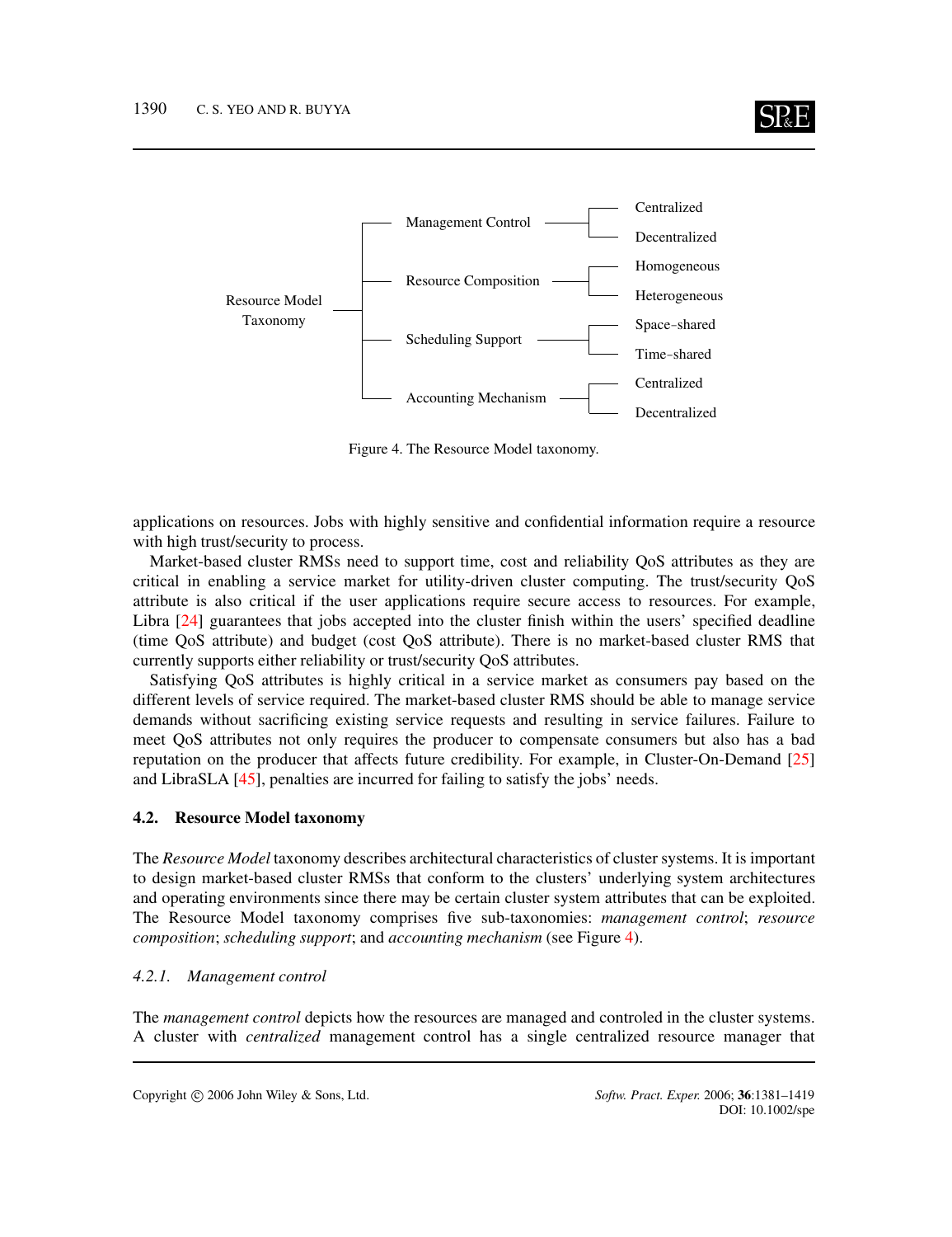

administers all the resources and jobs in the cluster. On the other hand, a cluster with *decentralized* management control has more than one decentralized resource manager managing subsets of resources within a cluster. Decentralized resource managers need to communicate with one another in order to be informed of local information of other managers.

A centralized resource manager collects and stores all local resource and job information within the cluster at a single location. Since a centralized resource manager has the global knowledge of the entire state of the cluster system, it is easier and faster for a market-based cluster RMS to communicate and coordinate with a centralized resource manager, as opposed to several decentralized resource managers. A centralized resource manager also allows a large change to be incorporated in the cluster environment as the change needs to be updated at a single location.

However, a centralized management control is more susceptible to bottlenecks and failures due to the overloading and malfunction of the single resource manager. A simple solution is to have backup resource managers that can be activated when the current centralized resource manager fails. In addition, centralized control architectures are less scalable compared to decentralized control architectures. Since centralized and decentralized management have various strengths and weaknesses, they perform better for different environments.

Centralized management control is mostly implemented in cluster systems since they are often owned by a single organization and modeled as a single unified resource. Therefore, it is sufficient for market-based cluster RMSs to assume centralized management control. For instance, Libra [\[24\]](#page-35-25) extends upon the underlying cluster RMSs such as PBS [[8\]](#page-35-11) that implement centralized management control.

It may be appropriate for market-based cluster RMSs to have decentralized management control for better scalability and reliability. For example, in Enhanced MOSIX [\[46\]](#page-36-11), each cluster node makes its independent resource allocation decisions, while in REXEC  $[23]$  $[23]$ , multiple daemons separately discover and determine the best node for a job. Decentralized management control also facilitates federation of resources across multiple cluster systems. For example, in a cooperative and incentive-based coupling of distributed clusters [\[47](#page-36-12)], every cluster system has an inter-cluster coordinator in addition to the local cluster RMS to determine whether jobs should be processed locally or forwarded to other cluster systems.

## *4.2.2. Resource composition*

The *resource composition* defines the combination of resources that make up the cluster system. A cluster system with a *homogeneous* resource composition consists of all worker nodes having the same resource components and configurations, whereas a *heterogeneous*resource composition consists of worker nodes having different resource components and configurations.

Most cluster systems have a homogeneous resource composition as it facilitates parallel processing of applications that require the same type of resources to process. In addition, processing is also simpler and much faster since there is no need to recompile the application for different resource configurations. Therefore by default, market-based cluster RMSs assumes a homogeneous resource composition.

However, it is possible that some cluster systems have a heterogeneous resource composition since heterogeneity can allow the concurrent execution of distinct applications that need different specific resources. These cluster systems may have different groups of worker nodes with homogeneous resource composition within each set for improved processing performance. Thus, it is ideal if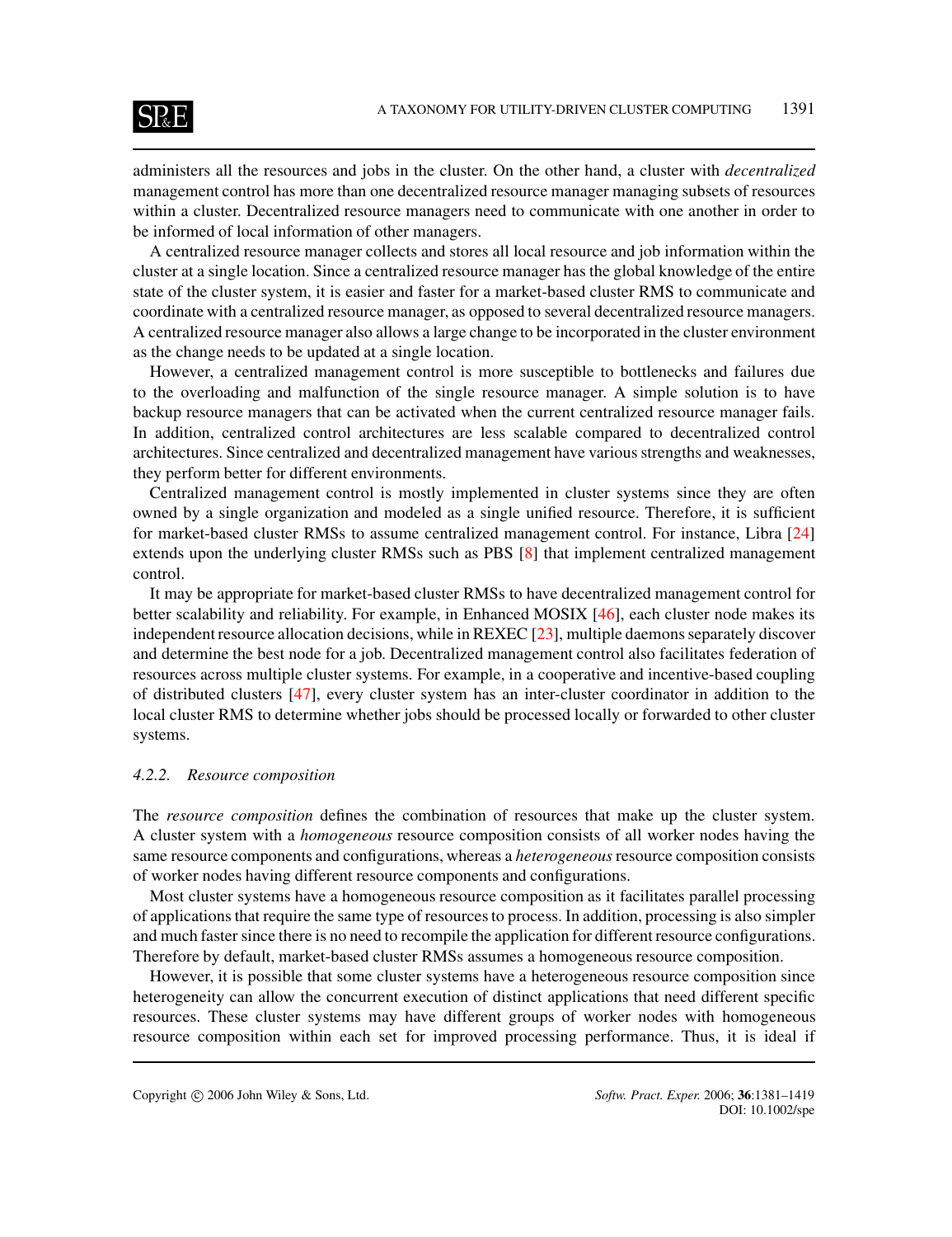market-based cluster RMSs can also support heterogeneous resource composition. These marketbased cluster RMSs must also have an effective means of translating requirements and measurements such as required QoS attributes and load information across heterogeneous nodes to ensure accuracy. For example, in Enhanced MOSIX [[46\]](#page-36-11), usages of various resources in a node are translated into a single standard cost measure to support heterogeneity.

#### *4.2.3. Scheduling support*

The *scheduling support* determines the type of processing that is supported by the cluster's underlying operating system. The *space-shared* scheduling support enables only a single job to be executed at any one time on a processor, whereas the *time-shared* scheduling support allows multiple jobs to be executed at any one time on a processor. For example, most traditional cluster RMSs such as PBS [\[8\]](#page-35-11) and SGE [[9\]](#page-35-8) support both space-shared and time-shared scheduling supports.

Depending on its resource allocation approach, a market-based cluster RMSs may require either a space-shared or a time-shared scheduling support. For a space-shared scheduling support, a started job can finish earlier since it has full individual access to the processor and is thus executed faster. However, submitted jobs also need to wait longer to be started for space-shared scheduling support if no processor is free, assuming that preemption is not supported.

On the other hand, time-shared scheduling support only allows shared access to processors but may reallocate unused processing time to other jobs if a job is not using the allocated processing power, such as when reading or writing data. Therefore, time-shared scheduling support can lead to a higher throughput of jobs over a period of time. Moreover, time-shared scheduling support is likely to incur less latency for executing multiple jobs when compared with a space-shared scheduling support that needs to preempt the current active job and start the new one. For instance, Libra [\[24](#page-35-25)], REXEC [\[23](#page-35-16)] and Tycoon [\[30\]](#page-36-13) utilize time-shared scheduling support to share proportions of processing power among multiple active jobs.

#### *4.2.4. Accounting mechanism*

The *accounting mechanism* maintains and stores information about job executions in the cluster system. The stored accounting information may then be used for charging purposes or planning future resource allocation decisions. A *centralized* accounting mechanism denotes that information for the entire cluster system is maintained by a single centralized accounting manager and stored on a single node. For example, REXEC [[23\]](#page-35-16) has a centralized accounting service to maintain credit usage for each user.

A *decentralized* accounting mechanism indicates that multiple decentralized accounting managers monitor and store separate sets of information on multiple nodes. For instance, in Tycoon [[30\]](#page-36-13), each local host stores accounting information to compute service cost that users need to pay and determine prices of advance resource reservation for risk-averse jobs.

Similar to the management control taxonomy, it is easier for market-based cluster RMSs to access information based on the centralized accounting mechanism. However, the centralized accounting mechanism is less reliable and scalable compared with the decentralized accounting mechanism. For more flexibility and extensibility, market-based cluster RMSs can be designed to support both centralized and decentralized accounting mechanisms. Most current implementations of market-based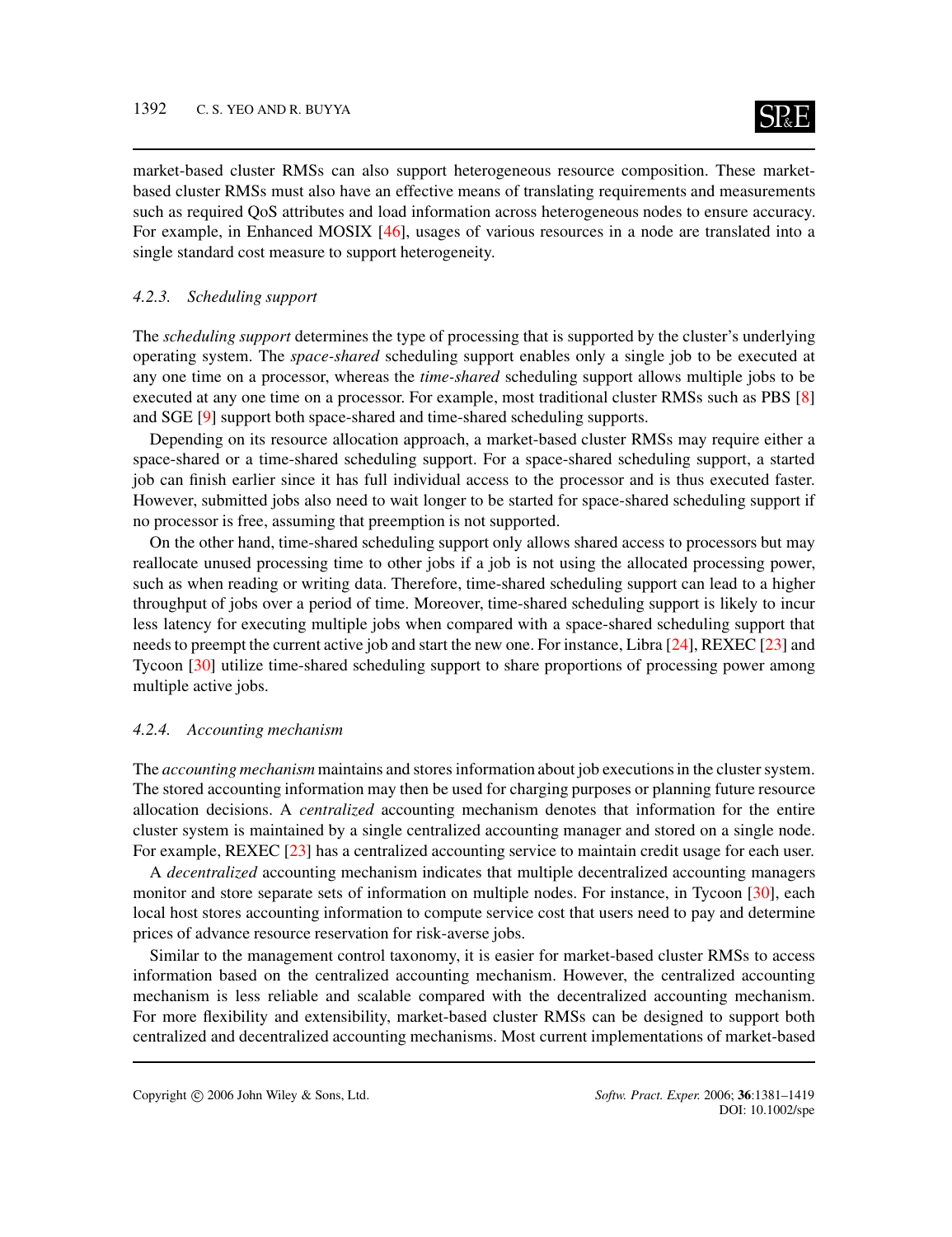

<span id="page-12-0"></span>

Figure 5. The Job Model taxonomy.

RMS already have built-in accounting mechanisms that maintain job execution information but may not support charging functionality which is critical to actually provide a service market.

A probable solution is to connect such market-based RMSs to specialized accounting mechanisms that support charging functionality, such as GridBank [[48\]](#page-36-14) and QBank [\[49](#page-36-15)]. In GridBank, each Grid resource uses a Grid resource meter to monitor the usage information and a GridBank charging module to compute the cost. The centralized GridBank server then transfers the payment from the users' bank accounts to the Grid resource's account. On the other hand, QBank supports both centralized and decentralized configurations. For instance, the simplest and most tightly-coupled centralized QBank configuration is having a central scheduler, bank server and database for all resources that are suitable for a cluster environment. QBank also allows multiple schedulers, bank servers and databases for each separate resource in different administrative domains to support a highly decentralized P2P or Grid environment.

# **4.3. Job Model taxonomy**

The *Job Model* taxonomy categorizes attributes of jobs that are to be executed on the cluster systems. Market-based cluster RMSs need to take into account job attributes to ensure that different job types with distinct requirements can be fulfilled successfully. The Job Model taxonomy comprises five subtaxonomies: *job processing type*; *job composition*; *QoS specification*; and *QoS update* (see Figure [5\)](#page-12-0).

## *4.3.1. Job processing type*

The *job processing type* describes the type of processing that is required by the job. For *sequential* job processing type, the job executes on one processor independently. For *parallel* job processing type, the parallel job has to be distributed to multiple processors before executing these multiple processes simultaneously. Thus, parallel job processing type speeds up processing and is often used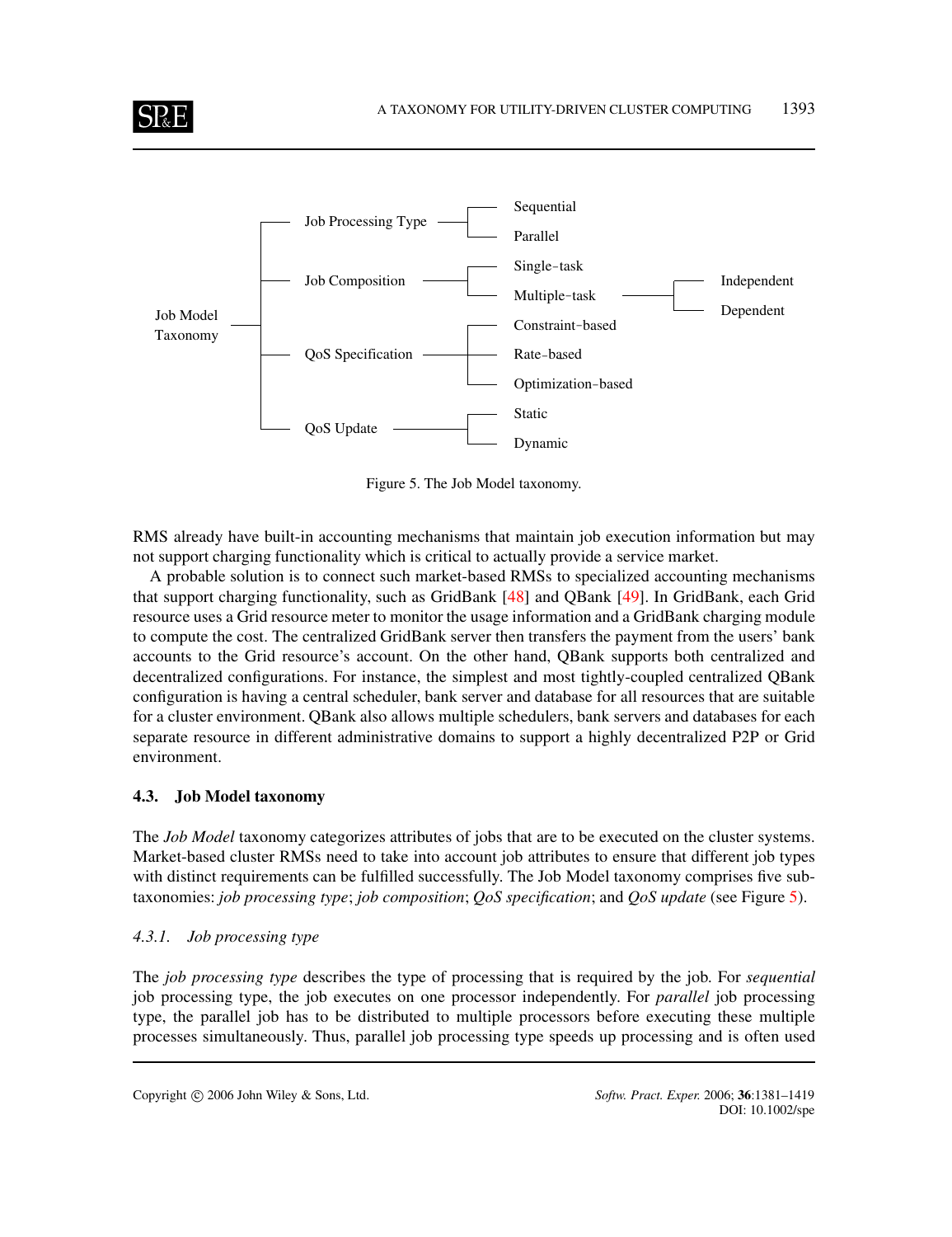for solving complex problems. One common type of parallel job processing type is called messagepassing, where multiple processes of a parallel program on different processors interact with one another via sending and receiving messages.

All market-based cluster RMSs already support sequential job processing type, which is a basic requirement for job execution. However, they also need to support parallel job processing types since most computation-intensive jobs submitted to cluster systems require parallel job processor type to speed up processing of complex applications. For example, Enhanced MOSIX [\[46\]](#page-36-11) and REXEC [\[23\]](#page-35-16) supports parallel job processing type.

## *4.3.2. Job composition*

The *job composition* portrays the collection of tasks within a job that is defined by the user. The *singletask* job composition refers to a job having a single task, while the *multiple-task* job composition refers to a job being composed of multiple tasks.

For multiple-task job composition, the tasks can be either *independent* or *dependent*. Independent tasks can be processed in parallel to minimize the overall processing time. For example, a parameter sweep job has independent multiple-task job composition since it is composed of multiple independent tasks, each with a different parameter.

On the other hand, tasks may depend on specific input data that are only available at remote locations and need to be transferred to the execution node or are not yet available as some other jobs waiting to be processed generate the data. This means that a dependent multiple-task job composition needs to be processed in a pre-defined manner in order to ensure that all its required dependencies are satisfied. For example, a workflow job has dependent multiple-task job composition. Directed Acyclic Graphs (DAG) are commonly used to visualize the required pre-defined order of processing for workflows with no cycles, whereas workflow specification languages such as Business Process Execution Language (BPEL) [[50\]](#page-36-16) and XML-based workflow language (xWFL) [[14\]](#page-35-5) can be used to define and process workflows.

It is essential for market-based cluster RMSs to support all three job compositions: singletask; independent multiple-task; and dependent multiple-task. Single-task job composition is a basic requirement and already supported by all market-based cluster RMSs. There are also many complex scientific applications and business processes that require independent multiple-task job composition, such as parameter-sweep or dependent multiple-task job composition, such as workflow for processing. For example, Nimrod/G [[28\]](#page-35-13) dispatches and executes parameter-sweep jobs on a Grid. Currently, there appears to be no market-based cluster RMS that can facilitate execution of parameter-sweep or workflow jobs on cluster systems. Therefore, supporting all these job compositions in a market-based cluster RMS expands the community of consumers that can utilize cluster resources.

More complex mechanisms are needed to support multiple-task job composition. The market-based cluster RMS needs to schedule and monitor each task within the job to ensure that the overall job requirements can still be met successfully. For dependent multiple-task job composition, it is important to prioritize different dependencies between tasks. For example, a parent task with more dependent child tasks needs to be processed earlier to avoid delays. It is also possible to execute independent sets of dependable tasks in parallel since tasks are only dependent on one another within a set and not across sets.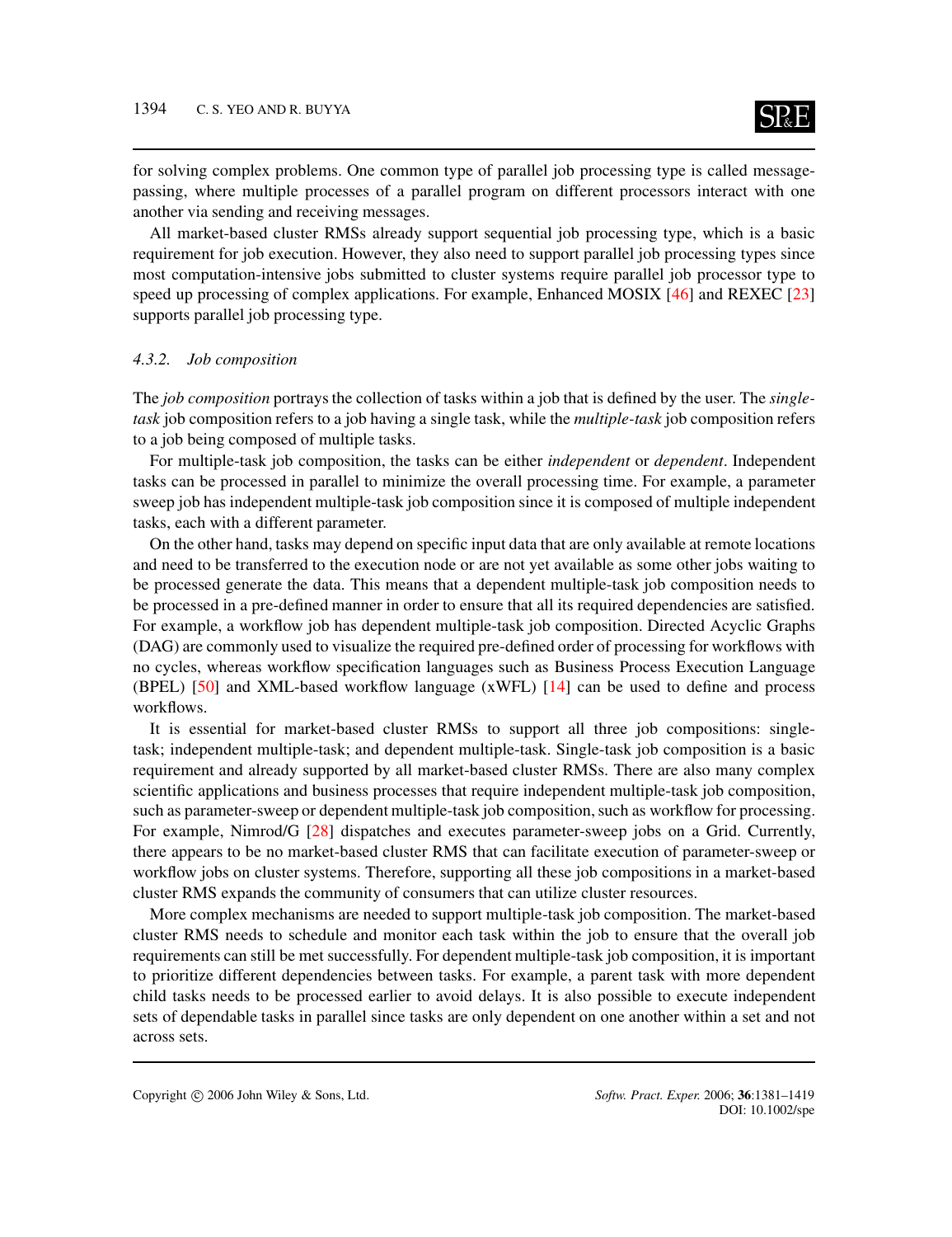

#### *4.3.3. QoS specification*

The *QoS specification* describes how users can specify their QoS requirements for a job to indicate their perceived level of utility. This provides cluster users with the capability to influence the resource allocation outcome in the cluster.

Users can define *constraint-based* QoS specifications that use a bounded value or a range of values for a particular QoS so that the minimal QoS requirements can be fulfilled. Some examples of constraint-based QoS specifications that users can specify are execution deadline, execution budget, memory storage size, disk storage size and processor power. For instance, a user can specify a deadline less than one hour (value) or deadline between one and two hours (range of values) for executing a job on cluster nodes with available memory storage size of more than 256 MB (value) and processor speed between 200 GHz and 400 GHz (range of values).

A *rate-based* QoS specification allows users to define constant or variable rates that signify the required level of service over time. For instance, a user can specify a constant cost depreciation rate of ten credits per minute such that the user pays less for a slower job completion time. To support a higher level of personalization, users can state *optimization-based* QoS specifications that identify a specific QoS to optimize in order to maximize the users' utility. For example, a user may optimize the deadline of their job so that the job can be completed in the shortest possible time.

Market-based cluster RMSs may need to provide any of the constraint-based, rate-based or optimization-based QoS specifications so that the required utility of consumers are considered and delivered successfully. For example, REXEC [\[23](#page-35-16)] allows a user to specify the maximum bid value that acts as a cost constraint for executing a job. Cluster-On-Demand [[25\]](#page-35-24) uses rate-based QoS specification where each job has a value function that depreciates at a constant rate to represent its urgency. Optimization-based QoS specification in Nimrod/G [\[28](#page-35-13)] minimizes time within deadline constraint or cost within deadline constraint.

SLAs need to be negotiated and fixed between a cluster system and its users to ensure that an expected level of service performance is guaranteed for submitted jobs. There are specially-designed service specification languages, such as Web Services Agreement Specification (WS-Agreement) [\[51](#page-36-17)], Web Service Level Agreement (WSLA) [\[52](#page-36-18)], and BPEL [\[50](#page-36-16)] that can be utilized by market-based cluster RMSs to interpret and enforce negotiated SLAs.

## *4.3.4. QoS update*

The *QoS update* determines whether QoS requirements of jobs can change after jobs are submitted and accepted. The *static* QoS update means that the QoS requirements given during job submission remain fixed and do not change after the job is submitted, while the *dynamic* QoS update means that QoS requirements of the jobs can change. These dynamic changes may already be pre-defined during job submission or modified by the user during an interactive job submission session.

Currently, all market-based cluster RMSs assumes static QoS update. For example, Libra [\[24](#page-35-25)] and REXEC [\[23](#page-35-16)] only allow users to specify QoS constraints during initial job submission. Market-based cluster RMSs also need to support dynamic QoS updates so that users have the flexibility to update their latest QoS needs since it is possible that users have changing QoS needs over time. The marketbased cluster RMS should also be able to reassess newly changed QoS requirements and revise resource assignments accordingly as previous resource assignments may be ineffective to meet the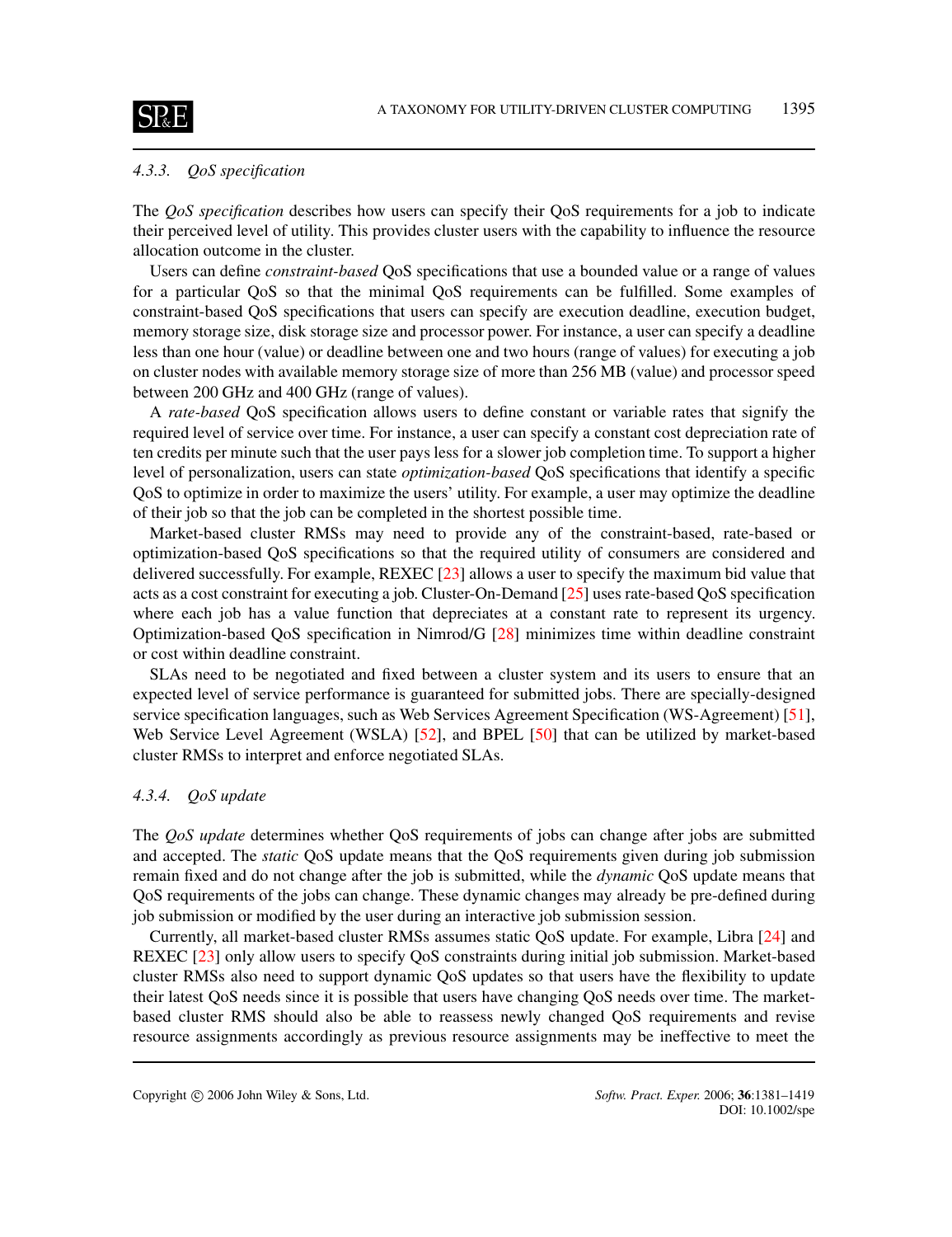

<span id="page-15-0"></span>

Figure 6. The Resource Allocation Model taxonomy.

new requirements. In addition, it is highly probable that other planned or executing jobs may also be affected so there is a need to reassess and reallocate resources to minimize any possible adverse effects.

## **4.4. Resource Allocation Model taxonomy**

The *Resource Allocation Model* taxonomy analyzes factors that can influence how the market-based cluster RMS operates and thus affect the resource assignment outcome. The Resource Allocation Model taxonomy comprises three sub-taxonomies: *resource allocation domain*, *resource allocation update* and *QoS support* (see Figure [6\)](#page-15-0).

## *4.4.1. Resource allocation domain*

The *resource allocation domain* defines the scope that the market-based cluster RMS is able to operate in. Having an *internal* resource allocation domain restricts the assignment of jobs to within the cluster system. An *external* resource allocation domain allows the market-based cluster RMS to assign jobs externally outside the cluster system, meaning that jobs can be executed on other remote cluster systems. Remote cluster systems may be in the same administrative domain belonging to the same producer such as an organization that owns several cluster systems or in different administrative domains owned by other producers such as several organizations that individually own some cluster systems. For instance, Cluster-On-Demand [\[25](#page-35-24)], Nimrod/G [\[28](#page-35-13)] and the Stanford Peers Initiative [\[34\]](#page-36-1) allocate jobs externally to multiple remote systems, instead of internally.

Most market-based cluster RMSs often only support internal resource allocation domains. Supporting external resource allocation domains can otherwise allow a market-based cluster RMS to have access to more alternative resources to possibly satisfy more service requests. This results in higher flexibility and scalability as service requests can still be fulfilled when there are insufficient internal resources within the cluster systems to meet demands. Users thus benefit since their service requests are more likely to be fulfilled. Cluster owners can also earn extra revenues by accepting external service requests. Therefore, it is ideal if market-based cluster RMSs can support external resource allocation, in addition to internal resource allocation. However, there is also the need to

Copyright  $\odot$  2006 John Wiley & Sons, Ltd.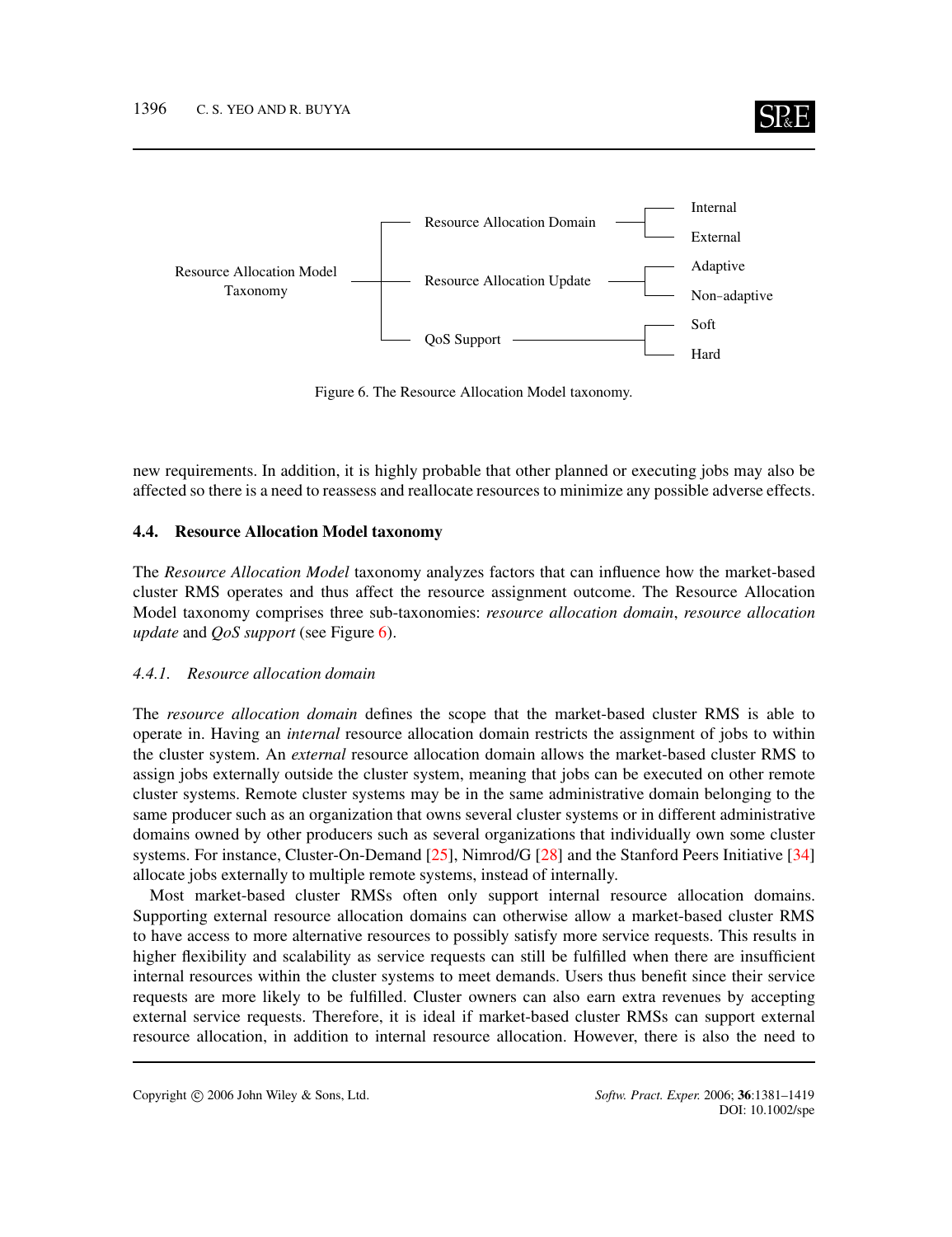address other issues for supporting external resource allocation domains such as data transfer times, network delays and reliability of remote cluster systems.

## *4.4.2. Resource allocation update*

The *resource allocation* update identifies whether the market-based cluster RMS is able to detect and adapt to changes to maintain effective scheduling. *Adaptive* resource allocation updates means that the market-based cluster RMS is able to adjust dynamically and automatically to suit any new changes. For example, Libra [[24\]](#page-35-25) can allocate resources adaptively based on the actual execution and required deadline of each active job so that later arriving urgent jobs are allocated more resources.

On the other hand, *non-adaptive* resource allocation updates means that the RMS is not able to adapt to changes and thus still continue with its original resource assignment decision. For instance, in the Stanford Peers Initiative [\[34](#page-36-1)], the amount of storage space allocated for data exchange remains fixed and does not change once a remote site has been selected.

In actual cluster environments, the operating condition varies over time, depending on factors such as availability of resources, amount of submission workload and users' service requirements. An initially good resource assignment decision may lead to an unfavorable outcome if it is not updated when the operating scenario changes. Likewise, there is also a possibility of improving a previously poor resource allocation decision. Therefore, market-based cluster RMSs need to support adaptive resource allocation updates so that they are able to adjust and operate in changing situations to deliver a positive outcome. However, supporting adaptive resource allocation updates also requires effective mechanisms to detect and determine when and how to adapt to various scenarios.

## *4.4.3. QoS support*

The *QoS support* derived from [\[43](#page-36-6)] determines whether the QoS specified by the user can be achieved. The *soft* QoS support allows user to specify QoS parameters but do not guarantee that these service requests can be satisfied. For example, Nimrod/G [[28\]](#page-35-13) provides soft QoS support as it adopts a best effort approach to schedule jobs and stop scheduling once their QoS constraints are violated.

On the contrary, the *hard* QoS support is able to ensure that the specified service can definitely be achieved. Examples of market-based cluster RMSs that provide hard QoS support are Libra [\[24](#page-35-25)] and REXEC [\[23](#page-35-16)]. Libra guarantees that accepted jobs are finished within their deadline QoS, while REXEC ensures that job execution costs are limited to users' specified cost QoS.

The QoS support that a market-based cluster RMS provides should correspond to the users' service requirements. An example is the deadline QoS parameter. If a user requires a hard deadline for an urgent job, it is pointless for a market-based cluster RMSs employing soft QoS support to accept the job as it does not guarantee that the deadline can be met. In reality, since different users often have various service requirements, it is best to have a market-based cluster RMSs that can provide both soft and hard QoS supports. The market-based cluster RMS can then satisfy more service requests as soft service requests can be accommodated without compromising hard QoS requests. Jobs with a soft deadline may be delayed so that more jobs with hard deadline can be satisfied.

Admission control is essential during job submission to determine and feedback to the user whether the requested hard or soft QoS can be given. If accepted by the admission control, jobs requiring hard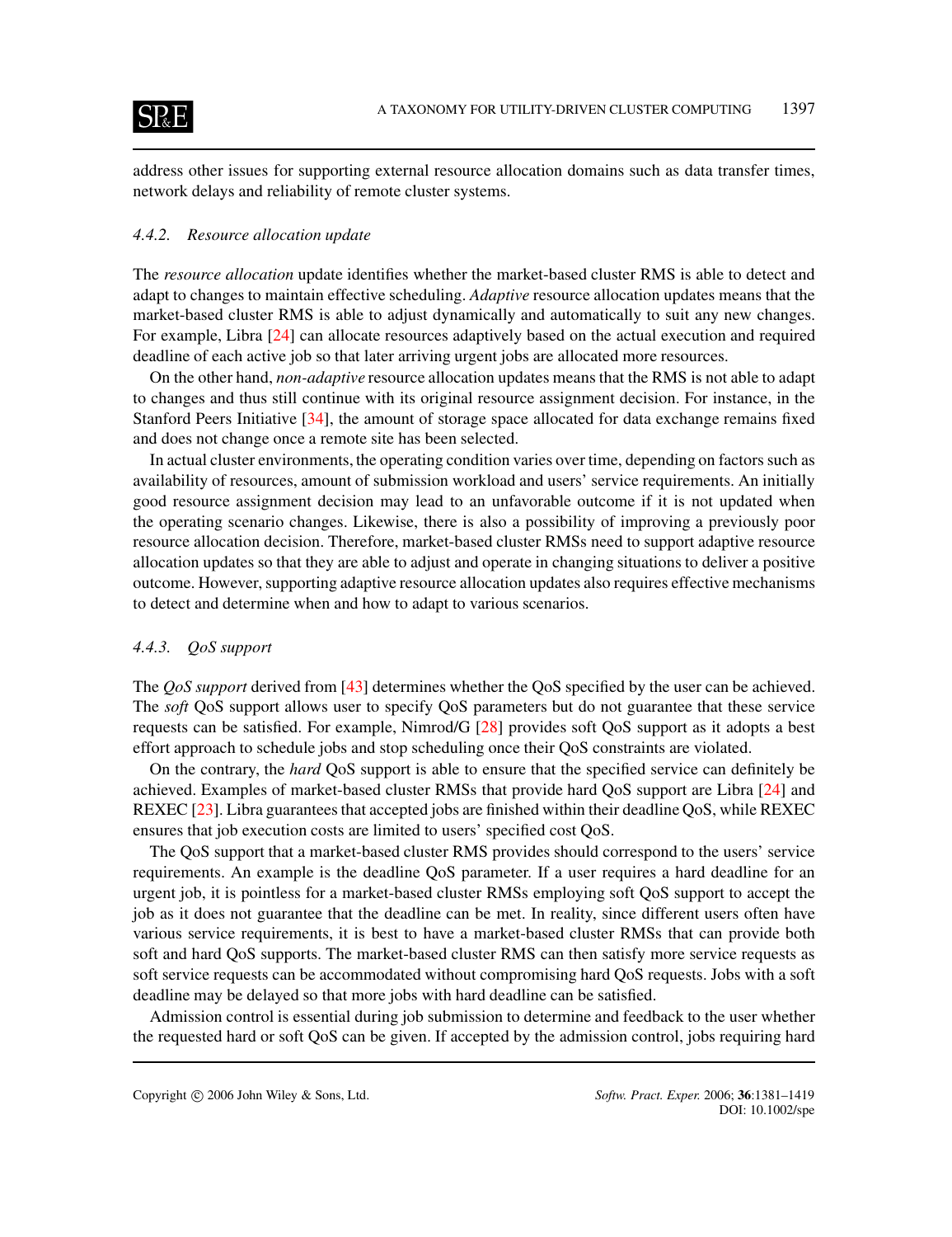<span id="page-17-0"></span>

Figure 7. The Evaluation Model taxonomy.

QoS support need to be monitored to ensure that the required QoS is enforced and fulfilled. This is non-trivial as a high degree of coordination and monitoring may be necessary to enforce the QoS.

With the incorporation of penalties in SLAs, it becomes increasingly important for market-based cluster RMSs to deliver the required QoS as requested. Failure to deliver the agreed level of service can thus result in penalties that lower the financial benefits of the cluster owners. For example, penalties are modeled in Cluster-On-Demand [[25\]](#page-35-24) and LibraSLA [\[45](#page-36-10)]. In Cluster-On-Demand, jobs are penalized if they finish later than their required runtimes, whereas in LibraSLA, jobs are penalized after the lapse of their deadlines.

#### **4.5. Evaluation Model taxonomy**

The *Evaluation Model* taxonomy outlines how to assess the effectiveness and efficiency of marketbased RMSs for utility-driven cluster computing. The Evaluation Model taxonomy comprises three sub-taxonomies: *evaluation focus*, *evaluation factors* and *overhead analysis* (see Figure [7](#page-17-0)).

## *4.5.1. Evaluation focus*

The *evaluation focus* identifies the party that the market-based cluster RMS is supposed to achieve utility for. The *consumer* evaluation focus measures the level of utility that has been delivered to the consumer based on its requirements. Likewise, the *producer* and *facilitator* evaluation focus evaluates how much value is gained by the producer and facilitator respectively. For example, Libra [\[53\]](#page-36-19) evaluates the utility achieved for consumers (users) via the Job QoS Satisfaction metric and the benefits gained by the producer (cluster owner) via the Cluster Profitability metric.

The evaluation focus is similar to the participant focus sub-taxonomy discussed previously since it is logical to measure performance based on the selected participant focus. It is important to verify whether the market-based cluster RMS is able to achieve utility for the selected participant focus as expected. The evaluation focus also facilitates comparisons between market-based cluster RMSs with the same participant focus, enabling them to be identified and evaluated relative to one another to establish similarities and differences.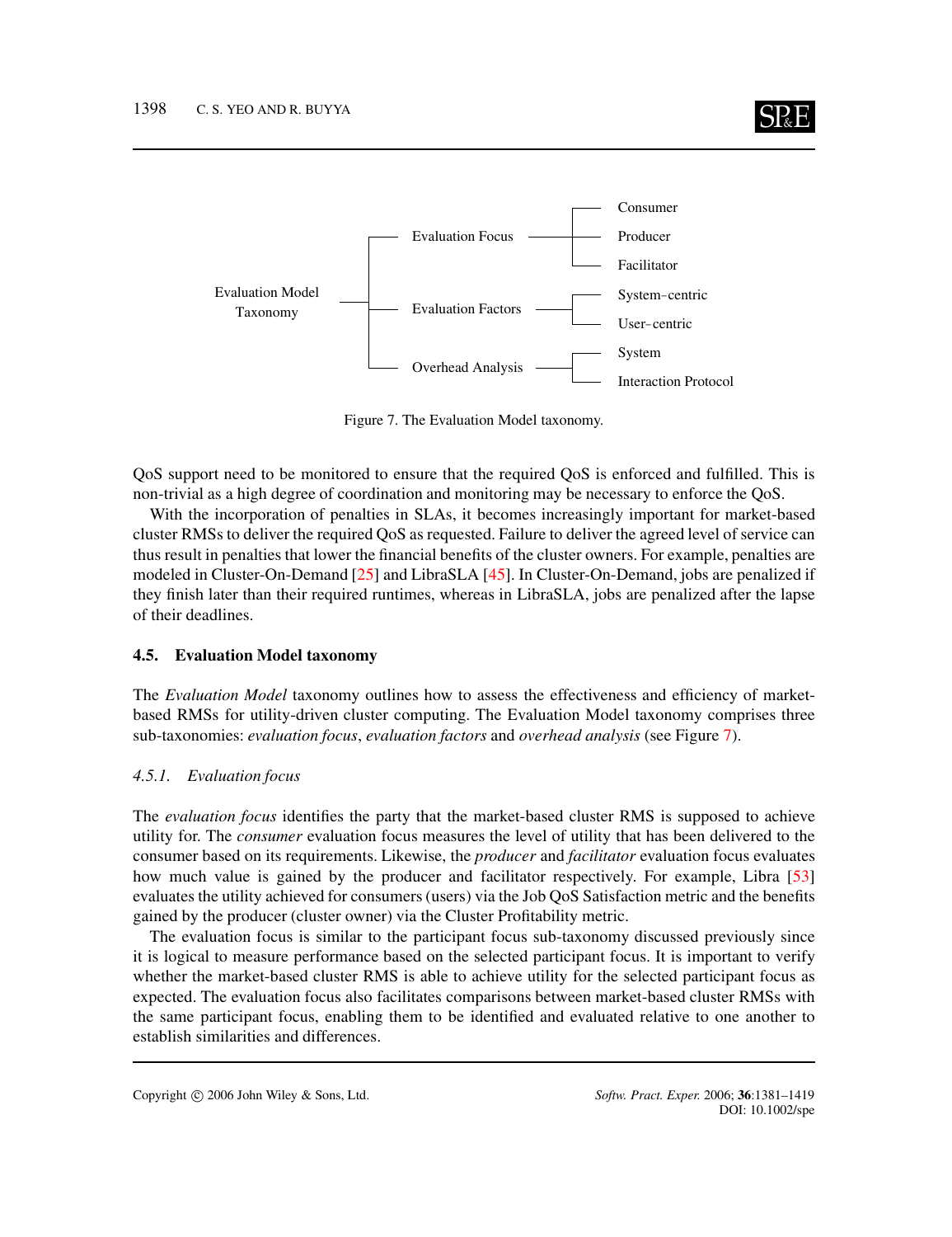

#### *4.5.2. Evaluation factors*

*Evaluation factors* are metrics defined to determine the effectiveness of different market-based cluster RMSs. *System-centric* evaluation factors measure performance from the system perspective and thus depict the overall operational performance of the cluster system. Examples of system-centric evaluation factors are average waiting time, average response time, system throughput and resource utilization. Average waiting time is the average time that a job has to wait before commencing execution, while average response time is the average time taken for a job to be completed. System throughput determines the amount of work completed in a period of time, whereas resource utilization reflects the usage level of the cluster system. For instance, Libra [[53\]](#page-36-19) provides the average waiting time and the average response time as its system-centric evaluation factors.

*User-centric* evaluation factors assess performance from the participant perspective and thus portray the utility achieved by the participants. Different user-centric evaluation factors can be defined for assessing different participants that include consumer, producer or facilitator (as defined in the evaluation focus sub-taxonomy). For instance, Libra [[53\]](#page-36-19) defines the Job QoS Satisfaction evaluation factor for consumer evaluation focus and the Cluster Profitability evaluation factor for producer evaluation focus respectively. It is apparent that user-centric evaluation factors should constitute QoS attributes (as described in the QoS attributes sub-taxonomy) in order to assess whether the QoS required by consumers is attained. For example in Libra [[53\]](#page-36-19), the Job QoS Satisfaction evaluation factor computes the proportion of submitted jobs where the deadline and budget QoS parameters (time and cost in QoS attributes sub-taxonomy) are fulfilled, whereas the Cluster Profitability evaluation factor calculates the proportion of profit earned out of the total budget (cost in QoS attributes sub-taxonomy) of submitted jobs.

Both system-centric and user-centric evaluation factors are required to accurately determine the effectiveness of the market-based cluster RMS. System-centric evaluation factors ensure that system performance is not compromised entirely due to the emphasis on achieving utility, whereas user-centric evaluation factors prove that the market-based cluster RMS is able to achieve the required utility for various participants. Evaluation factors can also serve as benchmarks to grade how various marketbased cluster RMSs perform for specific measures and rank them accordingly.

#### *4.5.3. Overhead analysis*

The *overhead analysis* examines potential overheads that are incurred by the market-based cluster RMS. The *system* overhead analysis considers overheads sustained by the market-based cluster RMS that are of system nature. Examples of system overhead are hard disk space, memory size and processor runtime. There seems to be no market-based RMSs that explicitly mention about system overhead analysis since it is often considered to be an intrinsic system implementation issue.

The *interaction protocol* overhead analysis determines overheads that are generated by the operating policies of the market-based cluster RMS. Examples of interaction protocol overhead are communications with various nodes to determine whether they are busy or available and derive the appropriate schedule of jobs to execute on them. For instance, Tycoon [\[30](#page-36-13)] addresses interaction protocol overhead analysis by holding auctions internally within each service host to reduce communication across hosts.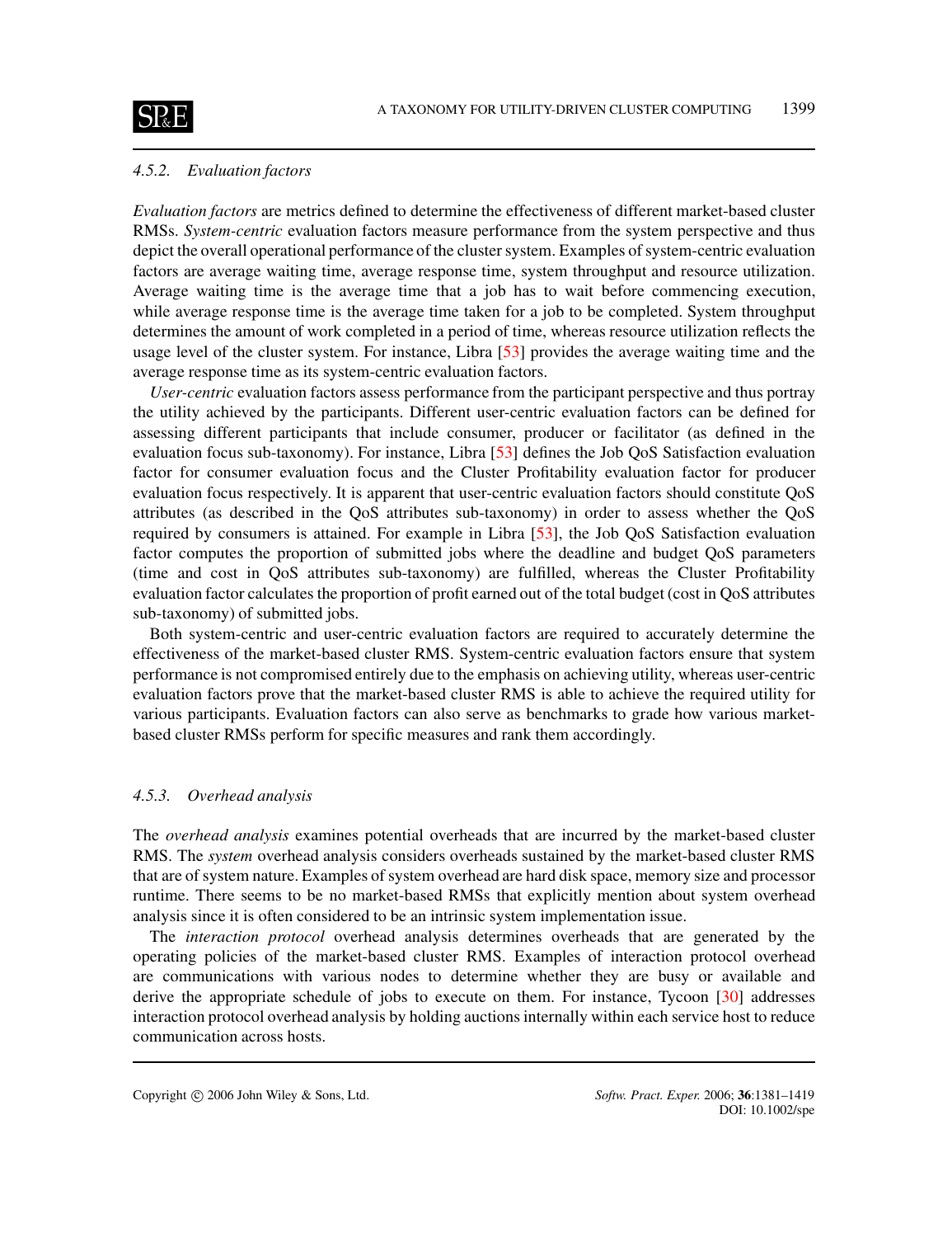Overheads result in system slowdowns and can create bottlenecks, thus leading to poor efficiency. There is thus a need to analyze both system and interaction protocol overheads incurred by the marketbased cluster RMS in order to ensure that any overheads are kept to the minimum or within manageable limits. Otherwise, a high system overhead adds unnecessary load that burdens the cluster system and reduces overall available resources to handle actual job processing. Whereas, a high interaction protocol overhead can result in longer communication times and unnecessary high network traffic that can slow down data transfers for executions. Lowering both system and interaction protocol overheads thus leads to a higher scalability for handling larger numbers of requests, which is critical for constructing viable market-based cluster RMSs.

#### **5. SURVEY**

Table [I](#page-20-0) shows a summary listing of existing market-based RMSs that has been proposed by researchers for various computing platforms. Supported computing platforms include clusters, distributed databases, Grids, parallel and distributed systems, peer-to-peer and World Wide Web. In this section, we utilize the taxonomy to survey some of these existing market-based RMSs (denoted by \* in Table [I](#page-20-0)).

The market-based RMSs for the survey are chosen based on several criteria. First, the survey should be concise and include sufficient number of market-based RMSs to demonstrate how the taxonomy can be applied effectively. Second, the selected market-based RMSs are fairly recent works so that the survey creates an insight into the latest research developments. Finally, the selected market-based RMSs are relevant for this paper.

Market-based RMSs chosen for the survey can be classified into two broad categories: those proposed for cluster platforms; and those proposed for other computing platforms. Since the context of this paper focuses on utility-driven cluster computing, four market-based cluster RMSs (Cluster-On-Demand [\[25](#page-35-24)], Enhanced MOSIX [[46\]](#page-36-11), Libra [\[24](#page-35-25)] and REXEC [[23\]](#page-35-16)) are surveyed to understand current technological advances and identify outstanding issues that are yet to be explored so that more practical market-based cluster RMSs can be implemented in future.

On the other hand, surveying market-based RMSs for other computing platforms allows us to analyze and examine the applicability and suitability of these market-based RMSs for supporting utility-driven cluster computing in practice. This in turn helps us to identify possible strengths of these market-based RMSs that may be leveraged for cluster computing environments. We have chosen three market-based RMSs (Faucets [[29\]](#page-35-26), Nimrod/G [[28\]](#page-35-13) and Tycoon [\[30](#page-36-13)]) from Grids and one market-based RMS (the Stanford Peers Initiative [[34\]](#page-36-1)) from peer-to-peer since both Grids and peer-to-peer computing platforms are the latest and most active research areas that encompasses cluster systems distributed at multiple remote sites.

The survey using the various sub-taxonomies is summarized in the following tables: the Market Model (Table  $II$ ); the Resource Model (Table  $III$ ); the Job Model (Table [IV](#page-25-0)); the Resource Allocation Model (Table  $V$ ); and the Evaluation Model (Table [VI](#page-25-1)). The 'NA' keyword in the tables denotes that either the specified sub-taxonomy is not addressed by the particular RMS or there is not enough information from the references to determine otherwise.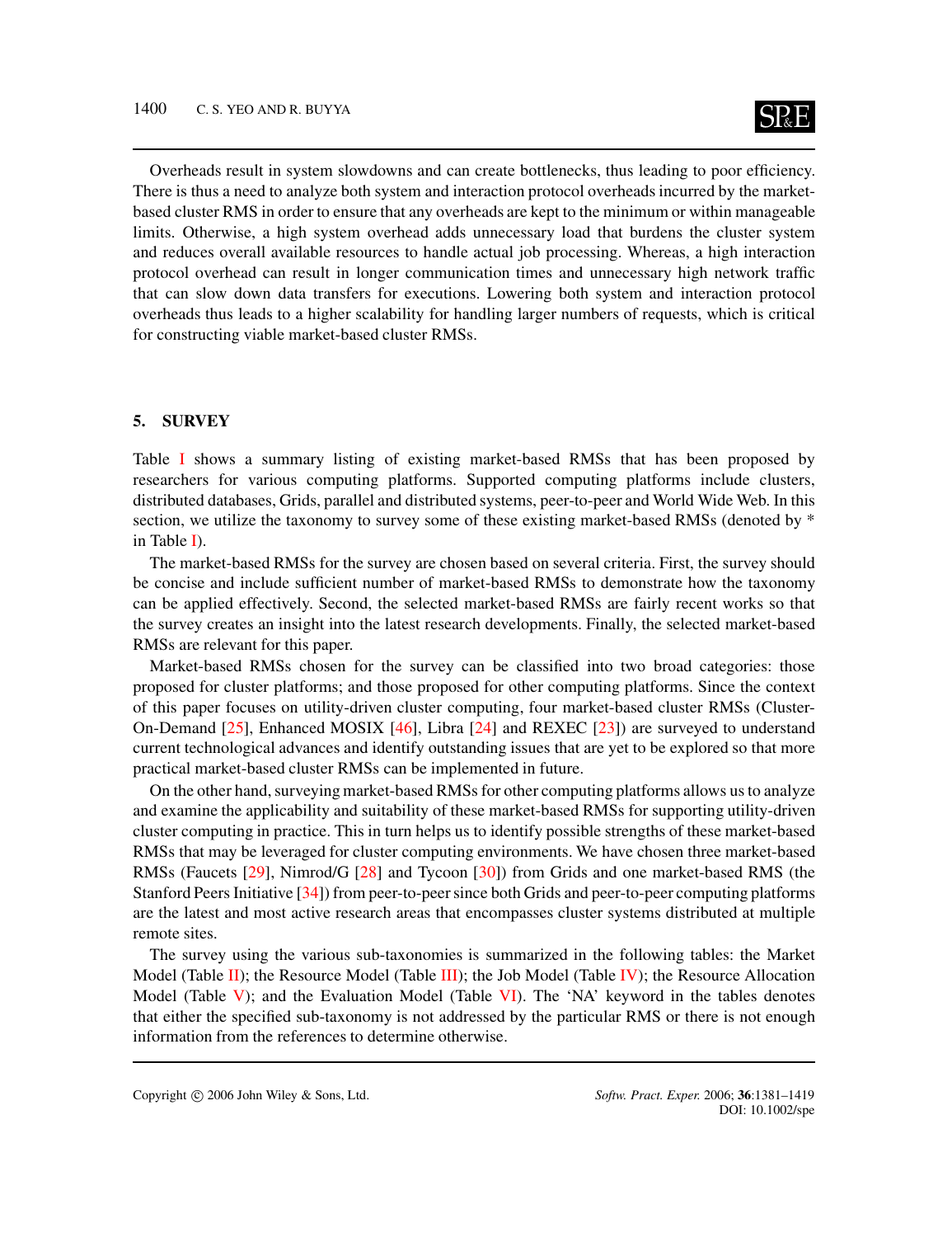| Computing platform       | Market-based RMS                    | Economic model                                | Brief description                                                                                                                                                                                                                                                          |
|--------------------------|-------------------------------------|-----------------------------------------------|----------------------------------------------------------------------------------------------------------------------------------------------------------------------------------------------------------------------------------------------------------------------------|
| Clusters                 | Cluster-On-<br>Demand $*$ [25]      | Tendering/<br>contract-net                    | Each cluster manager uses a heuristic to<br>measure and balance the future risk of<br>profit lost for accepting a job later against<br>profit gained for accepting the job now                                                                                             |
|                          | Enhanced<br>$MOSIX * [46]$          | Commodity<br>market                           | Uses process migration to minimize the<br>overall execution cost of machines in the<br>cluster                                                                                                                                                                             |
|                          | Libra $*$ [24]                      | Commodity<br>market                           | Provides incentives to encourage users to<br>submit job requests with longer deadlines                                                                                                                                                                                     |
|                          | <b>REXEC</b> * [23]                 | Bid-based<br>proportional<br>resource sharing | Allocates resources proportionally to<br>competing jobs based on their users'<br>valuation                                                                                                                                                                                 |
|                          | <b>Utility Data</b><br>Center [54]  | Auction                                       | Compares two extreme auction-based<br>resource allocation mechanisms: a<br>globally optimal assignment market<br>mechanism; and a sub-optimal simple<br>market mechanism                                                                                                   |
| Distributed<br>Databases | Anastasiadi<br><i>et al.</i> $[26]$ | Posted price                                  | Examines the scenario of load balancing<br>economy where servers advertise prices<br>at a bulletin board and transaction<br>requests are routed based on three<br>different routing algorithms that focus on<br>expected completion time and required<br>network bandwidth |
|                          | Mariposa [27]                       | Tendering/<br>contract-net                    | Completes a query within its user-defined<br>budget by contracting portions of the<br>query to various processing sites for<br>execution                                                                                                                                   |
| Grids                    | Bellagio [55]                       | Auction                                       | A centralized auctioneer computes bid<br>values based on number of requested<br>resources and their required durations,<br>before clearing the auctions at fixed time<br>periods by allocating to higher bid values<br>first                                               |
|                          | CATNET [56]                         | Bargaining                                    | Each client uses a subjective market price<br>(computing using price quotes<br>consolidated from available servers) to<br>negotiate until a server quotes an<br>acceptable price                                                                                           |
|                          | Faucets $*$ [29]                    | Tendering/<br>contract-net                    | Users specify QoS contracts for adaptive<br>parallel jobs and Grid resources compete<br>for jobs via bidding                                                                                                                                                               |

<span id="page-20-0"></span>Table I. Summary of market-based resource management systems.

Copyright  $\odot$  2006 John Wiley & Sons, Ltd.

c 2006 John Wiley & Sons, Ltd. *Softw. Pract. Exper.* 2006; **36**:1381–1419 DOI: 10.1002/spe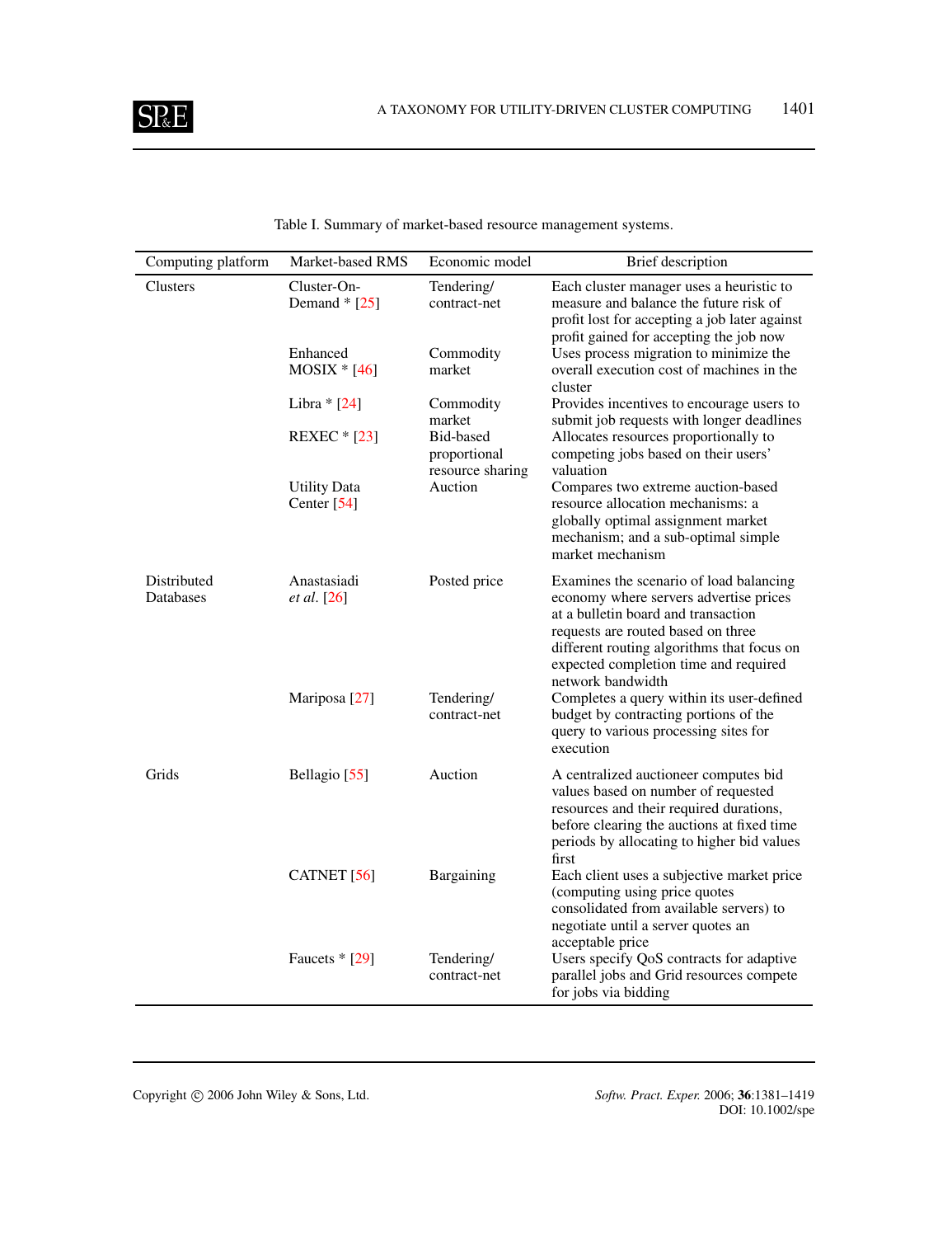| Computing platform                     | Market-based RMS                 | Economic model                                | Brief description                                                                                                                                                                                                                                                     |
|----------------------------------------|----------------------------------|-----------------------------------------------|-----------------------------------------------------------------------------------------------------------------------------------------------------------------------------------------------------------------------------------------------------------------------|
| Grids                                  | G-commerce [57]                  | Commodity<br>market, auction                  | Compares resource allocation using<br>either commodity market or auction<br>strategy based on four criteria: price<br>stability; market equilibrium; consumer<br>efficiency; and producer efficiency                                                                  |
|                                        | Gridbus [22]                     | Commodity<br>market                           | Considers the data access and transfer<br>costs for data-oriented applications when<br>allocating resources based on time or cost<br>optimization                                                                                                                     |
|                                        | Gridmarket [58]                  | Auction                                       | Examines resource allocation using<br>Double auction where consumers set<br>ceiling prices and sellers set floor prices                                                                                                                                               |
|                                        | Grosu and Das [59]               | Auction                                       | Studies resource allocation using<br>First-price, Vickrey and Double auctions                                                                                                                                                                                         |
|                                        | Maheswaran<br><i>et al.</i> [60] | Auction                                       | Investigates resource allocation based on<br>two 'co-bid' approaches that aggregate<br>similar resources: first or no preference<br>approaches                                                                                                                        |
|                                        | Nimrod/G $*$ [28]                | Commodity<br>market                           | Allocates resources to task farming<br>applications using either time or cost<br>optimization with deadline- and<br>budget-constrained algorithms                                                                                                                     |
|                                        | OCEAN $[61]$                     | Bargaining,<br>tendering/<br>contract-net     | First discovers potential sellers by<br>announcing a buyer's trade proposal and<br>then allows the buyer to determine the<br>best seller by using two possible<br>negotiation mechanisms: yes/no and<br>static bargain                                                |
|                                        | Tycoon $*$ [30]                  | Auction                                       | Allocates resources using 'auction share'<br>that estimates proportional share with<br>consideration for latency-sensitive and<br>risk-averse applications                                                                                                            |
| Parallel and<br>Distributed<br>Systems | Agoric<br>Systems $[62]$         | Auction                                       | Employs the 'escalator' algorithm where<br>users submit bids that escalate over time<br>based on a rate and the server uses a<br>Vickrey auction at fixed intervals to<br>award resources to the highest bidder<br>who is then charged with the<br>second-highest bid |
|                                        | D'Agents [33]                    | Bid-based<br>proportional<br>resource sharing | The server assigns resources by<br>computing the clearing price based on the<br>aggregate demand function of all its<br>incoming agents                                                                                                                               |

c 2006 John Wiley & Sons, Ltd. *Softw. Pract. Exper.* 2006; **36**:1381–1419 DOI: 10.1002/spe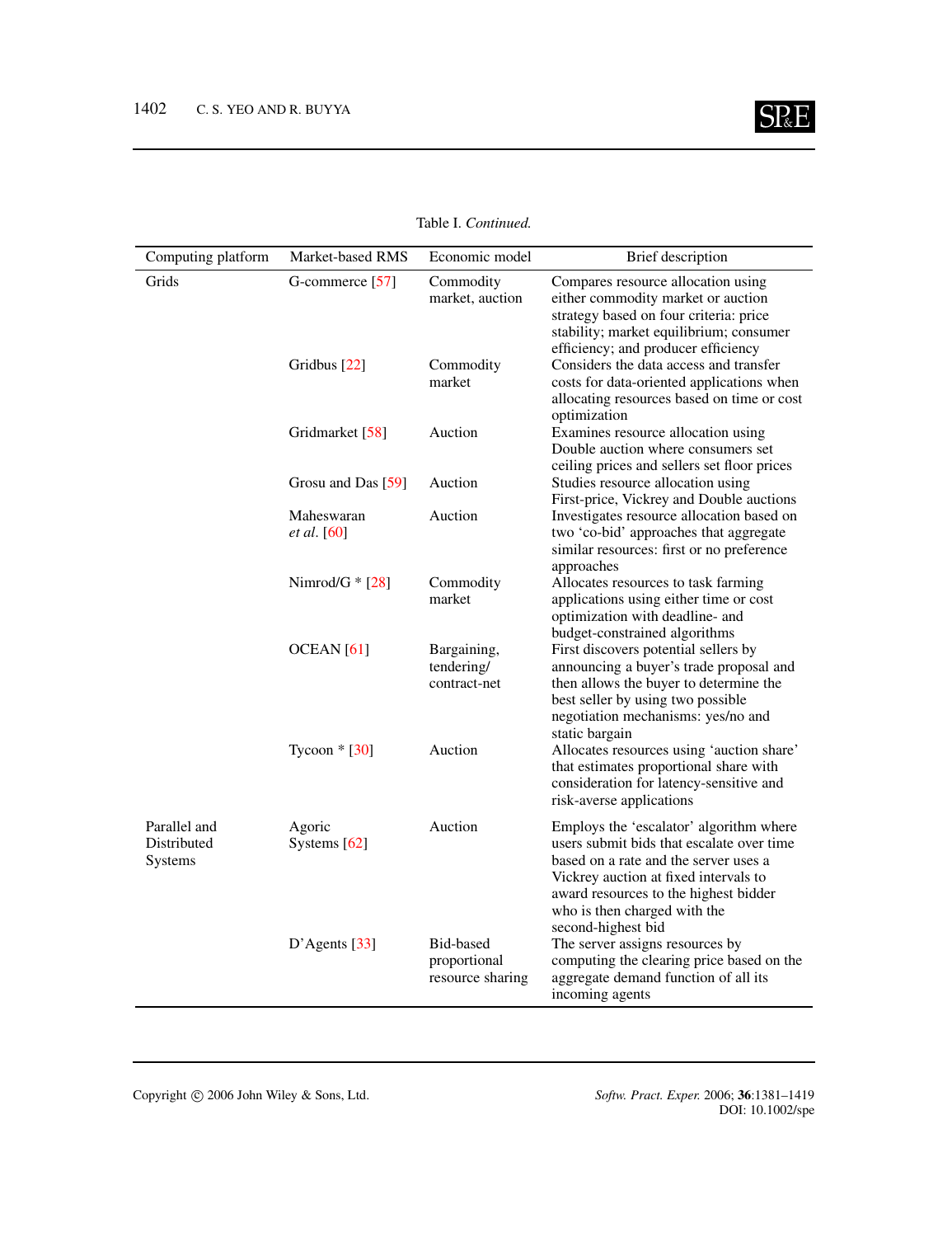| Computing platform                            | Market-based RMS           | Economic model                                | Brief description                                                                                                                                                                                                                                            |
|-----------------------------------------------|----------------------------|-----------------------------------------------|--------------------------------------------------------------------------------------------------------------------------------------------------------------------------------------------------------------------------------------------------------------|
| Parallel and<br>Distributed<br><b>Systems</b> | Dynasty $[63]$             | Commodity<br>market                           | Uses a hierarchical-based brokering<br>system where each request is distributed<br>up the hierarchy until the accumulated<br>brokerage cost is limited by the budget of<br>the user                                                                          |
|                                               | Enterprise [31]            | Tendering/<br>contract-net                    | Clients broadcast a request for bids with<br>task description and select the best bid,<br>which is the shortest estimated<br>completion time given by available<br>servers                                                                                   |
|                                               | Ferguson et al. [64]       | Posted price,<br>auction                      | Examines how First-price and Dutch<br>auctions can support a load balancing<br>economy where each server host its<br>independent auction and users decide<br>which auction to participate based on last<br>clearing prices advertised in bulletin<br>boards  |
|                                               | Kurose and<br>Simha $[65]$ | Bid-based<br>proportional<br>resource sharing | Uses a resource-directed approach where<br>the current allocation of a resource is<br>readjusted proportionally according to<br>the marginal values computed by every<br>agent using that resource to reflect the<br>outstanding quantity of resource needed |
|                                               | MarketNet [66]             | Posted price                                  | Advertises resource request and offer<br>prices on a bulletin board and uses<br>currency flow to restrict resource usage<br>so that potential intrusion attacks into the<br>information systems are controled and<br>damages caused are kept to the minimum  |
|                                               | Preist et al. [67]         | Auction                                       | An agent participates in multiple auctions<br>selling the same goods in order to secure<br>the lowest bid possible to acquire a<br>suitable number of goods for a buyer                                                                                      |
|                                               | Spawn [32]                 | Auction                                       | Sub-divides each tree-based concurrent<br>program into nodes (sub-programs) that<br>then hold Vickrey auction independently<br>to obtain resources                                                                                                           |
|                                               | Stoica et al. [68]         | Auction                                       | The job with the highest bid starts<br>execution instantly if the required<br>number of resources are available: else it<br>is scheduled to wait for more resources to<br>be available and has to pay for holding on<br>to currently available resources     |

Table I. *Continued.*

Copyright  $\odot$  2006 John Wiley & Sons, Ltd.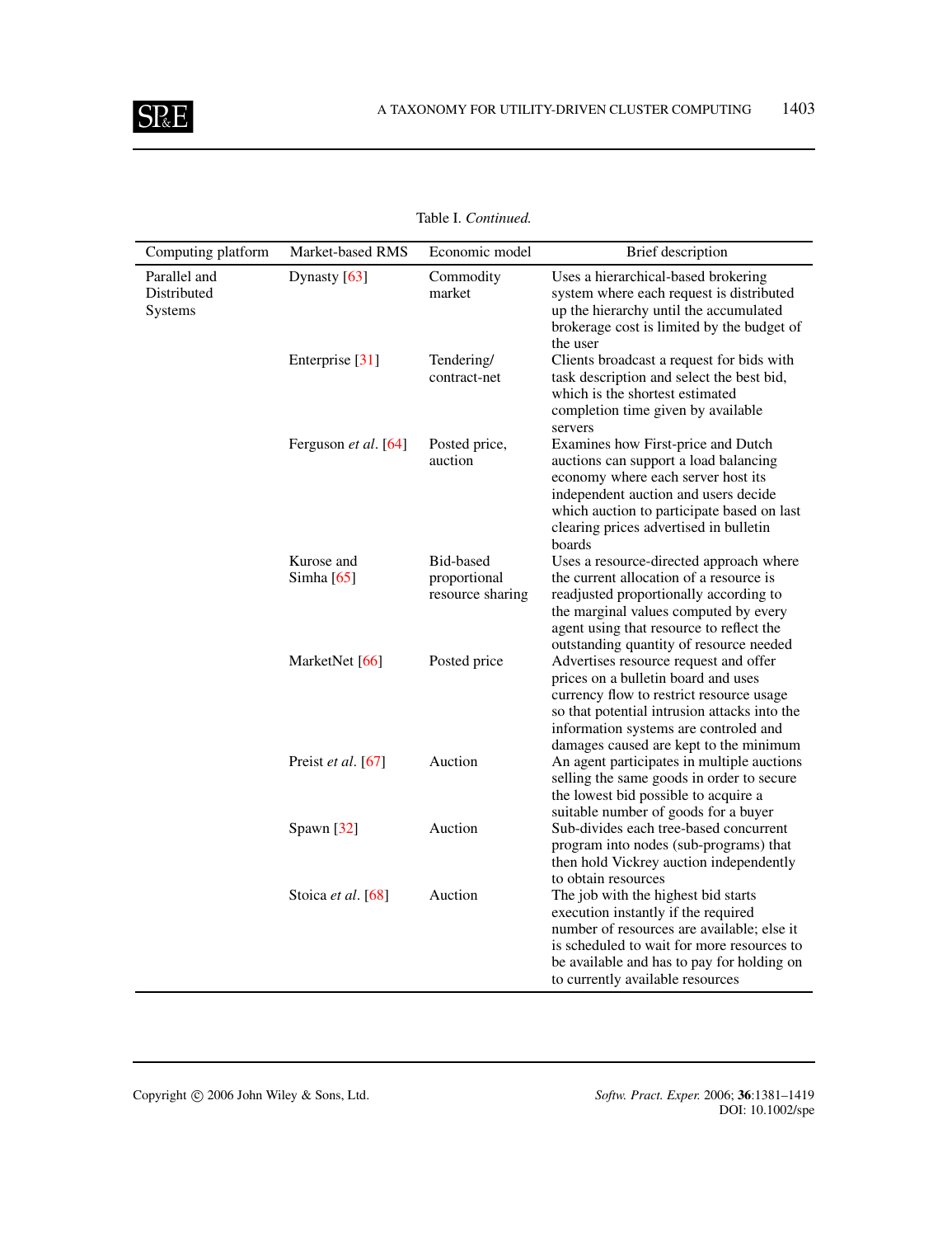| Computing platform                            | Market-based RMS                           | Economic model        | Brief description                                                                                                                                                                                                                                                  |
|-----------------------------------------------|--------------------------------------------|-----------------------|--------------------------------------------------------------------------------------------------------------------------------------------------------------------------------------------------------------------------------------------------------------------|
| Parallel and<br>Distributed<br><b>Systems</b> | WALRAS <sup>[69]</sup>                     | Auction               | Consumer and producer agents submit<br>their demand and supply curves<br>respectively for goods and the<br>equilibrium price is determined through<br>an iterative auctioning process                                                                              |
| Peer-to-Peer                                  | <b>Stanford Peers</b><br>Initiative * [34] | Auction,<br>bartering | Uses data trading to create a replication<br>network of digital archives where a<br>winning remote site offers the lowest bid<br>for free space on the local site in<br>exchange for the amount of free space<br>requested by the local site on the remote<br>site |
| World Wide<br>Web                             | Java Market [70]                           | Commodity<br>market   | Uses a cost-benefit framework to host an<br>internet-wide computational market<br>where producers (machines) are paid for<br>executing consumers' jobs (Java<br>programs) as Java applets in their Web<br>browsers                                                 |
|                                               | JaWS [37]                                  | Auction               | Uses a Double auction to award a lease<br>contract between a client and a host that<br>contains the following information:<br>agreed price; lease duration;<br>compensation; performance statistics<br>vector; and abort ratio                                     |
|                                               | POPCORN <sub>[36]</sub>                    | Auction               | Each buyer (parallel programs written<br>using POPCORN paradigm) submits a<br>price bid and the winner is determined<br>through one of three implemented<br>auction mechanisms: Vickrey, Double<br>and Clearinghouse Double auctions                               |
|                                               | SuperWeb <sup>[35]</sup>                   | Commodity<br>market   | Potential hosts register with client<br>brokers and receive payments for<br>executing Java codes depending on the<br>QoS provided                                                                                                                                  |
|                                               | Xenoservers [71]                           | Commodity<br>market   | Supports accounted execution of<br>untrusted programs such as Java over the<br>Web where resources utilized by the<br>programs are accounted and charged to<br>the users                                                                                           |

Table I. *Continued.*

Copyright  $\odot$  2006 John Wiley & Sons, Ltd.

c 2006 John Wiley & Sons, Ltd. *Softw. Pract. Exper.* 2006; **36**:1381–1419 DOI: 10.1002/spe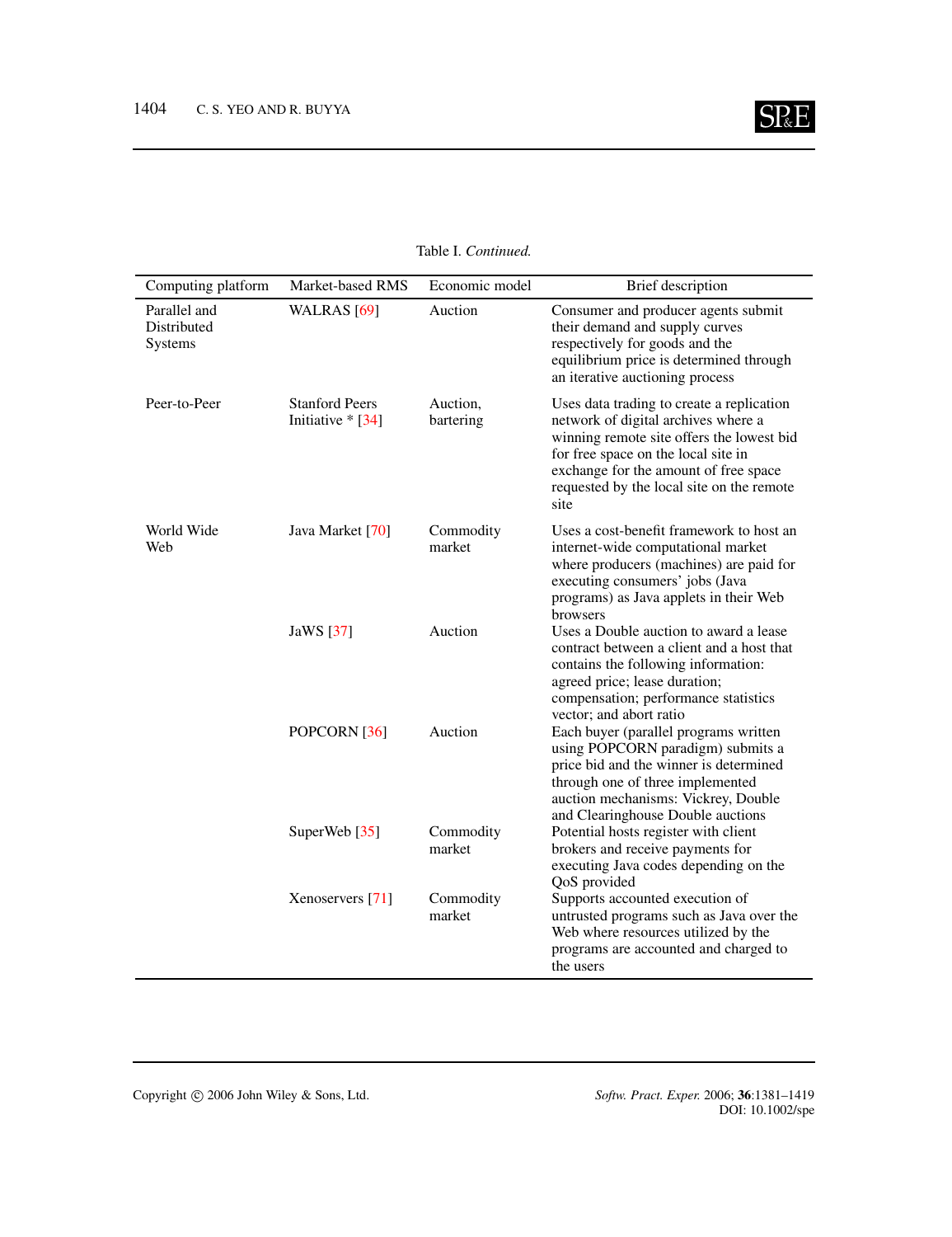<span id="page-24-1"></span>

| Market-based RMS                    | Economic model                                | Participant focus     | Trading environment | OoS attributes |
|-------------------------------------|-----------------------------------------------|-----------------------|---------------------|----------------|
| Cluster-On-<br>Demand               | Tendering/<br>contract-net                    | Producer              | Competitive         | Cost           |
| Enhanced<br><b>MOSIX</b>            | Commodity<br>market                           | Producer              | Cooperative         | Cost           |
| Libra                               | Commodity<br>market                           | Consumer              | Cooperative         | Time, cost     |
| <b>REXEC</b>                        | Bid-based<br>proportional<br>resource sharing | Consumer              | Competitive         | Cost           |
| Faucets                             | Tendering/<br>contract-net                    | Producer              | Competitive         | Time, cost     |
| Nimrod/G                            | Commodity<br>market                           | Consumer              | Competitive         | Time, cost     |
| Tycoon                              | Auction                                       | Consumer              | Competitive         | Time, cost     |
| <b>Stanford Peers</b><br>Initiative | Auction,<br>bartering                         | Consumer,<br>producer | Cooperative         | Cost           |

Table II. Survey using the Market Model taxonomy.

Table III. Survey using the Resource Model taxonomy.

<span id="page-24-0"></span>

| Market-based RMS                 | Management<br>control | Resource<br>composition | Scheduling<br>support | Accounting<br>mechanism |
|----------------------------------|-----------------------|-------------------------|-----------------------|-------------------------|
| Cluster-On-Demand                | Decentralized         | NA.                     | NA                    | Decentralized           |
| <b>Enhanced MOSIX</b>            | Decentralized         | Heterogeneous           | Time-shared           | Decentralized           |
| Libra                            | Centralized           | Heterogeneous           | Time-shared           | Centralized             |
| <b>REXEC</b>                     | Decentralized         | <b>NA</b>               | Time-shared           | Centralized             |
| <b>Faucets</b>                   | Centralized           | NA                      | Time-shared           | Centralized             |
| Nimrod/G                         | Decentralized         | Heterogeneous           | <b>NA</b>             | Decentralized           |
| Tycoon                           | Decentralized         | Heterogeneous           | Time-shared           | Decentralized           |
| <b>Stanford Peers Initiative</b> | Decentralized         | NA                      | NA                    | NA                      |

Copyright  $\odot$  2006 John Wiley & Sons, Ltd.

c 2006 John Wiley & Sons, Ltd. *Softw. Pract. Exper.* 2006; **36**:1381–1419 DOI: 10.1002/spe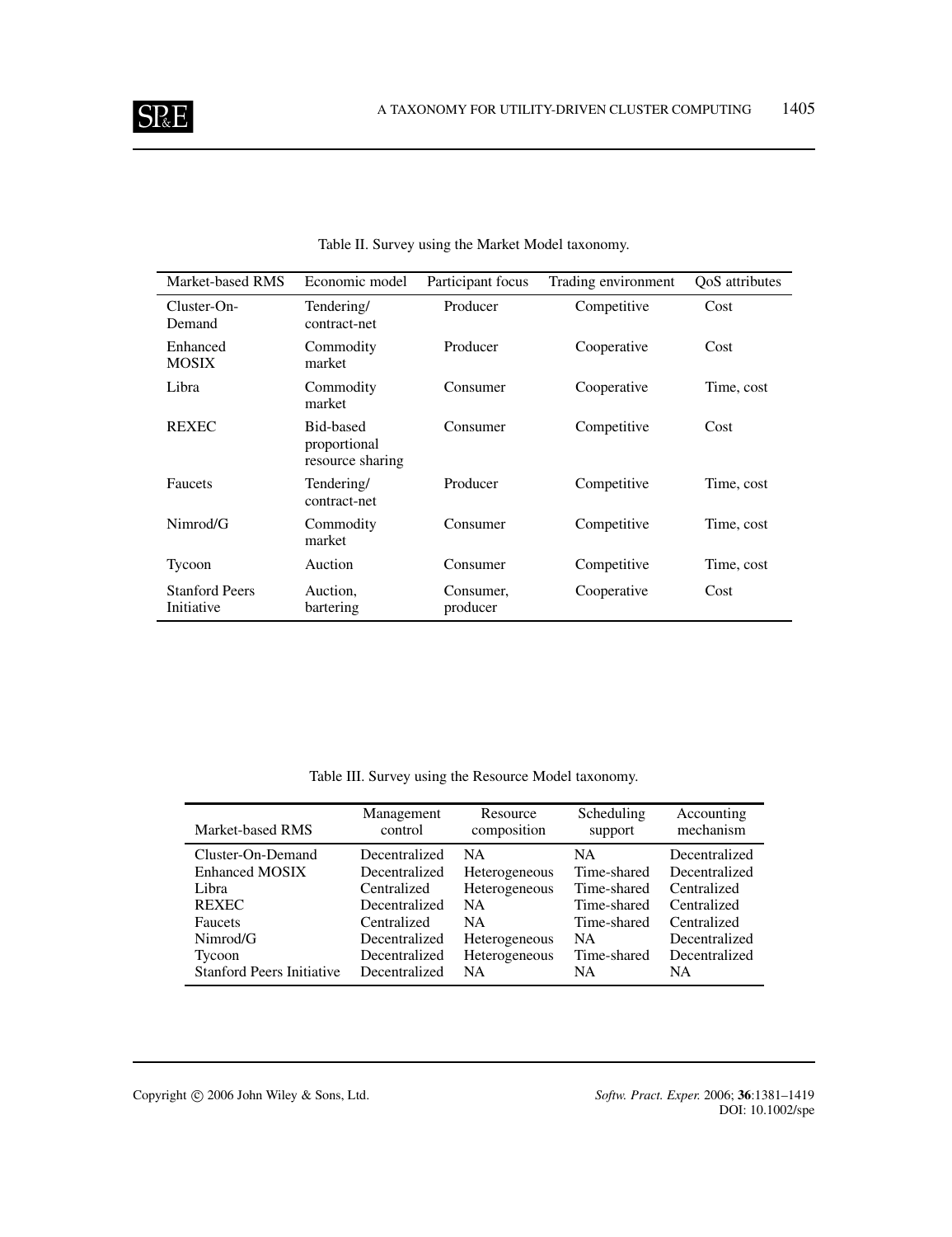<span id="page-25-0"></span>

| Market-based RMS                           | Job processing<br>type | Job<br>composition            | OoS<br>specification | <b>OoS</b><br>update       |
|--------------------------------------------|------------------------|-------------------------------|----------------------|----------------------------|
| Cluster-On-Demand<br><b>Enhanced MOSIX</b> | Sequential<br>Parallel | Independent single-task       | Rate-based<br>NA     | <b>Static</b><br><b>NA</b> |
| Libra                                      | Sequential             | NA<br>Independent single-task | Constraint-based     | <b>Static</b>              |
| <b>REXEC</b>                               | Parallel, sequential   | Independent single-task       | Constraint-based     | <b>Static</b>              |
| <b>Faucets</b>                             | Parallel               | NA                            | Constraint-based     | <b>Static</b>              |
| Nimrod/G                                   | Sequential             | Independent multiple-task     | Optimization-based   | <b>Static</b>              |
| Tycoon                                     | NA                     | NA                            | Constraint-based     | <b>Static</b>              |
| <b>Stanford Peers Initiative</b>           | <b>NA</b>              | NA                            | NA                   | <b>NA</b>                  |

Table IV. Survey using the Job Model taxonomy.

<span id="page-25-2"></span>Table V. Survey using the Resource Allocation Model taxonomy.

| Market-based RMS                 | Resource allocation<br>domain | Resource allocation<br>update | OoS<br>support |
|----------------------------------|-------------------------------|-------------------------------|----------------|
| Cluster-On-Demand                | External                      | Adaptive                      | Soft           |
| <b>Enhanced MOSIX</b>            | Internal                      | Adaptive                      | <b>NA</b>      |
| Libra                            | Internal                      | Adaptive                      | Hard           |
| <b>REXEC</b>                     | Internal                      | Adaptive                      | Hard           |
| <b>Faucets</b>                   | Internal                      | Adaptive                      | Soft           |
| Nimrod/G                         | External                      | Adaptive                      | Soft           |
| Tycoon                           | Internal                      | Adaptive                      | Soft           |
| <b>Stanford Peers Initiative</b> | External                      | Non-adaptive                  | <b>NA</b>      |

## <span id="page-25-1"></span>Table VI. Survey using the Evaluation Model taxonomy.

| Market-based RMS                 | Evaluation focus   | Evaluation factors                           | Overhead analysis       |
|----------------------------------|--------------------|----------------------------------------------|-------------------------|
| Cluster-On-Demand                | Producer           | User-centric (cost)                          | <b>NA</b>               |
| <b>Enhanced MOSIX</b>            | Consumer           | User-centric (time)                          | <b>NA</b>               |
| Libra                            | Consumer, producer | System-centric,<br>user-centric (time, cost) | <b>NA</b>               |
| <b>REXEC</b>                     | Consumer           | User-centric (cost)                          | <b>NA</b>               |
| <b>Faucets</b>                   | <b>NA</b>          | <b>NA</b>                                    | <b>NA</b>               |
| Nimrod/G                         | <b>NA</b>          | <b>NA</b>                                    | <b>NA</b>               |
| Tycoon                           | Consumer           | User-centric (time)                          | Interaction<br>protocol |
| <b>Stanford Peers Initiative</b> | Consumer, producer | User-centric (reliability)                   | <b>NA</b>               |

Copyright  $\odot$  2006 John Wiley & Sons, Ltd.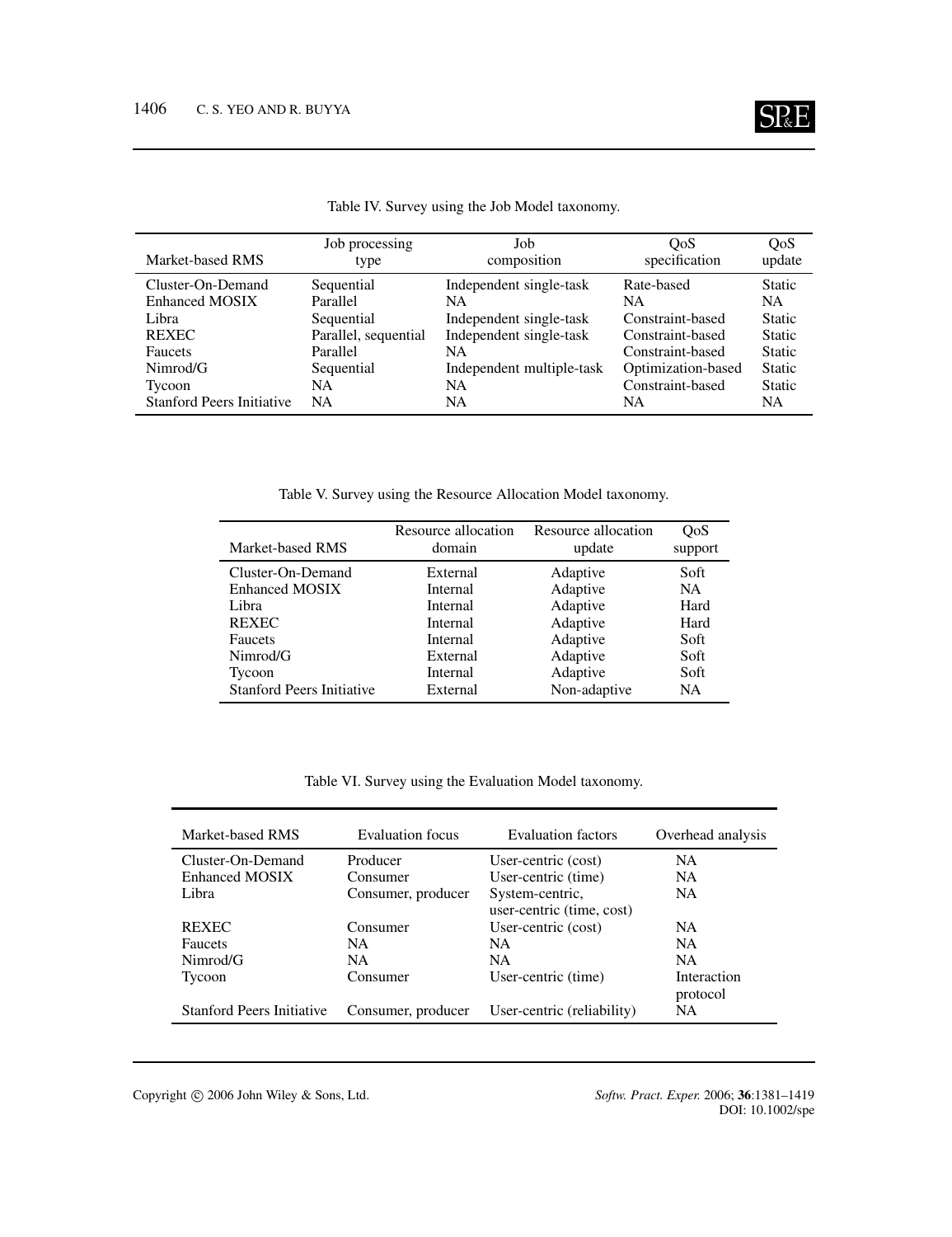

## **5.1. Cluster-On-Demand**

Cluster-On-Demand (COD) [\[72](#page-37-17)] allows the cluster manager to dynamically create independent partitions called virtual clusters (vclusters) with specific software environments for each different user groups within a cluster system. This in turn facilitates external policy managers and resource brokers in the Grid to control their assigned vcluster of resources. A later work [\[25](#page-35-24)] examines the importance of opportunity cost in a service market where the earnings for a job depreciate linearly over an increasing time delay. A falling earning can become zero and instead become a penalty for not fulfilling the contract of task execution. Thus, each local cluster manager needs to determine the best job mix to balance the gains and losses for selecting one task ahead of another.

The task assignment among various cluster managers adopts the tendering/contract-net economic model. A user initiates an announcement bid that reflects its valuation for the task to all the cluster managers. Each cluster manager then considers the opportunity cost (gain or loss) for accepting the task and proposes a contract with an expected completion time and price. The user then selects and accepts a contract from the cluster manager that responded.

A competitive trading environment with producer participant focus is supported since each cluster manager aims to maximize their earnings by assessing the risk and reward for bidding and scheduling a task. Earnings are paid by users to cluster managers as costs for adhering to the conditions of the contract. All cluster managers maintain information about their committed workload in order to evaluate whether to accept or reject a new task, hence exercising decentralized management control and accounting mechanism.

Tasks to be executed are assumed to single and sequential. For each task, the user provides a value function containing a constant depreciation rate to signify the importance of the task and thus the required level of service. The value function remains static after the contract has been accepted by the user. Tasks are scheduled externally to cluster managers in different administrative domains. Adaptive resource allocation updates are supported as the cluster manager may delay less costly committed tasks for more costly new tasks that arrive later to minimize its losses for penalties incurred. This means that soft QoS support is provided since accepted tasks may complete later than expected.

Performance evaluation focuses on a producer by using a user-centric cost evaluation factor to determine the average yield or earning each cluster manager achieves. Simulation results show that considering and balancing the potential gain of accepting a task instantly with the risk of future loss provides better returns for competing cluster managers.

## **5.2. Enhanced MOSIX**

Enhanced MOSIX [\[46\]](#page-36-11) is a modified version of MOSIX [[73\]](#page-37-18) cluster operating system that employs an opportunity cost approach for load balancing to minimize the overall execution cost of the cluster. The opportunity cost approach computes a single marginal cost of assigning a process to a cluster node based on the processor and memory usages of the process, thus representing a commodity market economic model. The cluster node with the minimal marginal cost is then assigned the process. This implies a cooperative trading environment with producer participant focus whereby the cost utility is measured in terms of usage level of resources.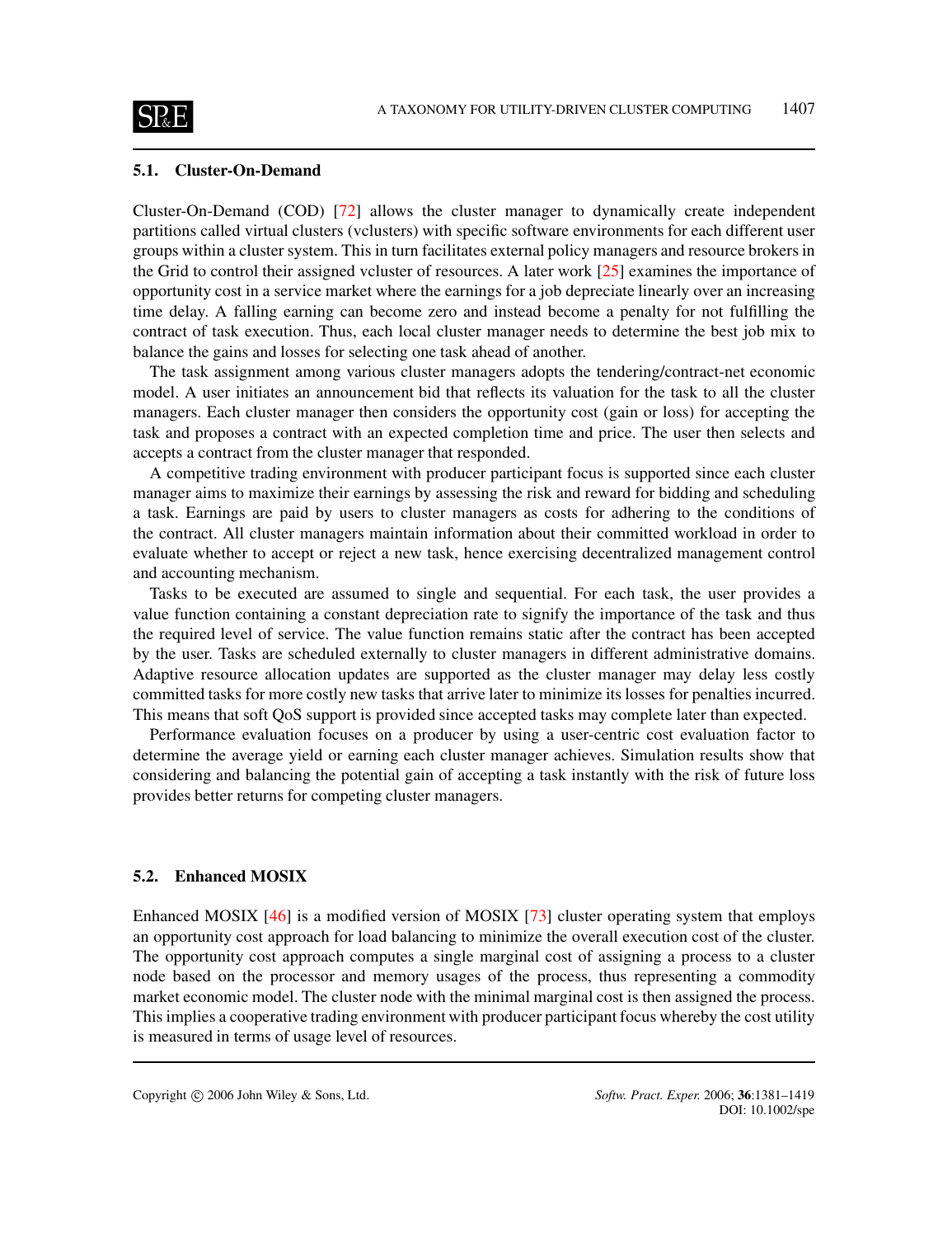In Enhanced MOSIX, decentralized resource control is established where each cluster node makes its independent resource assignment decisions. Heterogeneous resource composition is supported by translating usages of different resources into a single cost measure.

Enhanced MOSIX supports a time-sharing parallel execution environment where a user can execute a parallel application by first starting multiple processes on one cluster node. Each cluster node maintains accounting information about processes on its node and exchanges information with other nodes periodically to determine which processes can be migrated, based on the opportunity cost approach. Process migration is utilized internally within the cluster to assign or reassign processes to less loaded nodes, hence supporting adaptive resource allocation updates.

Enhanced MOSIX does not address how QoS can be supported for users. For performance evaluation, it measures the slowdown of user processes, hence using a user-centric time evaluation factor. Simulation results show that using the opportunity cost approach returns a lower average slowdown of processes, thus benefiting the consumers.

#### **5.3. Libra**

Libra [\[24\]](#page-35-25) is designed to be a pluggable market-based scheduler that can be integrated into existing cluster RMS architectures to support the allocation of resources based on users' QoS requirements. Libra adopts the commodity market economic model that charges users using a pricing function. A later work [[53\]](#page-36-19) proposes an enhanced pricing function that supports four essential requirements for pricing of utility-driven cluster resources: flexibility; fairness; dynamism; and adaptivity.

The pricing function is flexible to allow easy configuration of the cluster owner to determine the level of sharing. It is also fair as resources are priced based on actual usage; jobs that use more resources are charged more. The price of resources is dynamic and is not based on a static rate. In addition, the price of resources adapts to the changing supply and demand of resources. For instance, a high cluster workload results in an increase in pricing to discourage users from submitting infinitely and thus not overloading the cluster. This is crucial in providing QoS support since an overloaded cluster is not able to fulfill QoS requirements. In addition, incentive is given to promote users to submit jobs with longer deadlines; a job with longer deadline is charged less compared to a job with shorter deadline.

The main objective of Libra is to maximize the number of jobs whose QoS requirements can be met, thus enabling a consumer participant focus. The enhanced pricing function [\[53](#page-36-19)] also improves utility for the producer (cluster owner) as only jobs with higher budgets are accepted with increasing cluster workload. Libra also considers both time and cost QoS attributes by allocating resources based on the deadline and budget QoS parameters for each job. A cooperative trading environment is implied as users are encouraged to provide a more relaxed deadline through incentives so that more jobs can be accommodated.

Libra communicates with the centralized resource manager in the underlying cluster RMS that collects information about resources in the cluster system. For a heterogeneous resource composition, measures such as estimated execution time are translated to their equivalent on different worker nodes. The cluster RMS needs to support time-shared execution given that Libra allocates resources to multiple executing jobs based on their required deadline. This ensures that a more urgent job closer to its deadline is allocated a larger processor time partition on a worker node when compared with a less urgent job. Libra uses a centralized accounting mechanism to monitor resource usage of active jobs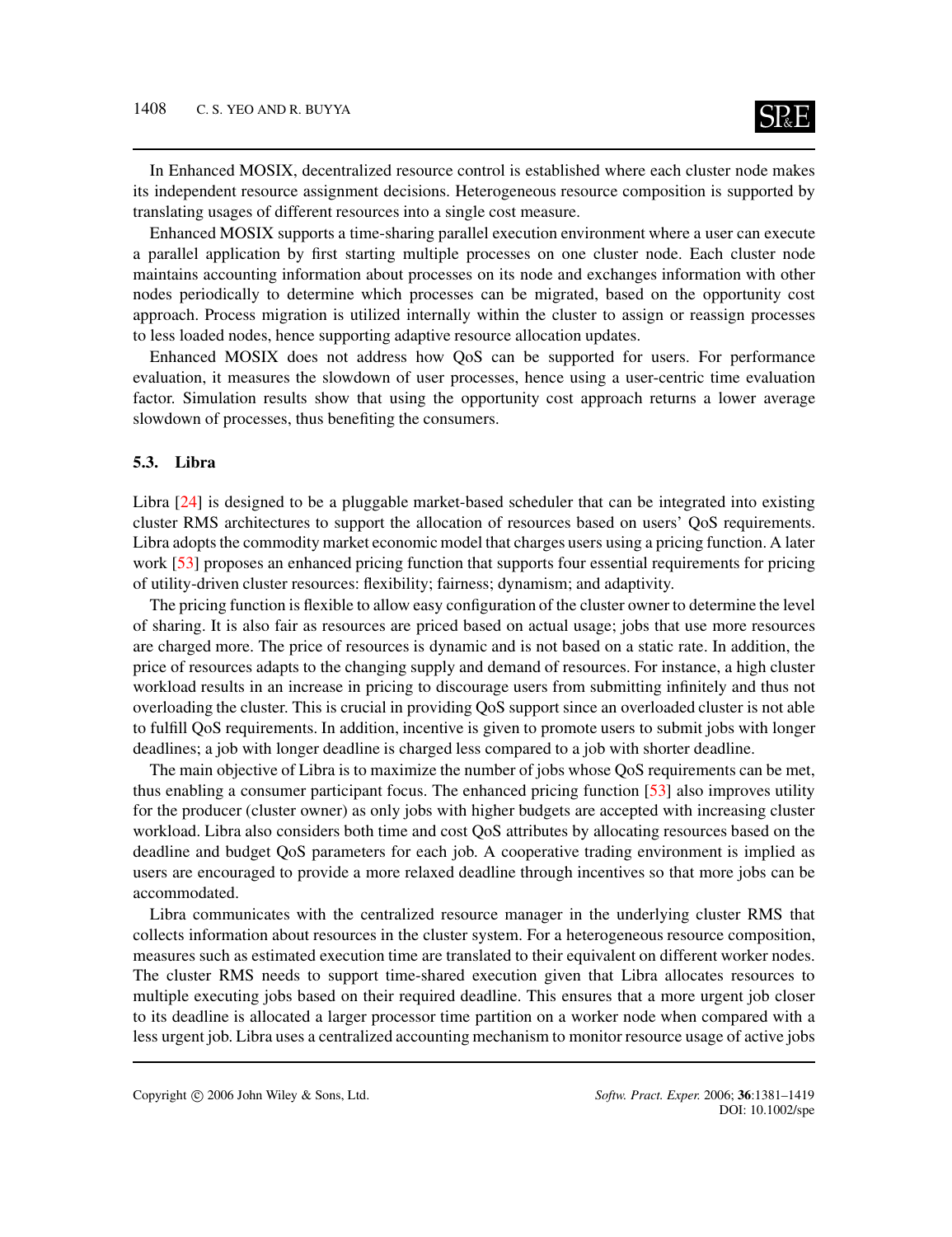

so as to periodically reallocate the time partitions for each active job to ensure all jobs still complete within their required deadline.

Libra currently assumes that submitted jobs are sequential and single-task. Users can express two QoS constraints: the deadline that the job needs to be completed; and the budget that the user is willing to pay. The QoS constraints cannot be updated after the job has been accepted for execution. Libra only schedules jobs to internal worker nodes within the cluster system. Each worker node has a job control component that reassigns processor time partitions periodically, based on the actual execution and required deadline of each active job and thus enforcing hard QoS support. This means that Libra can allocate resources adaptively to meet the deadline of later arriving but more urgent jobs.

Libra uses average waiting time and average response time as system-centric evaluation factors to evaluate overall system performance. In addition, Libra defines two user-centric evaluation factors [[53\]](#page-36-19): Job QoS Satisfaction; and Cluster Profitability to measure the level of utility achieved for the consumers (users) and producer (cluster owner) respectively. The Job QoS Satisfaction determines the percentage of jobs where the deadline and budget QoS requirements are satisfied and thus examines the time and cost utility of the consumers. On the other hand, the Cluster Profitability calculates the proportion of profit obtained by the cluster owner and thus studies the cost utility of the producer. Simulation results show that Libra performs better than the traditional First-Come-First-Served scheduling approach for both system-centric and user-centric evaluation factors.

## **5.4. REXEC**

REXEC [\[23](#page-35-16)] implements bid-based proportional resource sharing where users compete for shared resources in a cluster. REXEC has a consumer participant focus since resources are allocated proportionally, based on costs that competing users are willing to pay for a resource. Costs are defined as rates, such as credits per minute to reflect the maximum amount that a user wants to pay for using the resource.

Decentralized management control is achieved by having multiple daemons to separately discover and determine the best node to execute a job and then allowing each REXEC client to directly manage the execution of its jobs on the selected cluster nodes. The cluster nodes support time-shared scheduling support so that multiple jobs share resources at the same time. A centralized accounting service maintains credit usage for each user in the cluster. REXEC does not consider the resource composition since it determines the proportion of resource assignment for a job purely on its user's valuation.

REXEC supports the execution of both sequential and parallel programs. Users specify constraintbased cost limits that they are willing to spend and remains static after a job submission. The discovery and selection of nodes internal to the cluster system is designed to be independent so that users have the flexibility to determine the node selection policy through their own REXEC client. Existing resource assignments are recomputed whenever a new job starts or finishes on a node, thus enabling adaptive resource allocation updates. REXEC only considers a single QoS requirement where the cost of a job execution is limited to the users' specified rate. For a parallel program, the total credit required by all its processes is enforced not to exceed the cost specified by the user.

A later work [[74\]](#page-37-19) uses a user-centric evaluation factor; an aggregate utility that adds up all the users' costs for completing jobs on the cluster. The cost charged to the user depends on the completion time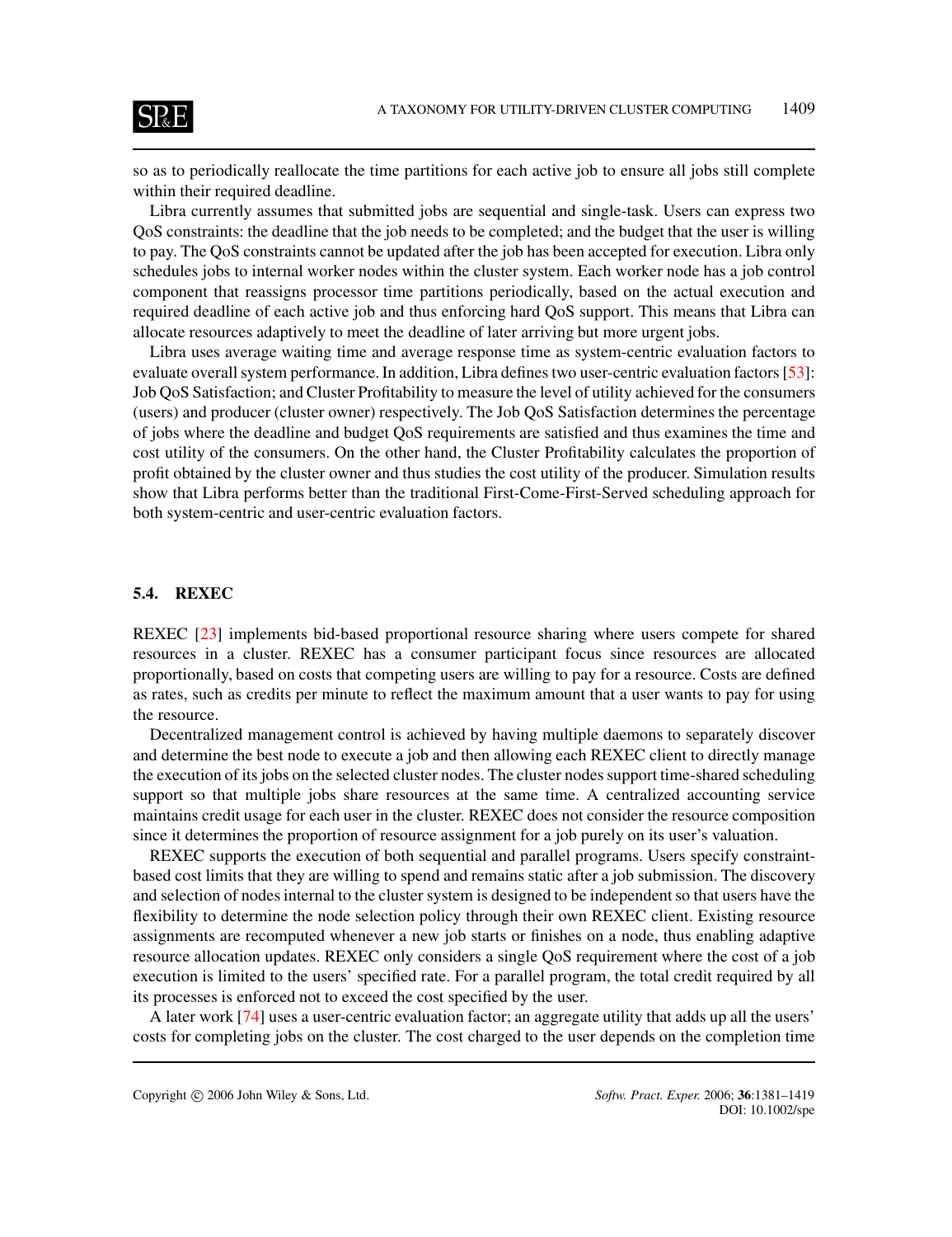

of his job and decreases linearly over time until it reaches zero. Therefore, this presents a consumer evaluation focus where cost is the evaluation factor.

#### **5.5. Faucets**

Faucets [\[29](#page-35-26)] aims to provide efficient resource allocation on the computational Grid for parallel jobs by improving its usability and utilization. For better usability, users do not need to manually discover the best resources to execute their jobs or monitor the progress of executing jobs. To improve utilization, the parallel jobs are made adaptive using Charm $++$  [[75\]](#page-37-20) or adaptive MPI [\[76](#page-38-0)] frameworks so that they can be executed on a changing number of allocated processors during runtime on demand [\[77](#page-38-1)]. This allows more jobs to be executed at any one time and no processors are left unused.

Market economy is implemented to promote utilization of the computational Grid where each individual Grid resource maximizes its profit through maximum resource utilization. For each parallel job submitted, the user has to specify its QoS contract that includes requirements such as the software environment, number of processors (can be a single number, a set of numbers or range of numbers), expected completion time (and how this changes with number of processors) and the payoff that the user pays the Grid resource (and how this changes with actual job completion time). With this QoS contract, a parallel job completed by Faucets can have three possible economic outcomes: payoff at soft deadline; a decreased payoff at hard deadline (after soft deadline); and penalty after hard deadline.

Faucets uses the tendering/contract-net economic model. First, it determines the list of Grid resources that are able to satisfy the job's execution requirements. Then, requests are sent out to each of these Grid resources to inform them about this new job. Grid resources can choose to decline or reply with a bid. The user then chooses the Grid resource when all the bids are collected.

Faucets has a producer participant focus and competitive trading environment as each Grid resource aims to maximize its own profit and resource utilization and thus compete with other resources. Faucets considers the time QoS attribute since each Grid resource that receives a new job request first checks that it can satisfy the job's QoS contract before replying with a bid. The cost QoS attribute is decided by the user who then chooses the resource to execute based on the bids of the Grid resources.

Faucets currently uses a centralized management control where the Faucets Server (FS) maintains the list of resources and applications that user can execute. However, the ultimate aim of Faucets is to have a distributed management control to improve scalability. Time-shared scheduling support is employed in Faucets where adaptive jobs are executed simultaneously but on different proportions of the allocated processors. A centralized accounting mechanism at the FS keeps track of participating Grid resources so that owners of these Grid resources can earn credits to execute jobs on other Grid resources. Faucets is primarily designed to support parallel job processing type only where the constraint-based QoS contract of a parallel job is given at job submission and remains static throughout the execution.

In Faucets, the resource allocation domain operates in an internal manner where each Grid resource is only aware of jobs submitted via the FS and not other remote Grid resources. To maximize system utilization at each Grid resource, Faucets allocates a proportional number of processors to jobs based on their QoS priorities since jobs are adaptive to changing number of processors. A new job with a higher priority is allocated a larger proportion of processors, thus resulting in existing jobs becoming entitled to shrinking proportion of processors. This results in soft QoS support. Faucets does not describe how utility-driven performance can be evaluated.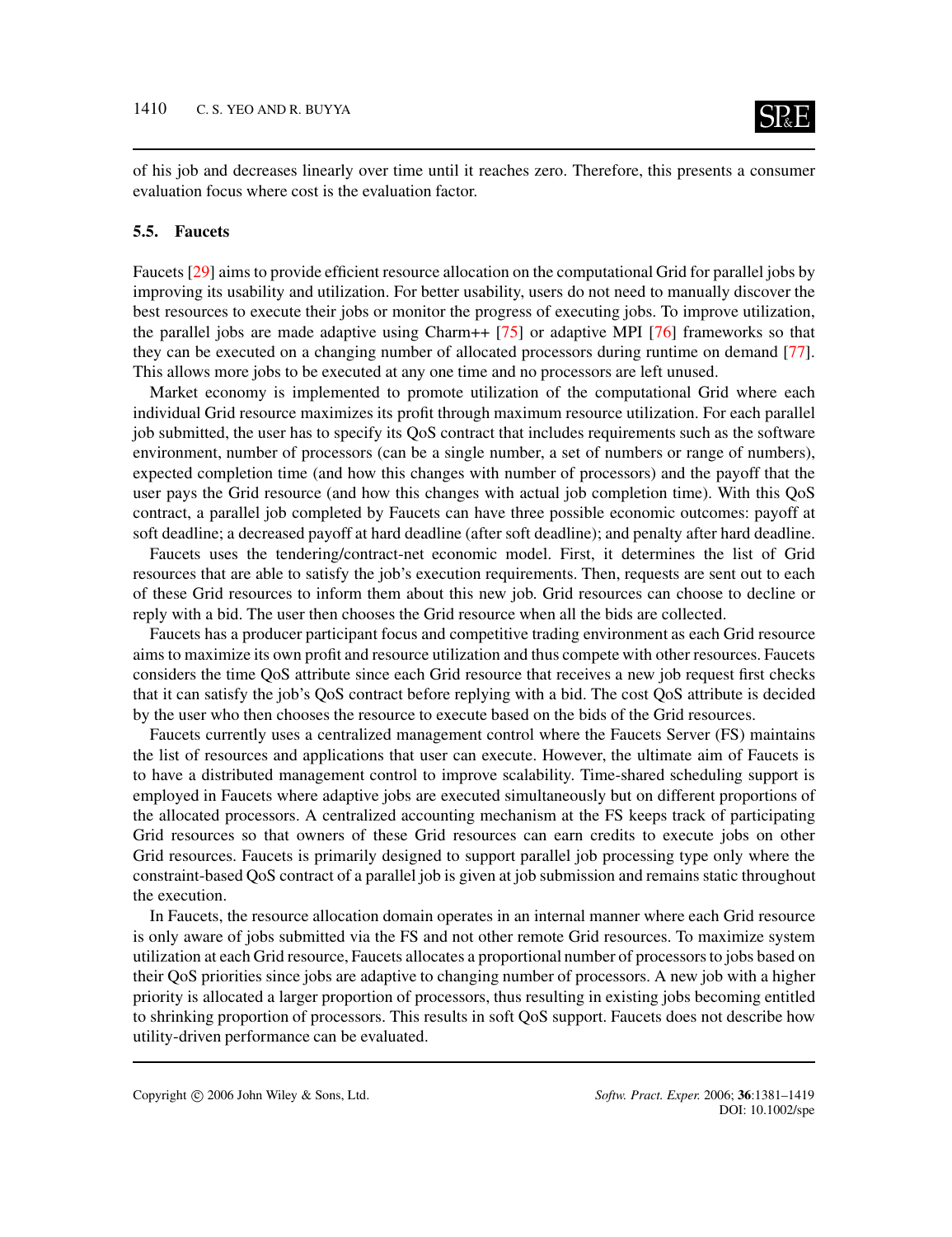## **5.6. Nimrod/G**

Nimrod/G [[28\]](#page-35-13) is the grid-enabled version of Nimrod [[78\]](#page-38-2) that allows user to create and execute parameter sweep applications on the Grid. Its design is based on a commodity market economic model where each Nimrod/G broker associated with a user obtains service prices from Grid traders at each different Grid resource location. Nimrod/G supports a consumer participant focus that considers deadline (time) and budget (cost) QoS constraints specified by the user for running his application. Prices of resources thus vary between different executing applications depending on the time and selection of Grid resources that suits the QoS constraints. This means that users have to compete with one another in order to maximize their own personal benefits, thus establishing a competitive trading environment.

Each Nimrod/G broker acts on behalf of its user to discover the best resources for their application and does not communicate with other brokers, thus implementing a decentralized management control. It also has its own decentralized accounting mechanism to ensure that the multiple tasks within the parameter sweep application do not violate the overall constraints. In addition, the Nimrod/G broker is able to operate in a highly dynamic Grid environment where resources are heterogeneous since they are managed by different owners, each having their own operating policies. The broker does not need to know the scheduling support of each Grid resource as each resource feedbacks to the broker their estimated completion time for a task.

A parameter sweep application generates multiple independent tasks with different parameter values that can execute sequentially on a processor. For each parameter sweep application, the Nimrod/G broker creates a plan to assign tasks to resources that either optimizes time or cost within the deadline and budget constraints or only satisfies the constraints without any optimization [\[79](#page-38-3)]. The QoS constraints for a parameter sweep application can only be specified before the creation of the plan and remains static when the resource broker discovers and schedules suitable resources.

The Nimrod/G broker discovers external Grid resources across multiple administrative domains. Resources are discovered and assigned progressively for the multiple tasks within an application depending on current resource availability that is beyond the control of the broker. Therefore, Nimrod/G is only able to provide soft QoS support as it tries its best to fulfill the QoS constraints. It supports some level of adaptive resource allocation updates as it attempts to discover resources for remaining tasks yet to be scheduled based on the remaining budget from scheduled tasks so that the overall budget is not exceeded. It also attempts to reschedule tasks to other resources if existing scheduled tasks fails to start execution. However, Nimrod/G stops assigning remaining tasks once the deadline or budget QoS constraint is violated, thus wasting budget and time spent on already completed tasks. Nimrod/G does not describe how utility-driven performance can be evaluated.

## **5.7. Tycoon**

Tycoon [\[30\]](#page-36-13) examines resource allocation in Grid environments where users are self-interested with unpredictable demands and service hosts are unreliable with changing availability. It implements a two-tier resource allocation architecture that differentiates between user strategy and allocation mechanism. The user strategy captures high-level preferences that are application-dependent and vary across users, while the allocation mechanism provides means to solicit true user valuations for more efficient execution. The separation of user strategy and allocation mechanism therefore allows both requirements not to be limited and dependent of one another.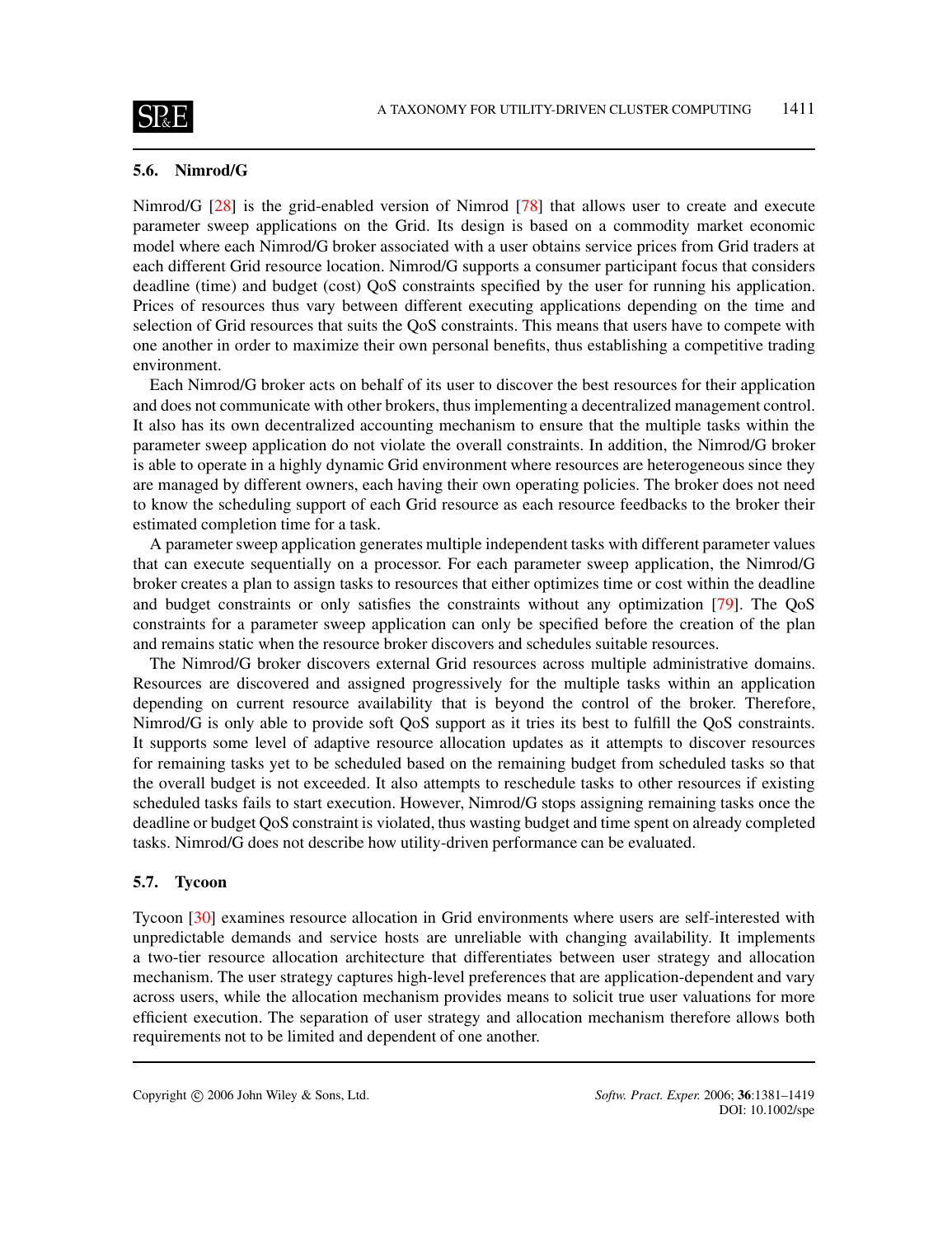#### 1412 C. S. YEO AND R. BUYYA

Each service host utilizes an auction share scheduler that holds First-price auctions to determine resource allocation. The request with the highest bid is then allocated the processor time slice. The bid is computed as the pricing rate that the user pays for the required processor time, hence both time and cost QoS attributes are considered. Consumer participant focus is supported as users can indicate whether the service requests are latency-sensitive or throughput-driven. Based on these preferences, consumers have to compete with one another for Grid sites that can satisfy their service requests.

A host self-manages its local selection of applications, thus maintaining decentralized resource management. Hosts are heterogeneous since they are installed in various administrative domains and owned by different owners. Applications are assigned processor time slices so that multiple requests can be concurrently executed. Each host also keeps accounting information of its local applications to calculate the usage-based service cost to be paid by the user and determine prices of future resource reservation for risk-averse applications.

Tycoon is assumed to handle general service applications that include Web and database services. Service execution requests are specified in terms of constraints such as the amount of cost to spend and the deadline for completion. These constraints do not change after initial specification. Each auction share scheduler performs resource assignment internally within the service host. It also enables adaptive resource allocation updates as new service requests modify and reduce the current resource entitlements of existing executing requests. This results in soft QoS support that can have a negative impact for risk-averse and latency-sensitive applications. To minimize this, Tycoon allows users to reserve resources in advance to ensure sufficient entitlements.

The performance evaluation concentrates on consumer using a user-centric time evaluation factor. A metric called scheduling error assesses whether users get their specified amount of resources and also justifies the overall fairness for all users. The mean latency is also measured for latency-sensitive applications to examine whether their requests are fulfilled. Simulation results show that the Tycoon is able to achieve high fairness and low latency when compared with a simple proportional-share strategy. In addition, Tycoon minimizes interaction protocol overheads by holding auctions internally within each service host to reduce communication across hosts.

## **5.8. Stanford Peers Initiative**

The Stanford Peers Initiative [\[34\]](#page-36-1) employs a peer-to-peer data trading framework to create a digital archiving system. It utilizes a bid trading auction mechanism where a local site that wants to replicate its collection holds an auction to solicit bids from remote sites by first announcing its request for storage space. Each interested remote site then returns a bid that reflects the amount of disk storage space to request from the local site in return for providing the requested storage space. The local site then selects the remote site with the lowest bid for maximum benefit.

An overall cooperative trading environment with both producer and consumer participant focus is supported through a bartering system whereby sites exchange free storage spaces to benefit both themselves and others. Each site minimizes the cost of trading, which is the amount of disk storage space it has to provide to the remote site for the requested data exchange. The Stanford Peers Initiative implements decentralized management control as each site makes its own decision to select the most suitable remote sites to replicate its data collection.

Each site is external of one another and can belong to different owners. Once a remote site is selected, the specified amount of storage space remains fixed, hence implying non-adaptive resource allocation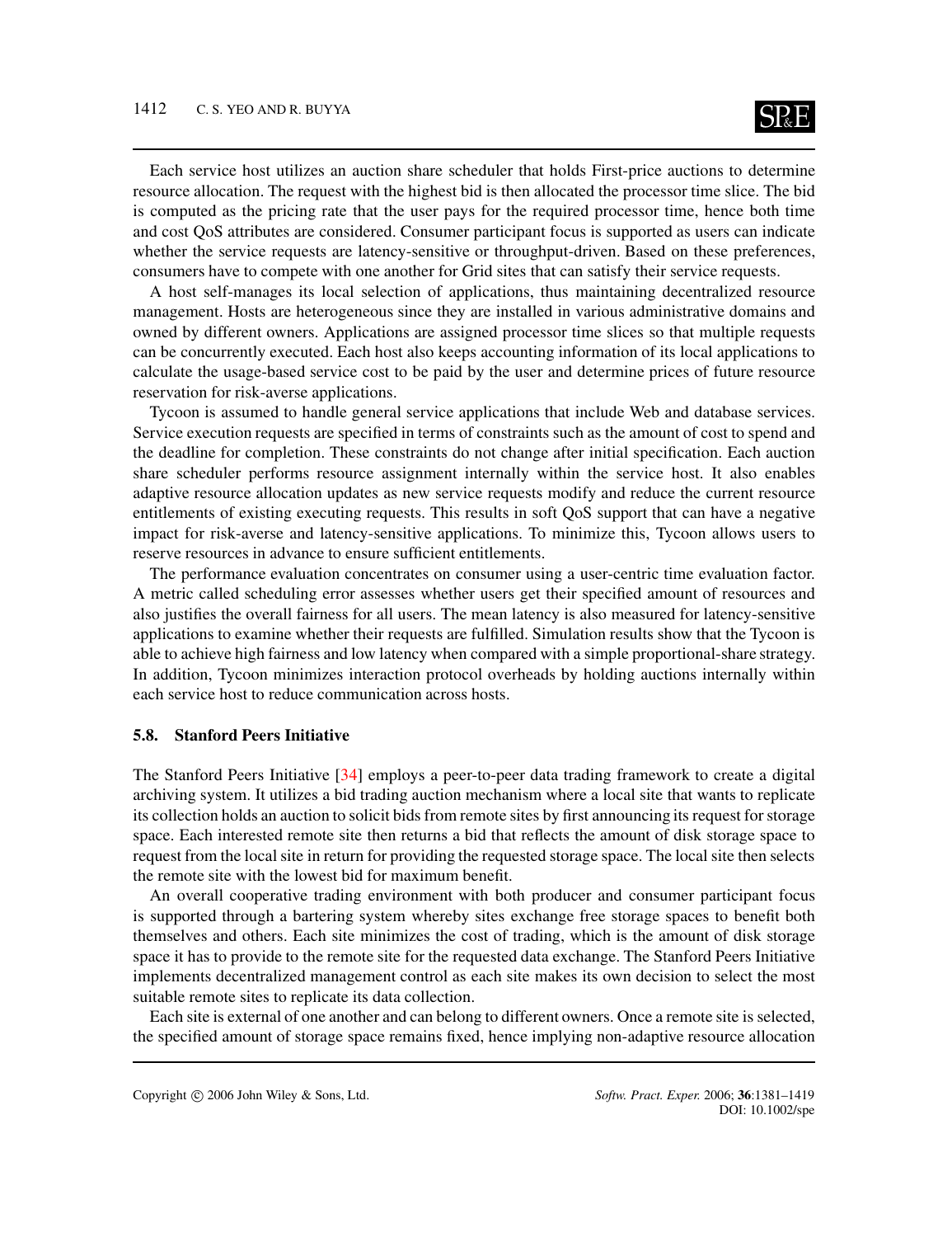| Characteristic        | Cluster     | Grid/peer-to-peer |
|-----------------------|-------------|-------------------|
| Administrative domain | Single      | Multiple          |
| Availability          | Committed   | Uncommitted       |
| Component             | Homogeneous | Heterogeneous     |
| Coupling              | Tight       | Loose             |
| Location              | Local       | Global            |
| Ownership             | Single      | Multiple          |
| Policy                | Homogeneous | Heterogeneous     |
| Size                  | Limited     | Unlimited         |

<span id="page-32-0"></span>Table VII. Comparison of cluster and Grid/peer-to-peer computing.

update. The job model taxonomy does not apply to the Stanford Peers Initiative because the allocation of resources is expressed in terms of data exchange and not jobs.

The Stanford Peers Initiative evaluates performance based on reliability against failures since the focus of an archiving system is to preserve data as long as possible. Reliability is measured using the mean time to failure (MTTF) for each local site that is both a producer and consumer. Simulation results show that sites that use bid trading achieve a higher reliability than sites that trade equal amounts of space without bidding.

## **6. GAP ANALYSIS**

The gap analysis differentiates between what is required and what is currently available for marketbased RMSs to support utility-driven cluster computing. It first examines key attributes of utility-driven cluster computing through a comparison with other computing platforms such as Grids and peer-topeer. Then, it identifies design issues that are still outstanding for constructing practical market-based cluster RMSs to support utility-driven cluster computing.

## **6.1. Characteristics of utility-driven cluster computing**

A comparison between the characteristics of cluster computing and that of other computing platforms enables a better understanding of why market-based cluster RMSs designed for other computing platforms may not be applicable or suitable for cluster computing and *vice versa*. To be consistent with the scope of the survey, the other computing platforms for comparison are again only restricted to Grid and peer-to-peer computing.

Table [VII](#page-32-0) highlights how cluster computing differs from Grid and peer-to-peer computing. It can be seen that a cluster system has different characteristics from a Grid or peer-to-peer system. In particular, a cluster system has simpler characteristics that can be managed more easily.

A cluster system is owned by a single owner and resides in a single administrative domain, while a Grid or peer-to-peer system comprises of resources owned by multiple owners and distributed across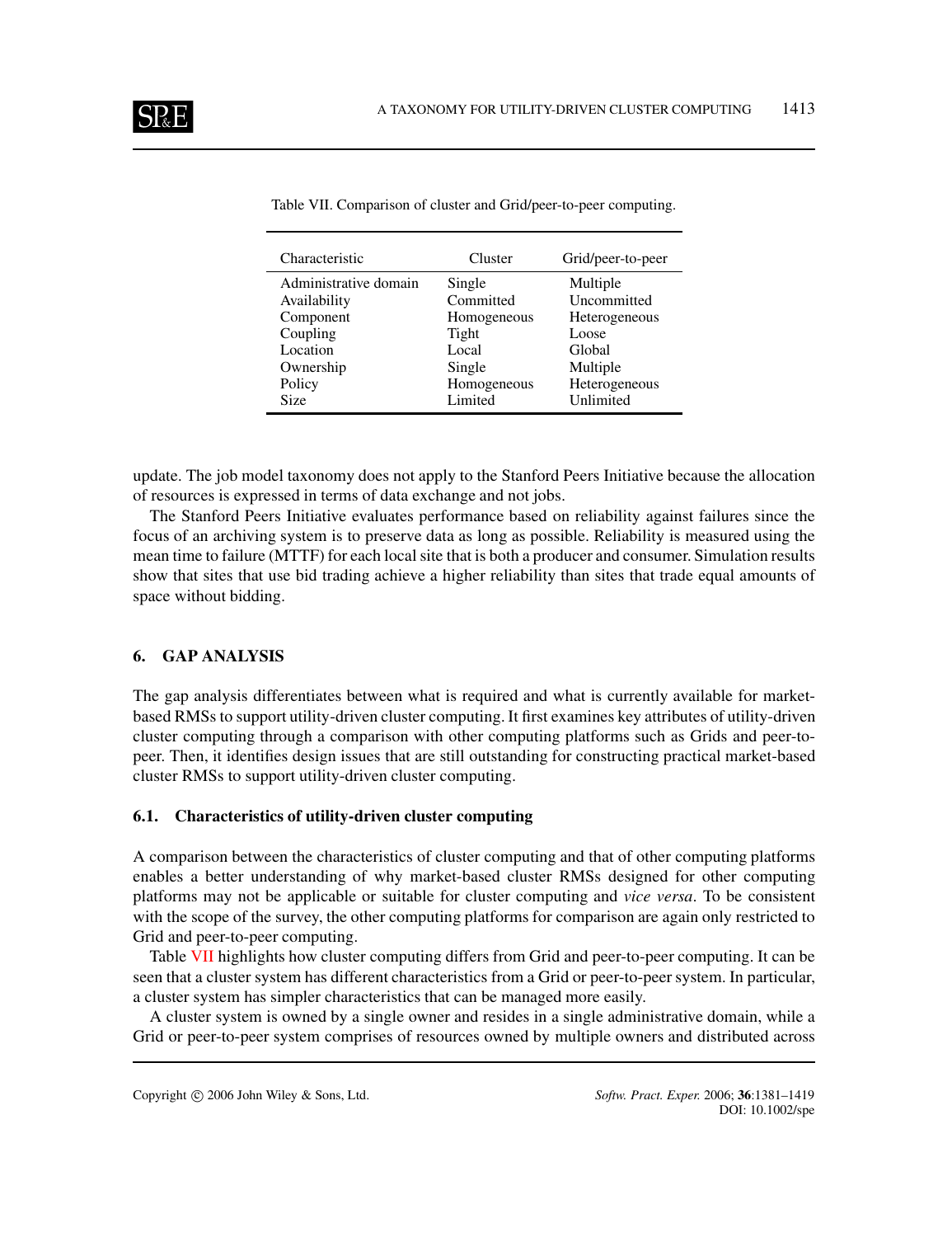multiple administrative domains. It is easier to gain access to cluster resources as a single owner can easily commit the cluster system to be available for use. On the other hand, resources in a Grid or peerto-peer system are uncommitted and may not always be available as various owners have the authority to decline access at anytime. This high level of uncertainty can thus lead to low reliability if not handled properly.

A cluster system is tightly coupled, located at a single local site and limited in size, whereas a Grid or peer-to-peer system is loosely coupled with multiple remote sites distributed globally and can be unlimited in size. This implies that a cluster system does not need to be as scalable as a Grid or peer-to-peer system. In a cluster system, nodes typically have homogeneous components and policies to facilitate standard management and control. On the other hand, each site in a Grid or peer-to-peer system can have heterogeneous components and policies, thus requiring greater coordination effort.

In a cluster system, middlewares such as the cluster RMS creates a Single System Image (SSI) [\[4\]](#page-35-10) to operate like a single computer that hides the existence of multiple cluster nodes from consumers and manages job execution from a single user interface. The cluster RMS has complete state information of all jobs and resources within the cluster system. To support utility-driven cluster computing, the market-based cluster RMS emphasizes on providing utility from the system perspective collectively for consumers using the cluster system. It can also administer that overall resource allocation to different users is fair, based on criteria such as their SLA requirements in order to maximize aggregate utility for consumers.

On the other hand, a Grid or peer-to-peer system operates like a collection of computing services. In a Grid or peer-to-peer system, each site competes with other sites whereby sites are under different ownership and have heterogeneous policies implemented by various producers (owners). In fact, each Grid or peer-to-peer site can be a cluster system. Thus, the market-based RMS for each site is greedy and only maximizes utility for its individual site, without considering other sites since these sites are beyond its control. To support the heterogeneity of components and policies across sites, the marketbased RMS at each site may need to communicate using multiple interfaces, which is a tedious process. Moreover, the market-based RMS needs to consider scalability issues, such as communication and data transfer costs owing to sites being distributed globally over multiple administrative domains.

Therefore, market-based RMSs designed to achieve utility in Grid or peer-to-peer computing are not suitable for cluster computing since both computing platforms have distinctive characteristics and varying emphasis of utility. In addition, market-based RMSs designed for Grid or peer-to-peer systems address complexities that do not exist and are thus redundant in cluster systems.

#### **6.2. Outstanding issues**

From the survey, we can identify outstanding issues that are yet to be explored but are important for market-based cluster RMSs to support utility-driven cluster computing in practice. There are currently only a few market-based RMSs designed specifically for cluster systems such as Cluster-On-Demand [[25\]](#page-35-24), Enhanced MOSIX [\[46](#page-36-11)], Libra [[24\]](#page-35-25) and REXEC [[23\]](#page-35-16). Among them, only Libra and REXEC provide a consumer participant focus that is crucial for satisfying QoS-based requests to generate utility for consumers. None of these market-based cluster RMSs supports other important QoS attributes such as reliability and trust/security that are essential in a utility-driven service market where consumers pay for usage and expect good quality service.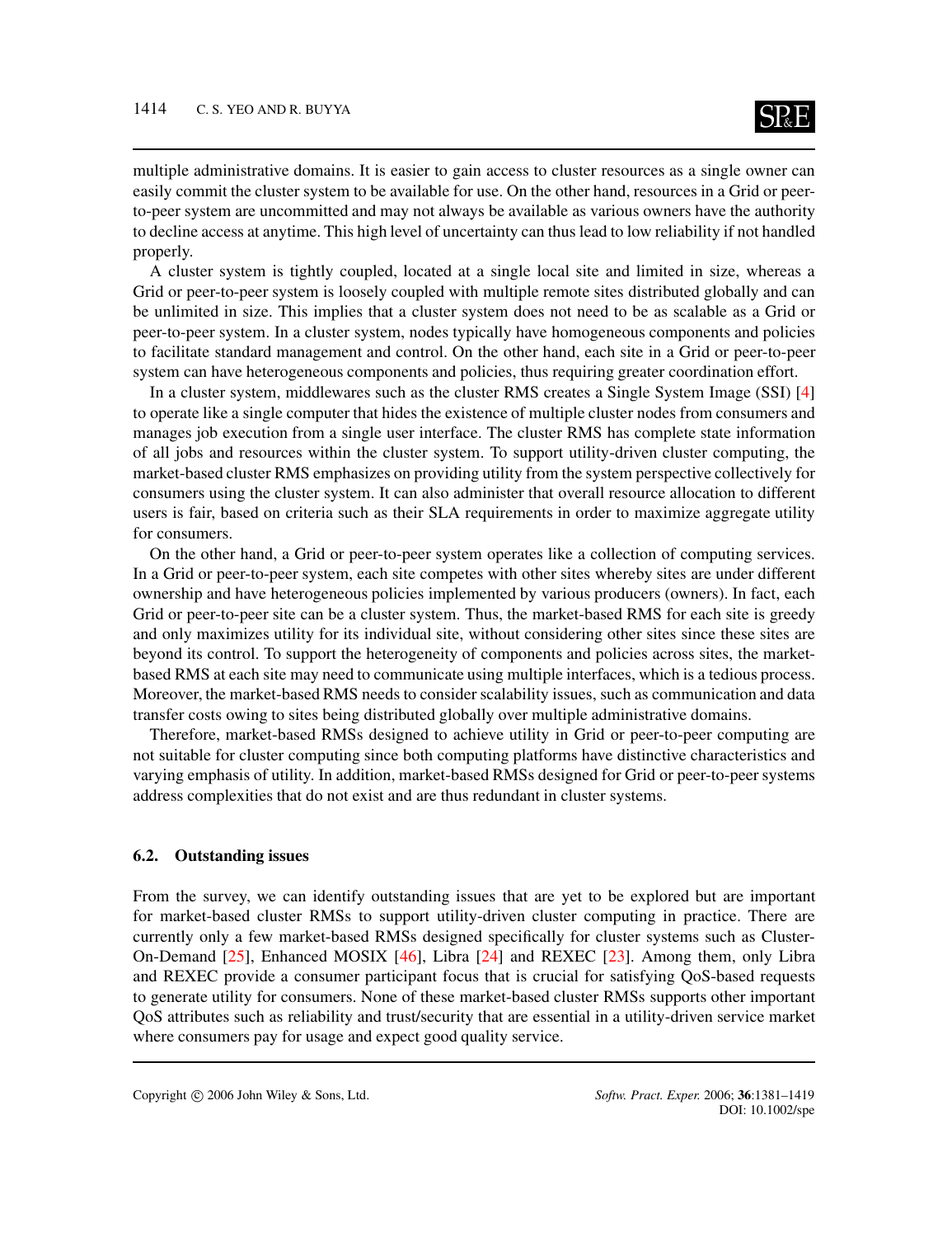

These market-based cluster RMSs mostly only support fairly simple job models with sequential job processing type and single-task job composition and static QoS update. However, more advanced job models that comprise parallel job processing type and multiple-task job composition, such as messagepassing, parameter-sweep and workflow applications are typically required by users for their work execution in reality. Consumers may also need to modify their initial QoS specifications after job submission as their service requirements may vary over time, thus requiring the support of dynamic QoS updates.

A larger pool of resources can be available for usage if the market-based cluster RMSs can be extended to discover and utilize external resources in other cluster systems or Grids. Service requests may then continue to be fulfilled when there are insufficient internal resources within the cluster systems to meet demands. Current market-based cluster RMSs also do not support both soft and hard QoS supports.

For evaluation purposes, both system-centric and user-centric evaluation factors need to be defined to measure the effectiveness of market-based cluster RMSs in achieving overall system performance and actual benefits for both consumers and producers. Metrics for measuring system and interaction protocol overheads incurred by the market-based cluster RMSs are also required to evaluate their efficiency.

There is also a possibility of incorporating strengths proposed in market-based RMSs for other computing platforms in the context of cluster computing. For instance, the tendering/contract-net economic model in Faucets [[29\]](#page-35-26) may be applied in a cluster system with decentralized management control where the consumer determines the resource selection by choosing the best node based on bids from competing cluster nodes. Optimization-based QoS specification in Nimrod/G [[28\]](#page-35-13) and the 'auction share' scheduling algorithm in Tycoon [[30\]](#page-36-13) can improve utility for consumers, in particular those with latency-sensitive applications. Bartering concepts in the Stanford Peers Initiative [[34\]](#page-36-1) can augment the level of sharing across internal and external resource allocation domains.

## **7. SUMMARY AND CONCLUSION**

In this paper, a taxonomy is proposed to characterize and categorize various market-based cluster RMSs that can support utility-driven cluster computing in practice. The taxonomy emphasizes on five different perspectives: (i) the Market Model; (ii) the Resource Model; (iii) the Job Model; (iv) the Resource Allocation Model; and (v) the Evaluation Model. A survey is also conducted where the taxonomy is mapped to selected market-based RMSs designed for both cluster and other computing platforms. The survey enables us to analyze the gap between what is already available in existing market-based cluster RMSs and what is still required so that we can identify outstanding research issues that can result in more practical market-based cluster RMSs being designed in future. The mapping of the taxonomy to the range of market-based RMSs has successfully demonstrated that the proposed taxonomy is sufficiently comprehensive to characterize existing and future market-based RMSs for utility-driven cluster computing.

## **ACKNOWLEDGEMENTS**

We would like to acknowledge all developers of the market-based RMSs described in the paper. This work is partially supported by the Australian Research Council (ARC) Discovery Project and StorageTek Fellowship for Grid Computing.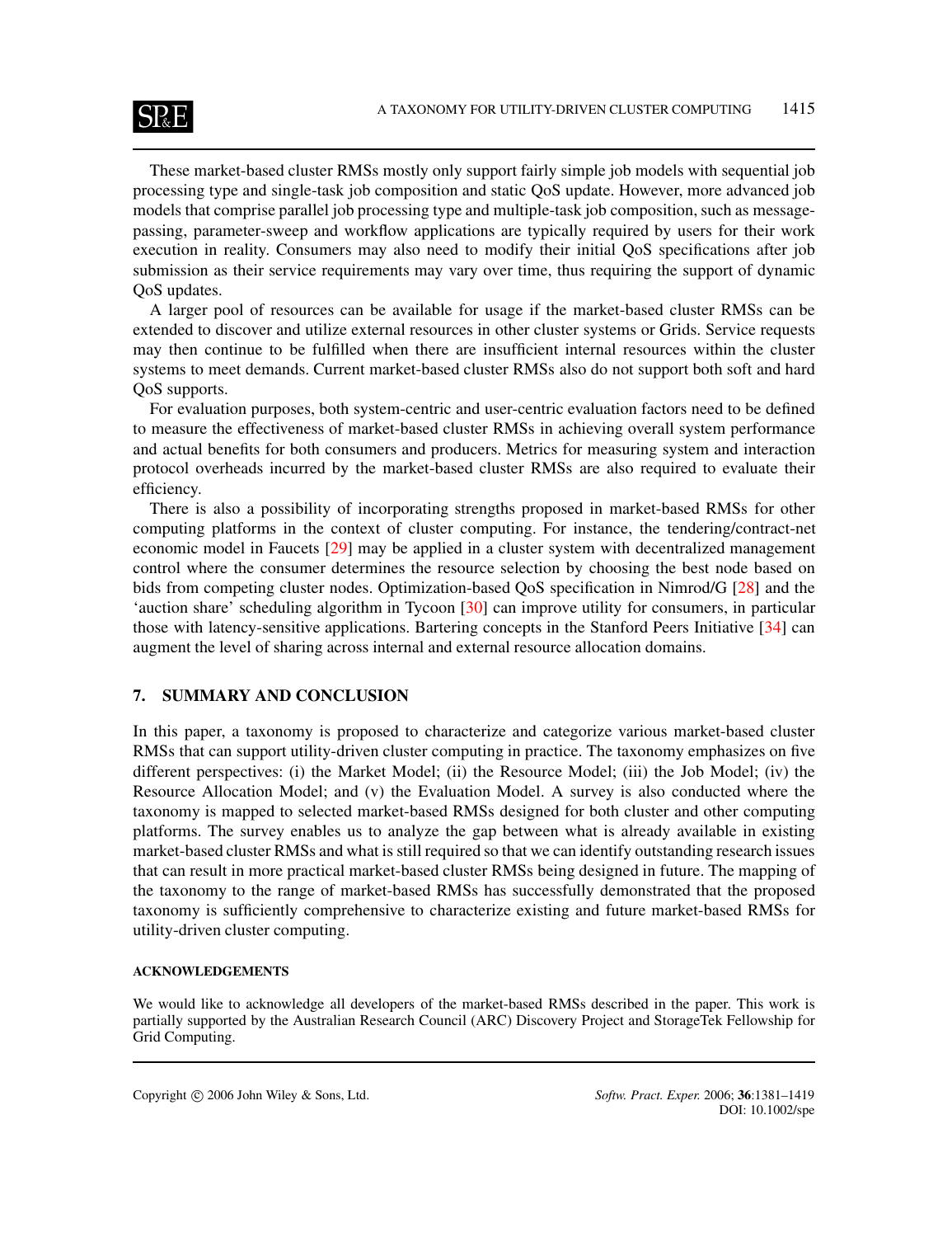

#### **REFERENCES**

- <span id="page-35-0"></span>1. Gropp W, Lusk E, Sterling T (eds.). *Beowulf Cluster Computing with Linux* (2nd edn). MIT Press: Cambridge, MA, 2003.
- 2. Pfister GF. *In Search of Clusters* (2nd edn). Prentice-Hall PTR: Upper Saddle River, NJ, 1998.
- 3. Buyya R (ed.). *High Performance Cluster Computing: Architectures and Systems*. Prentice-Hall PTR: Upper Saddle River, NJ, 1999.
- <span id="page-35-10"></span>4. Buyya R, Cortes T, Jin H. Single system image. *The International Journal of High Performance Computing Applications* 2001; **15**(2):124–135.
- <span id="page-35-1"></span>5. University of Wisconsin-Madison. Condor version 6.7.1 manual. http://www.cs.wisc.edu/condor/manual/v6.7 [6 December 2004].
- <span id="page-35-9"></span>6. IBM. LoadLeveler for AIX 5L version 3.2 using and administering, October 2003. http://www-1.ibm.com/servers/eserver/pseries/library/sp books/loadleveler.html [6 December 2004].
- <span id="page-35-6"></span>7. Platform Computing. LSF version 4.1 administrator's guide, 2001. http://www.platform.com/services/support [6 December 2004].
- <span id="page-35-11"></span>8. Altair Grid Technologies. OpenPBS release 2.3 administrator guide, August 2000. http://www.openpbs.org/docs.html [6 December 2004].
- <span id="page-35-8"></span>9. Sun Microsystems. Sun ONE Grid Engine, administration and user's guide, October 2002. http://gridengine.sunsource.net/project/gridengine/documentation.html [6 December 2004].
- <span id="page-35-3"></span>10. Foster I, Kesselman C (eds.). *The Grid 2: Blueprint for a New Computing Infrastructure*. Morgan Kaufmann: San Francisco, CA, 2003.
- <span id="page-35-7"></span>11. Buyya R, Abramson D, Giddy J. A case for economy Grid architecture for service oriented Grid computing. *Proceedings of the 10th International Heterogeneous Computing Workshop (HCW 2001)*, San Francisco, CA, April 2001. IEEE Computer Society Press: Los Alamitos, CA, 2001.
- <span id="page-35-4"></span>12. Buyya R, Abramson D, Giddy J. Nimrod/G: An architecture for a resource management and scheduling system in a global Computational Grid. *Proceedings of the 4th International Conference on High Performance Computing in Asia-Pacific Region (HPC Asia 2000)*, Beijing, China, May 2000. IEEE Computer Society Press: Los Alamitos, CA, 2000.
- <span id="page-35-2"></span>13. Venugopal S, Buyya R, Winton L. A Grid service broker for scheduling distributed data-oriented applications on global Grids. *Proceedings of the 2nd International Workshop on Middleware for Grid Computing (MGC 2004)*, Toronto, Canada, October 2004. ACM Press: New York, NY, 2004; 75–80.
- <span id="page-35-5"></span>14. Yu J, Buyya R. A novel architecture for realizing Grid workflow using Tuple Spaces. *Proceedings of the 5th International Workshop on Grid Computing (GRID 2004)*, Pittsburgh, PA, November 2004. IEEE Computer Society Press: Los Alamitos, CA, 2004; 119–128.
- <span id="page-35-22"></span>15. The TeraGrid project. http://www.teragrid.org [6 December 2004].
- <span id="page-35-15"></span>16. The LHC computing Grid project. http://lcg.web.cern.ch/LCG [6 December 2004].
- <span id="page-35-23"></span>17. The NAREGI project. http://www.naregi.org [6 December 2004].
- <span id="page-35-20"></span>18. The APAC Grid project. http://www.apac.edu.au [6 December 2004].
- <span id="page-35-21"></span><span id="page-35-12"></span>19. IBM Grid computing. http://www.ibm.com/grid [6 December 2004].
- <span id="page-35-14"></span>20. HP Grid computing. http://www.hp.com/techservers/grid [6 December 2004].
- 21. Sun Microsystems utility computing. http://www.sun.com/service/utility [6 December 2004].
- <span id="page-35-17"></span>22. Buyya R, Abramson D, Venugopal S. The Grid economy. *Proceedings of the IEEE* 2005; **93**(3):698–714.
- <span id="page-35-16"></span>23. Chun BN, Culler DE. Market-based proportional resource sharing for clusters. *Technical Report CSD-1092*, Computer Science Division, University of California at Berkeley, January 2000.
- <span id="page-35-25"></span>24. Sherwani J, Ali N, Lotia N, Hayat Z, Buyya R. Libra: A computational economy-based job scheduling system for clusters. *Software: Practice and Experience* 2004; **34**(6):573–590.
- <span id="page-35-24"></span>25. Irwin DE, Grit LE, Chase JS. Balancing risk and reward in a market-based task service. *Proceedings of the 13th International Symposium on High Performance Distributed Computing (HPDC13)*, Honolulu, HI, June 2004. IEEE Computer Society Press: Los Alamitos, CA, 2004; 160–169.
- <span id="page-35-18"></span>26. Anastasiadi A, Kapidakis S, Nikolaou C, Sairamesh J. A computational economy for dynamic load balancing and data replication. *Proceedings of the 1st International Conference on Information and Computation Economies (ICE '98)*, Charleston, SC, October 1998. ACM Press: New York, NY, 1998; 166–180.
- <span id="page-35-19"></span>27. Stonebraker M, Devine R, Kornacker M, Litwin W, Pfeffer A, Sah A, Staelin C. An economic paradigm for query processing and data migration in Mariposa. *Proceedings of the 3rd International Conference on Parallel and Distributed Information Systems (PDIS '94)*, Austin, TX, September 1994. IEEE Computer Society Press: Los Alamitos, CA, 1994; 58–68.
- <span id="page-35-13"></span>28. Abramson D, Buyya R, Giddy J. A computational economy for Grid computing and its implementation in the Nimrod-G resource broker. *Future Generation Computer Systems* 2002; **18**(8):1061–1074.
- <span id="page-35-26"></span>29. Kal´e LV, Kumar S, Potnuru M, DeSouza J, Bandhakavi S. Faucets: Efficient resource allocation on the Computational Grid. *Proceedings of the International Conference on Parallel Processing (ICPP 2004)*, Montreal, Canada, August 2004. IEEE Computer Society Press: Los Alamitos, CA, 2004; 396–405.

Copyright  $\odot$  2006 John Wiley & Sons, Ltd.

c 2006 John Wiley & Sons, Ltd. *Softw. Pract. Exper.* 2006; **36**:1381–1419 DOI: 10.1002/spe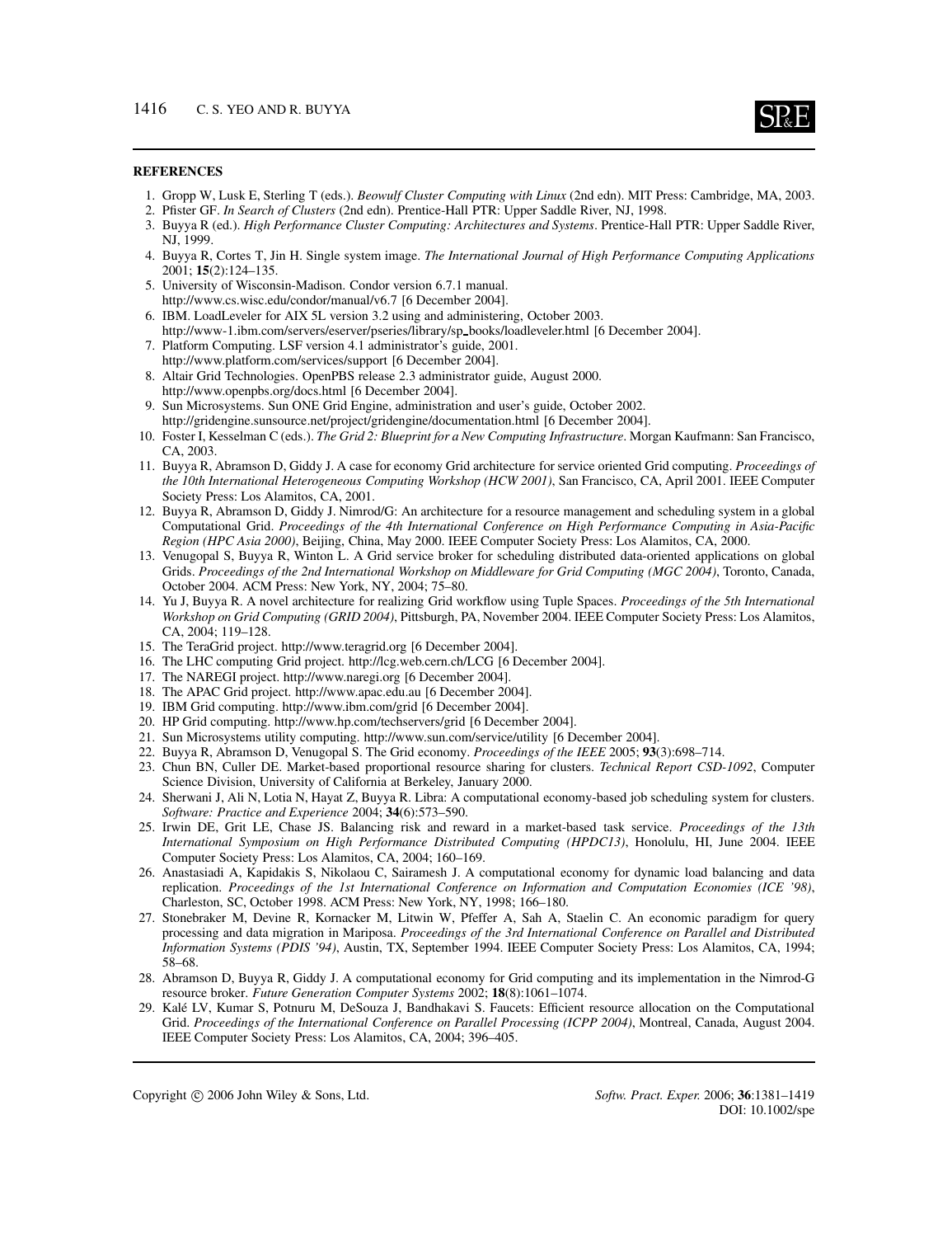

- <span id="page-36-13"></span>30. Lai K, Huberman BA, Fine L. Tycoon: A distributed market-based resource allocation system. *Technical Report cs.DC/0404013*, HP Lab, Palo Alto, April 2004.
- <span id="page-36-2"></span>31. Malone TW, Fikes RE, Grant KR, Howard MT. Enterprise: A market-like task scheduler for distributed computing environments. *The Ecology of Computation*, Huberman BA (ed.). Elsevier Science Publisher: New York, NY, 1988; 177–205.
- <span id="page-36-22"></span>32. Waldspurger CA, Hogg T, Huberman BA, Kephart JO, Stornetta WS. Spawn: A distributed computational economy. *IEEE Transactions on Software Engineering* 1992; **18**(2):103–117.
- <span id="page-36-21"></span>33. Bredin J, Kotz D, Rus D. Utility driven mobile-agent scheduling. *Technical Report PCS-TR98-331*, Department of Computer Science, Dartmouth College, October 1998.
- <span id="page-36-1"></span>34. Cooper BF, Garcia-Molina H. Bidding for storage space in a peer-to-peer data preservation system. *Proceedings of the 22nd International Conference on Distributed Computing Systems (ICDCS 2002)*, Vienna, Austria, July 2002. IEEE Computer Society Press: Los Alamitos, CA, 2002; 372–381.
- <span id="page-36-0"></span>35. Alexandrov AD, Ibel M, Schauser KE, Scheiman CJ. SuperWeb: Research issues in Java-based global computing. *Concurrency: Practice and Experience* 1997; **9**(6):535–553.
- <span id="page-36-23"></span>36. Regev O, Nisan N. The POPCORN market—an online market for computational resources. *Proceedings of the 1st International Conference on Information and Computation Economies (ICE '98)*, Charleston, SC, October 1998. ACM Press: New York, NY, 1998; 148–157.
- <span id="page-36-24"></span>37. Lalis S, Karipidis A. JaWS: An open market-based framework for distributed computing over the Internet. *Proceedings of the 1st International Workshop on Grid Computing (GRID 2000)*, Bangalore, India, December 2000 (*Lecture Notes in Computer Science*, vol. 1971). Springer: Heidelberg, Germany, 2000; 36–46.
- <span id="page-36-7"></span>38. Casavant TL, Kuhl JG. A taxonomy of scheduling in general-purpose distributed computing systems. *IEEE Transactions on Software Engineering* 1988; **14**(2):141–154.
- <span id="page-36-4"></span>39. Rotithor HG. Taxonomy of dynamic task scheduling schemes in distributed computing systems. *IEEE Proceedings of Computers and Digital Techniques* 1994; **141**(1):1–10.
- <span id="page-36-3"></span>40. Ekmecić I, Tartalja I, Milutinović V. EM<sup>3</sup>: A taxonomy of heterogeneous computing systems. *IEEE Computer* 1995; **28**(12):68–70.
- <span id="page-36-5"></span>41. Ekmecić I, Tartalja I, Milutinović V. A survey of heterogeneous computing: Concepts and systems. *Proceedings of the IEEE* 1996; **84**(8):1127–1144.
- <span id="page-36-8"></span>42. Braun TD, Siegel HJ, Beck N, Bölöni L, Maheswaran M, Reuther AI, Robertson JP, Theys MD, Yao B. A taxonomy for describing matching and scheduling heuristics for mixed-machine heterogeneous computing systems. *Proceedings of the 17th Symposium on Reliable Distributed Systems*, West Lafayette, IN, October 1998. IEEE Computer Society Press: Los Alamitos, CA, 1998; 330–335.
- <span id="page-36-6"></span>43. Krauter K, Buyya R, Maheswaran M. A taxonomy and survey of Grid resource management systems for distributed computing. *Software: Practice and Experience* 2002; **32**(2):135–164.
- <span id="page-36-9"></span>44. Buyya R, Abramson D, Giddy J, Stockinger H. Economic models for resource management and scheduling in Grid computing. *Concurrency and Computation: Practice and Experience* 2002; **14**(13–15):1507–1542.
- <span id="page-36-10"></span>45. Yeo CS, Buyya R. Service level agreement based allocation of cluster resources: Handling penalty to enhance utility. *Proceedings of the 7th IEEE International Conference on Cluster Computing (CLUSTER 2005)*, Boston, MA, September 2005. IEEE Computer Society Press: Los Alamitos, CA, 2005 (CDROM).
- <span id="page-36-11"></span>46. Amir Y, Awerbuch B, Barak A, Borgstrom RS, Keren A. An opportunity cost approach for job assignment in a scalable computing cluster. *IEEE Transactions on Parallel and Distributed Systems* 2000; **11**(7):760–768.
- <span id="page-36-12"></span>47. Ranjan R, Buyya R. A case for cooperative and incentive-based coupling of distributed clusters. *Proceedings of the 7th IEEE International Conference on Cluster Computing (CLUSTER 2005)*, Boston, MA, September 2005. IEEE Computer Society Press: Los Alamitos, CA, 2005 (CDROM).
- <span id="page-36-14"></span>48. Barmouta A, Buyya R. GridBank: A Grid accounting services architecture (GASA) for distributed systems sharing and integration. *Proceedings of the 3rd Workshop on Internet Computing and E-Commerce (ICEC 2003), International Parallel and Distributed Processing Symposium (IPDPS 2003)*, Nice, France, April 2003. IEEE Computer Society Press: Los Alamitos, CA, 2003.
- <span id="page-36-15"></span>49. Jackson SM. Allocation management with QBank. http://www.emsl.pnl.gov/docs/mscf/qbank [6 December 2004].
- 50. IBM. Business Process Execution Language for Web Services, version 1.1.
- <span id="page-36-17"></span><span id="page-36-16"></span>http://www.ibm.com/developerworks/library/specification/ws-bpel [25 July 2005].
- 51. Global Grid Forum. Web Services Agreement Specification (WS-Agreement), version 1.1, draft 18.
- <span id="page-36-18"></span>http://www.gridforum.org/Meetings/GGF11/Documents/draft-ggf-graap-agreement.pdf [25 July 2005].
- 52. Keller A, Ludwig H. The WSLA framework: Specifying and monitoring service level agreements for Web services. *Journal of Network and Systems Management* 2003; **11**(1):57–81.
- <span id="page-36-20"></span><span id="page-36-19"></span>53. Yeo CS, Buyya R. Pricing for utility-driven resource management and allocation in clusters. *Proceedings of the 12th International Conference on Advanced Computing and Communication (ADCOM 2004)*, Ahmedabad, India, December 2004. Allied Publisher: New Delhi, India, 2004; 32–41.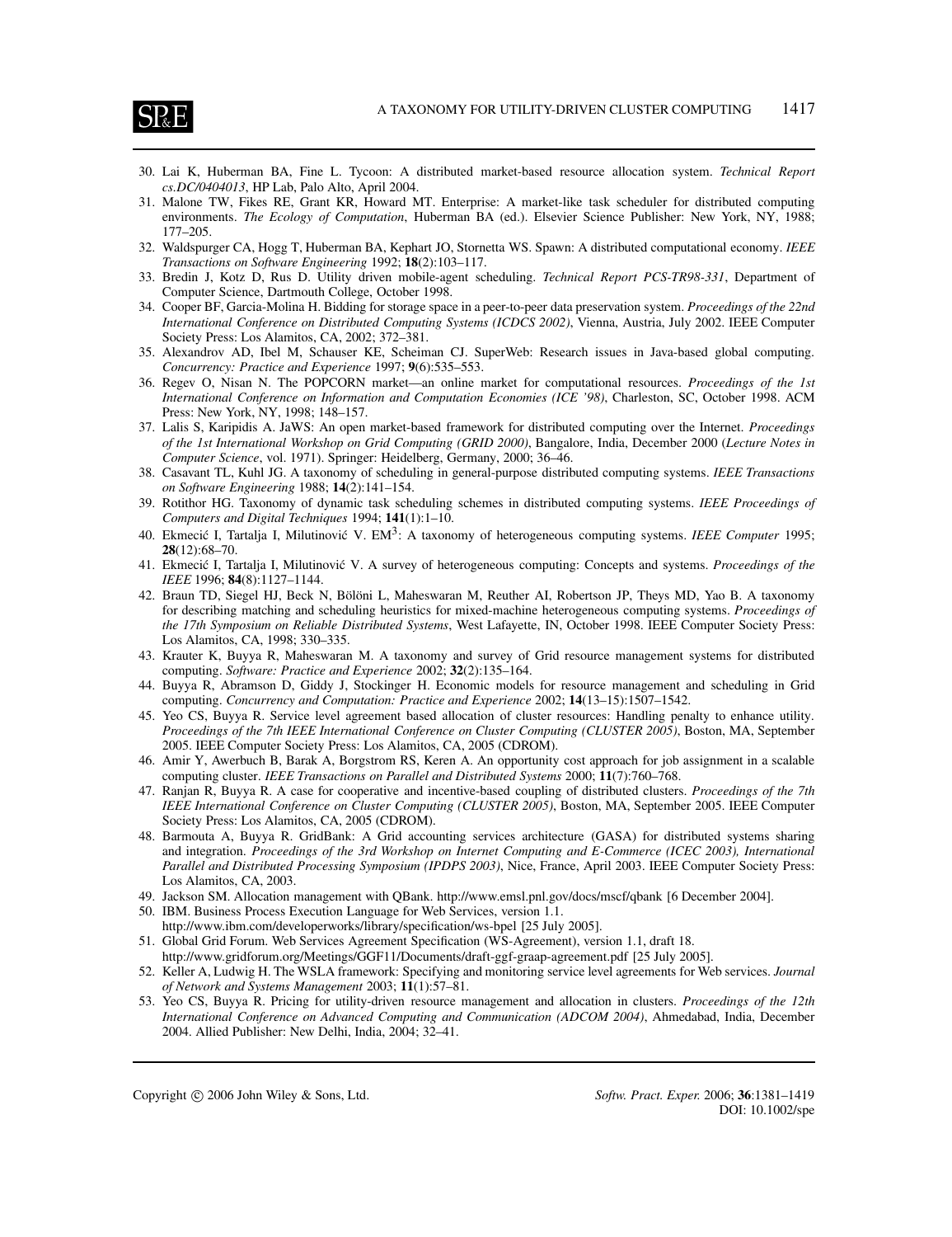- 54. Byde A, Sall´e M, Bartolini C. Market-based resource allocation for utility data centers. *Technical Report HPL-2003-188*, HP Lab, Bristol, September 2003.
- <span id="page-37-1"></span>55. AuYoung A, Chun BN, Snoeren AC, Vahdat A. Resource allocation in federated distributed computing infrastructures. *Proceedings of the 1st Workshop on Operating System and Architectural Support for the on demand IT InfraStructure (OASIS 2004)*, Boston, MA, October 2004 (CDROM).
- <span id="page-37-0"></span>56. Eymann T, Reinicke M, Ardaiz O, Artigas P, Freitag F, Navarro L. Decentralized resource allocation in application layer networks. *Proceedings of the 3rd International Symposium on Cluster Computing and the Grid (CCGrid 2003)*, Tokyo, Japan, May 2003. IEEE Computer Society Press: Los Alamitos, CA, 2003; 645–650.
- <span id="page-37-4"></span>57. Wolski R, Plank JS, Brevik J, Bryan T. Analyzing market-based resource allocation strategies for the Computational Grid. *International Journal of High Performance Computing Applications* 2001; **15**(3):258–281.
- <span id="page-37-5"></span>58. Chen M, Yang G, Liu X. Gridmarket: A practical, efficient market balancing resource for Grid and P2P computing. *Proceedings of the 2nd International Workshop on Grid and Cooperative Computing (GCC 2003)*, Shanghai, China, December 2003 (*Lecture Notes in Computer Science*, vol. 3033). Springer: Heidelberg, Germany, 2003; 612–619.
- <span id="page-37-6"></span>59. Grosu D, Das A. Auction-based resource allocation protocols in Grids. *Proceedings of the 16th International Conference on Parallel and Distributed Computing and Systems (PDCS 2004)*, Cambridge, MA, November 2004. ACTA Press: Calgary, Canada, 2004; 20–27.
- <span id="page-37-2"></span>60. Chen C, Maheswaran M, Toulouse M. Supporting co-allocation in an auctioning-based resource allocator for Grid systems. *Proceedings of the 11th International Heterogeneous Computing Workshop (HCW 2002)*, Fort Lauderdale, FL, April 2002. IEEE Computer Society Press: Los Alamitos, CA, 2002.
- <span id="page-37-7"></span>61. Padala P, Harrison C, Pelfort N, Jansen E, Frank MP, Chokkareddy C. OCEAN: The open computation exchange and arbitration network, a market approach to meta computing. *Proceedings of the 2nd International Symposium on Parallel and Distributed Computing (ISPDC 2003)*, Ljubljana, Slovenia, October 2003. IEEE Computer Society Press: Los Alamitos, CA, 2003; 185–192.
- <span id="page-37-3"></span>62. Miller MS, Drexler KE. Incentive engineering for computational resource management. *The Ecology of Computation*, Huberman BA (ed.). Elsevier Science Publisher: New York, NY, 1988; 231–266.
- <span id="page-37-13"></span>63. Backschat M, Pfaffinger A, Zenger C. Economic-based dynamic load distribution in large workstation networks. *Proceedings of the 2nd International Euro-Par Conference (Euro-Par 1996)*, Lyon, France, August 1996 (*Lecture Notes in Computer Science*, vol. 1124). Springer: Heidelberg, Germany, 1996; 631–634.
- <span id="page-37-8"></span>64. Ferguson DF, Yemini Y, Nikolaou C. Microeconomic algorithms for load balancing in distributed computer systems. *Proceedings of the 8th International Conference on Distributed Computing Systems (ICDCS'88)*, San Jose, CA, June 1988. IEEE Computer Society Press: Los Alamitos, CA, 1988; 491–499.
- <span id="page-37-10"></span>65. Kurose JF, Simha R. A microeconomic approach to optimal resource allocation in distributed computer systems. *IEEE Transactions on Computers* 1989; **38**(5):705–717.
- <span id="page-37-12"></span>66. Yemini Y, Dailianas A, Florissi D, Huberman G. MarketNet: Protecting access to information systems through financial market controls. *Decision Support Systems* 2000; **25**(1–2):205–216.
- <span id="page-37-9"></span>67. Preist C, Byde A, Bartolini C. Economic dynamics of agents in multiple auctions. *Proceedings of the 5th International Conference on Autonomous Agents (AGENTS 2001)*, Montreal, Canada, May–June 2001. ACM Press: New York, NY, 2001; 545–551.
- <span id="page-37-11"></span>68. Stoica I, Abdel-Wahab H, Pothen A. A microeconomic scheduler for parallel computers. *Proceedings of the 1st Workshop on Job Scheduling Strategies for Parallel Processing (JSSPP '95)*, Santa Barbara, CA, April 1995 (*Lecture Notes in Computer Science*, vol. 949). Springer: Heidelberg, Germany, 1995; 200–218.
- <span id="page-37-14"></span>69. Wellman MP. A market-oriented programming environment and its application to distributed multicommodity flow problems. *Journal of Artificial Intelligence Research* 1993; **1**:1–23.
- <span id="page-37-16"></span>70. Amir Y, Awerbuch B, Borgstrom RS. A cost-benefit framework for online management of a metacomputing system. *Proceedings of the 1st International Conference on Information and Computation Economies (ICE '98)*, Charleston, SC, October 1998. ACM Press: New York, NY, 1998; 140–147.
- <span id="page-37-15"></span>71. Reed D, Pratt I, Menage P, Early S, Stratford N. Xenoservers: Accountable execution of untrusted programs. *Proceedings of the 7th Workshop on Hot Topics in Operating Systems (HotOS-VII)*, Rio Rico, AZ, March 1999. IEEE Computer Society Press: Los Alamitos, CA, 1999; 136–141.
- <span id="page-37-17"></span>72. Chase JS, Irwin DE, Grit LE, Moore JD, Sprenkle SE. Dynamic virtual clusters in a Grid site manager. *Proceedings of the 12th International Symposium on High Performance Distributed Computing (HPDC12)*, Seattle, WA, June 2003. IEEE Computer Society Press: Los Alamitos, CA, 2003; 90–100.
- <span id="page-37-18"></span>73. Barak A, La'adan O. The MOSIX multicomputer operating system for high performance cluster computing. *Future Generation Computer Systems* 1998; **13**(4–5):361–372.
- <span id="page-37-20"></span><span id="page-37-19"></span>74. Chun BN, Culler DE. User-centric performance analysis of market-based cluster batch schedulers. *Proceedings of the 2nd International Symposium on Cluster Computing and the Grid (CCGrid 2002)*, Berlin, Germany, May 2002. IEEE Computer Society Press: Los Alamitos, CA, 2002; 22–30.

Copyright  $\odot$  2006 John Wiley & Sons, Ltd.